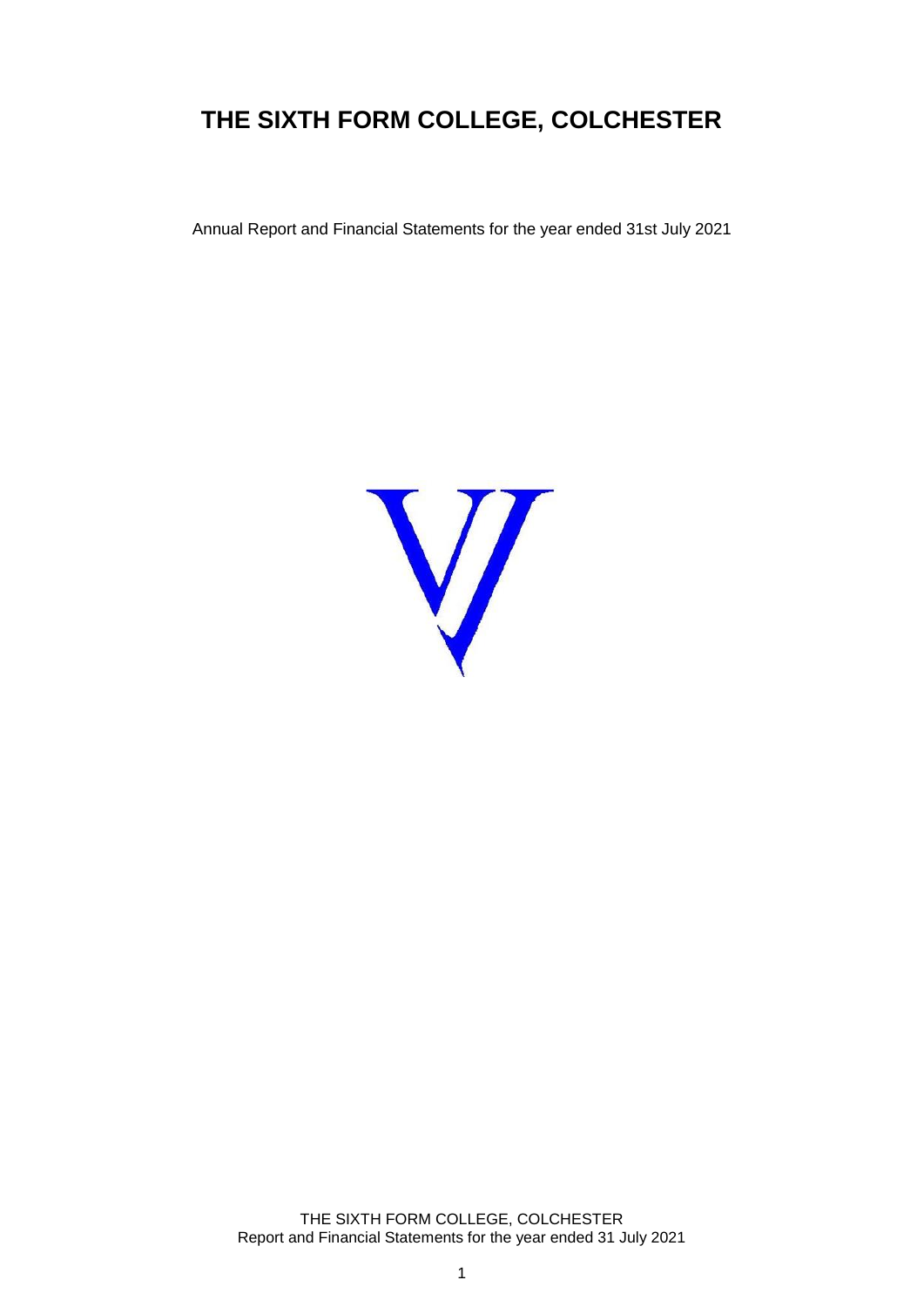**This page intentionally left blank**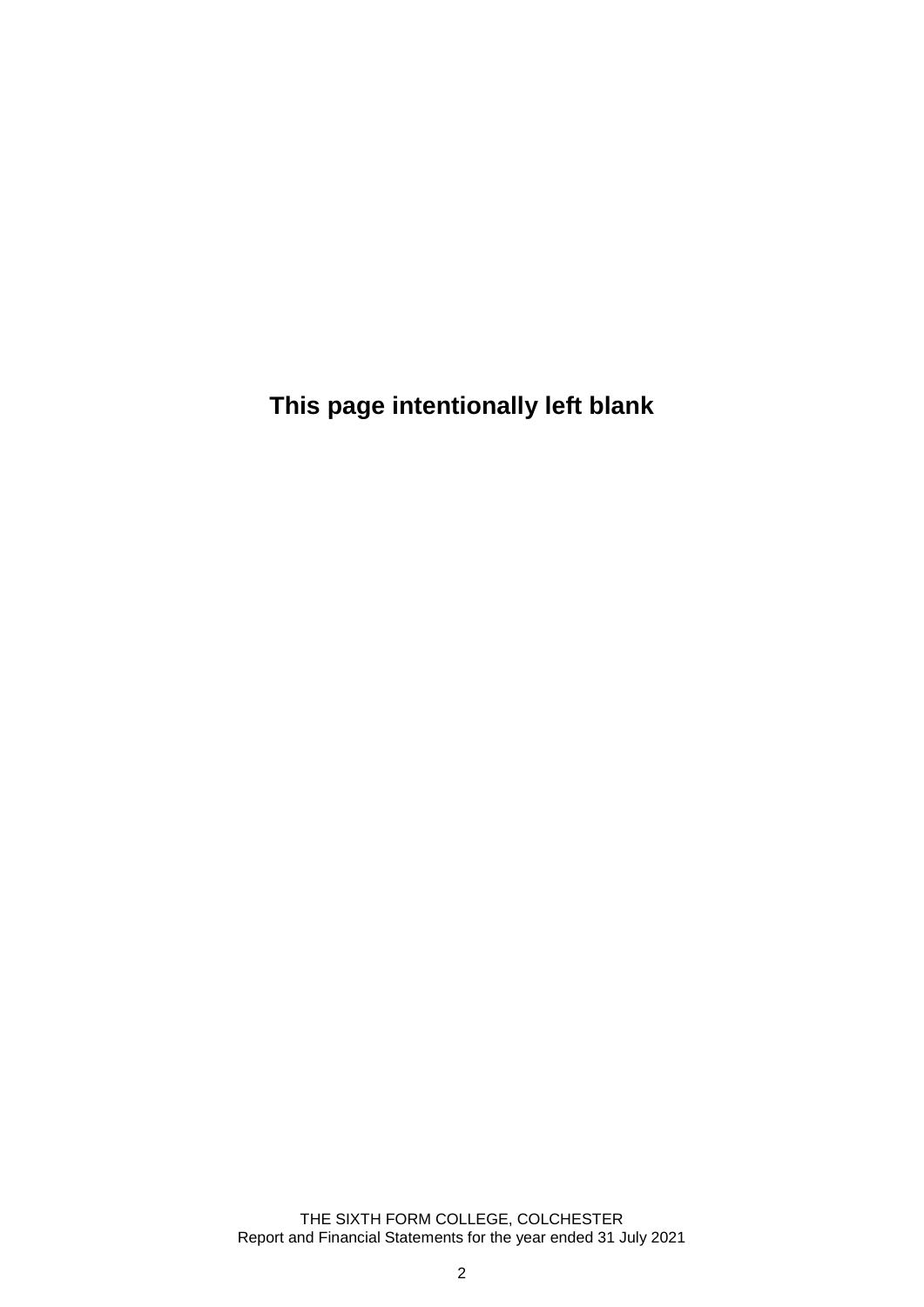# **Key Management Personnel, Corporation Members and Professional Advisors**

### **Key Management Personnel**

Key management personnel are defined as the members of the College's Senior Management Executive Group and were represented by the following in 2020-21 year:

Ian MacNaughton- Principal and Accounting Officer

Assistant Principals:

Jo Cadman, Adrian Frost, Jan Harker, Anne Johnson, Graham Rayner (and also on the Senior Management Executive Group, Senior Manager for HR and Administration- Sarah Williams).

### **Corporation Members**

A full list of Governors is given on pages 16, 17 and 18 of these financial statements.

Mrs. Tina Johnson acted as Clerk to the Corporation throughout this period.

### **Professional Advisers**

| <b>Financial statement auditor and</b> |  |
|----------------------------------------|--|
| regularity reporting accountant:       |  |

**Scrutton Bland LLP** 820 The Crescent Colchester Business Park **Colchester** Essex CO4 9YQ

**Bankers:** Lloyds Bank plc 1 Legg Street Chelmsford Essex CM1 1JS

**Solicitors:** Birkett Long 1 Amphora Place Sheepen Road **Colchester** CO3 3WG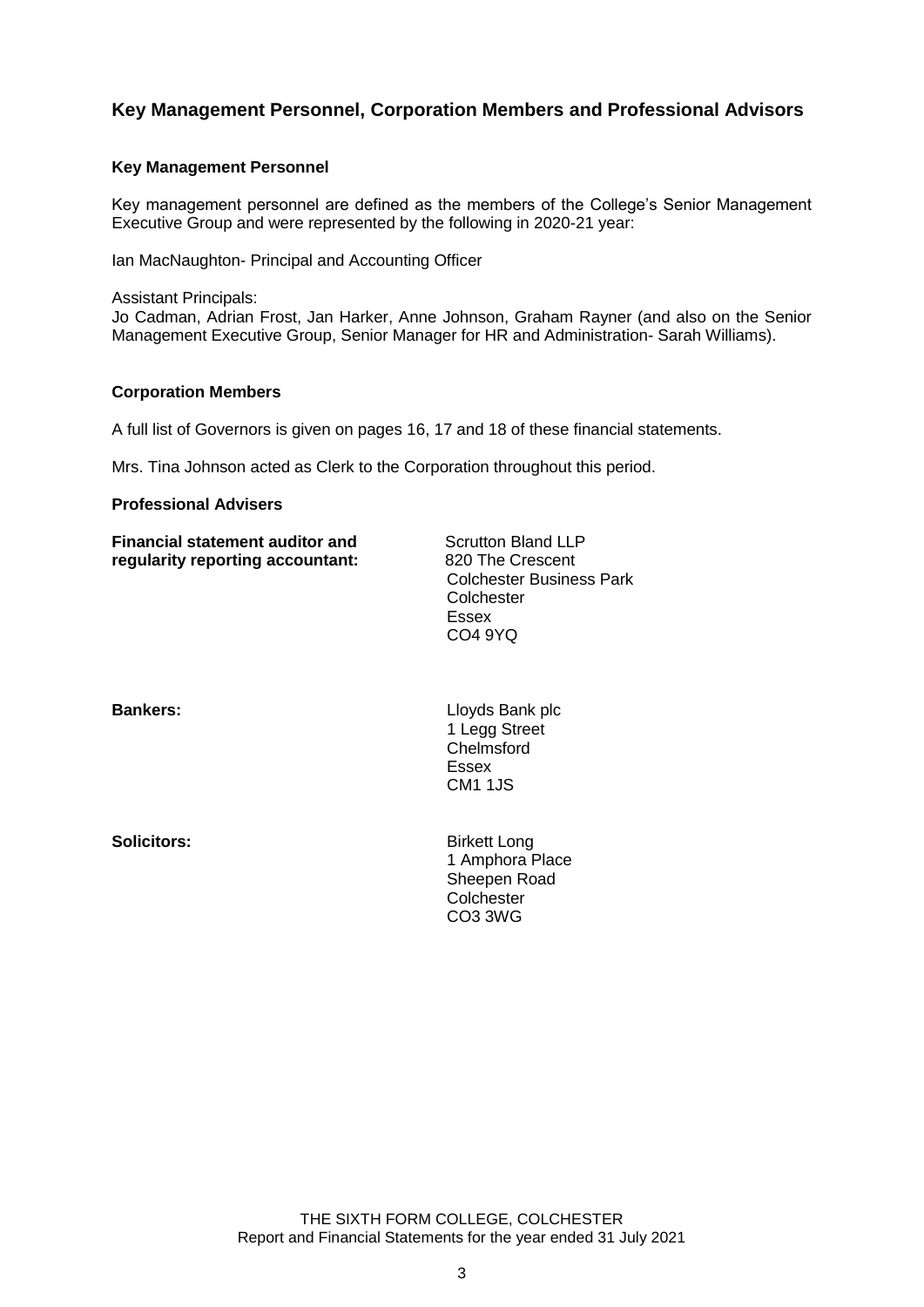# **Contents**

| Report of the Members of the Corporation                                                 | $5 - 15$  |
|------------------------------------------------------------------------------------------|-----------|
| Statement of Corporate Governance and Internal Control                                   | $16 - 25$ |
| Statement of Regularity, Propriety and Compliance                                        | 25        |
| Statement of the Responsibilities of the Members of the Corporation                      | 26        |
| <b>Statement of Going Concern</b>                                                        | 27        |
| Independent Auditor's Report to the Corporation of the Sixth Form College,<br>Colchester | 28-30     |
| Independent Reporting Accountant's Report                                                | $31 - 32$ |
| Statement of Comprehensive Income                                                        | 33        |
| College Statement of Changes in Reserves                                                 | 34        |
| Balance Sheet as at 31 July                                                              | 35        |
| <b>Statement of Cash Flows</b>                                                           | 36        |
| Notes to the Financial Statements                                                        | 37-51     |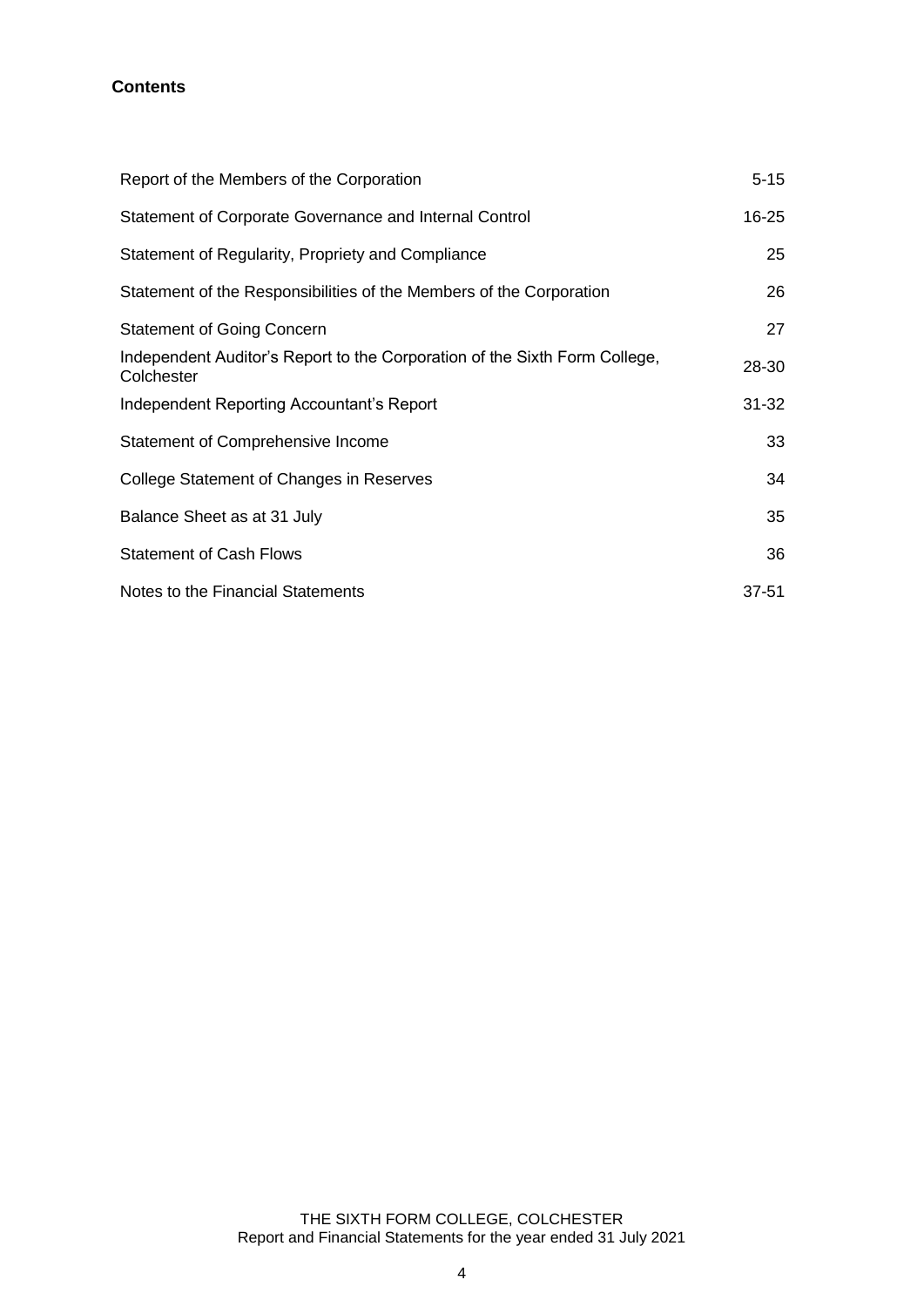### **Report of the Corporation**

### **NATURE, OBJECTIVES AND STRATEGIES**

The members of the Corporation present their annual report including the audited financial statements for the year ended 31 July 2021.

### **LEGAL STATUS**

The Corporation, which is the College's Governing Body, is a corporate body established under the Further and Higher Education Act 1992, for the Charitable purposes of advancing education. The Sixth Form College Colchester is the means through which the Corporation, as an exempt charity, carries out its charitable purposes.

The Corporation is an exempt charity under the provisions of the Charities Act 2011. As an exempt charity the Corporation is not registered with the Charity Commission, but is directly regulated by the Secretary of State for Education. The Memorandum of Understanding between the DfE and the Charity Commission, details how they work together to facilitate the effective regulation of Corporations and their collective commitment to ensuring Corporations comply with relevant charity law.

### **MISSION**

The College's mission is to provide suitably qualified 16 to 19 year olds wishing to pursue full time academic general education in the Colchester area with a supportive and inclusive environment, in which they are able to acquire the necessary qualifications, talents and skills vital for success in adult life.

### **VISION**

Our vision is to be the first choice for these students and to deliver to them the highest level of quality educational experience, the broadest possible curriculum, and the strongest pastoral and enrichment support that is possible within the resources available*.*

### **PUBLIC BENEFIT**

The Corporation is an exempt charity under the provisions of the Charities Act 2011. Operating one or more sixth form colleges is the means through which the corporation, as an exempt charity, carries out its charitable purposes.

The members of the Corporation, who are trustees of the charity, are disclosed on pages 16,17 and 18.

In delivering its mission, the college provides identifiable benefits to the public through the *advancement of education* to over 3000 students. The College is an inclusive provider and delivers a full-time education without charge to young people.

In setting and reviewing the College's strategic plan and objectives, the Corporation has had due regard for the Charity Commission's guidance on public benefit and particularly upon its supplementary guidance on the advancement of education. The delivery of public benefit is demonstrated in the College's Mission statement and throughout this report.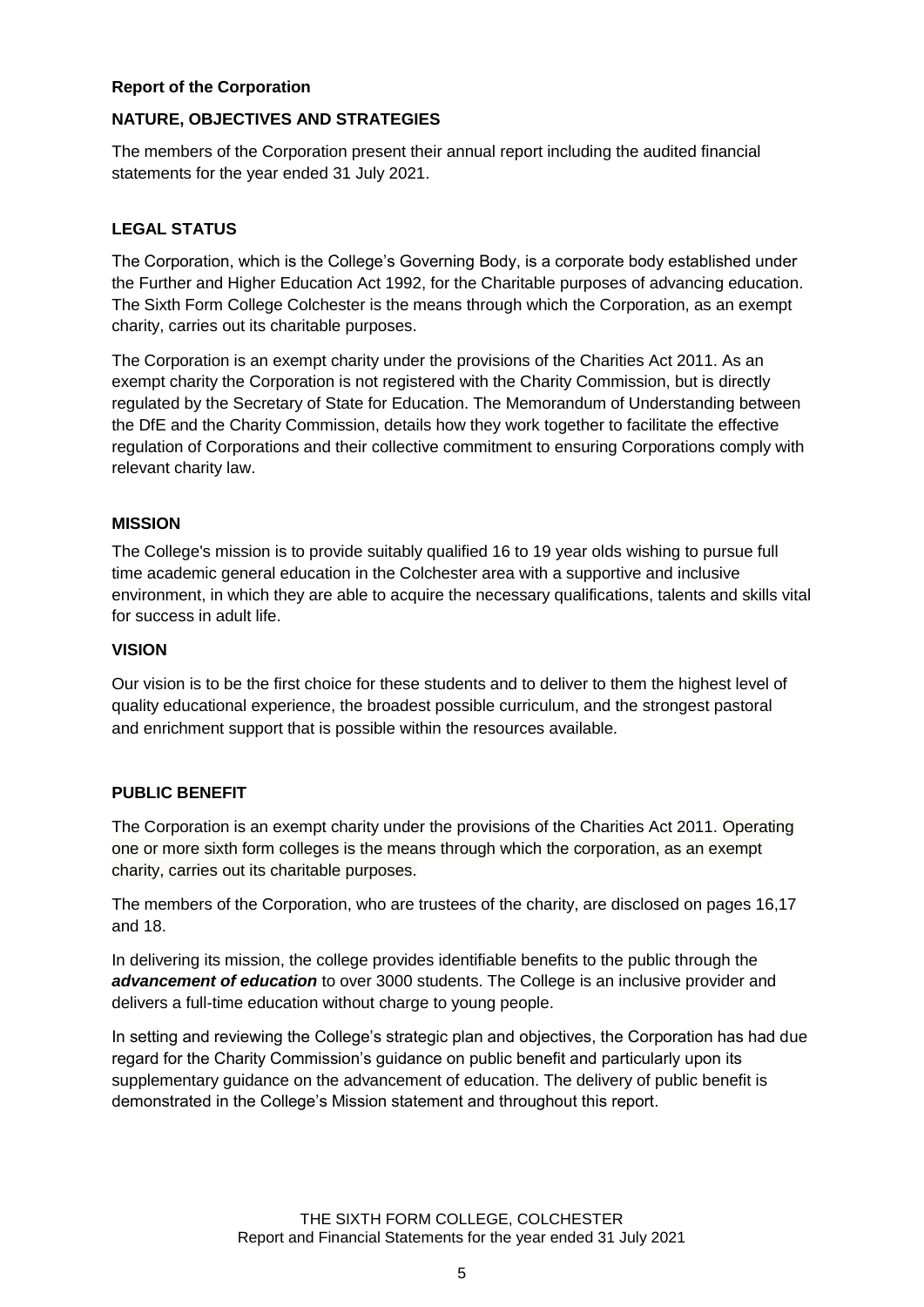### **IMPLEMENTATION OF STRATEGIC PLAN**

During 2020/21 the impact of Covid and the first period of lockdown was reflected within the achievement of the College's Strategic Priorities and Plan.

The Government / DfE gave notice that it "will not be holding colleges to account on the basis of exams and assessment data from summer 2020 and that data will not be used by others, such as Ofsted and local authorities, to hold colleges to account". The future shape of external accountability and validity of internal measures is therefore uncertain. However, the College remains committed to its mission of enabling all students to fulfil their potential.

There were increasing concerns about the impact of the pandemic on young people's education and their mental and physical wellbeing. The wellbeing of College staff and other stakeholders was also recognised as being fundamental to the future success of the College. In a recovering pandemic world there are likely to be greater demands and pressures on Government spending and the College may need to be increasingly flexible in determining and achieving priorities which will need to be centred on 'affordable quality'. The College is committed to ensuring the health, safety and wellbeing of all in our community and compliance, where practicable, with Government requirements, guidelines and frameworks.

It therefore seemed appropriate to partly rollover the 2019/20 priorities, but with some Coronavirus related adjustments, with the aim of seeing the College through the pandemic and its aftermath, continuing to prioritise the quality of the educational experience.

The key financial priorities were identified as:

- **1. Maintain the financial health and resource strength of the College in the context of scarce resources and the pressures of the additional factors relating to Coronavirus. Where possible make efficiency and productivity gains to enable the College to maintain financial wellbeing, whilst sustaining strong performance and the Mission into the future.**
- **(a) Continue to lobby Government and other stakeholders for increased long-run levels of recurrent and capital funding and adequate levels of resources to meet short-term pressures arising from Coronavirus.**
- **(b) Continue to increase the local market share, in relation to levels of enrolments, to maximise future income potential – within the context of the Mission and the changing demographics of the local age cohort and Coronavirus related circumstances.**

The progress of the achievement of these key priorities is summarised as follows:

*Prudent budgeting and cost control have enabled the College to generate an in-year cash-based operating surplus and the development of the 3 year Financial and Business Plan reviews curriculum offering, staffing levels and enrolment targets to ensure the long-term financial sustainability of the college.*

*Lobbying of government and its agencies is ongoing. Funding rates per student increased in the 2020/21 year by 4.7%. However, concerns remain re the Increase in Employers Contributions to Teachers Pensions from Sept 2019, currently covered by a grant from the ESFA but not guaranteed. The College has therefore anticipated the need to plan for a deficit budget for the academic year 2021/22.*

*The College recruited well above target in September 2020 – approx. 140 students and received in year growth funding equivalent to 35 extra students, at the full funding rate.*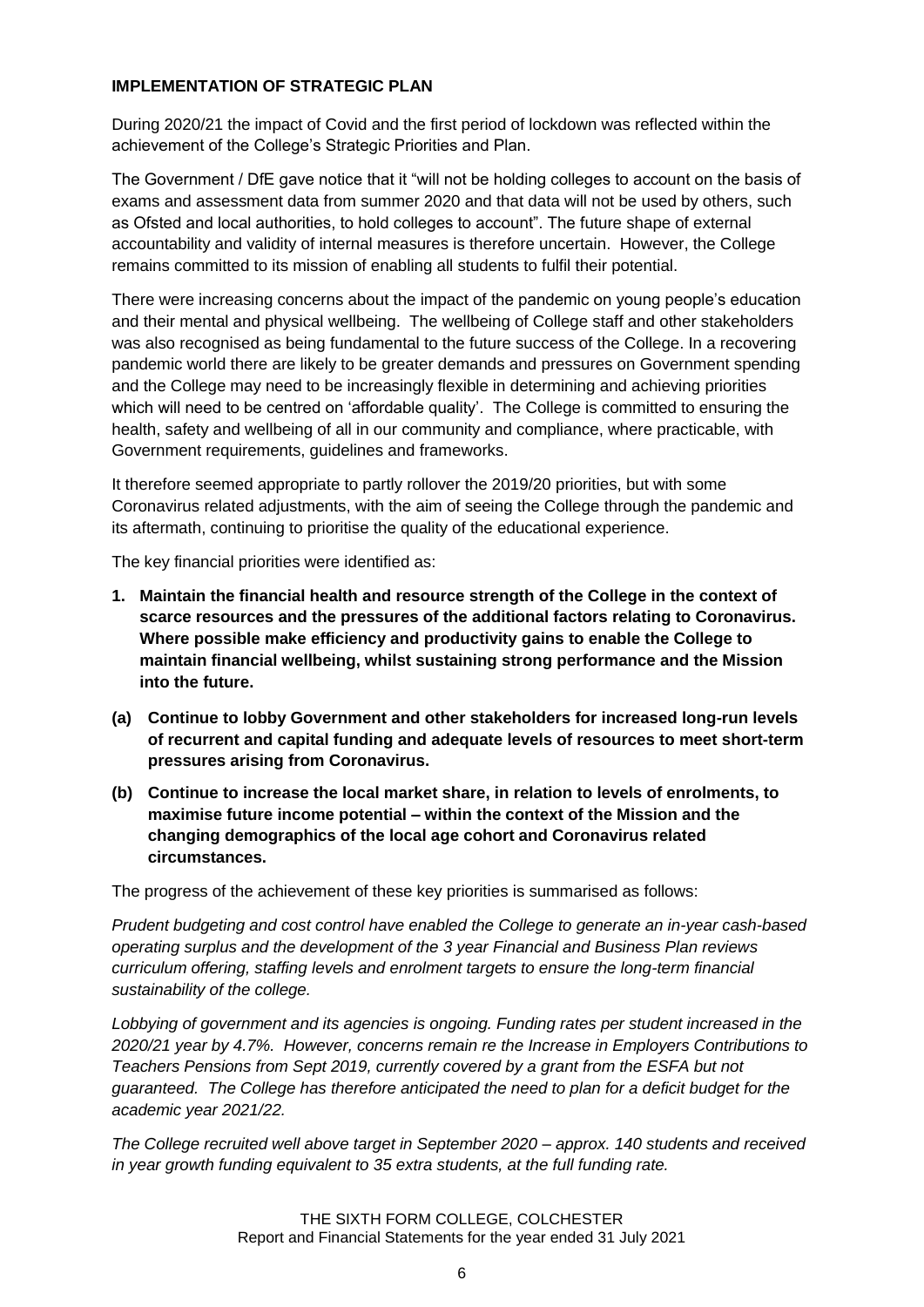The remaining Strategic Priorities for 2020/21 year and the achievement of these priorities is as follows:

**2. Provide a good quality of education experience to all students, including supporting remote learning in the current Coronavirus context - and continue to aim for long-run improvements:**

*Lesson observations focussed on the implementation of blended learning strategies and ensuring quality of delivery remotely and in person – feedback indicated that a range of quality, creative approaches were being implemented using assisted technologies, as appropriate. The College made laptops available to students without facilities at home – over 100 laptops being issued.*

*Destination data remained very strong and well above national benchmarks – College leavers data and HESA data (College students progressing through HE). Sustained improvements in student performance – Pass Rates and Value Added. Very strong in year retention and progressions rates - 97%.*

**3. Provide students with high quality information, advice and guidance, pastoral and academic support and a range of appropriate student services, from application to exit. Including a focus on Safeguarding (emotional and physical wellbeing and mental health), Prevent, work-related learning and preparation for progression (Employment, Training, HE, FE – in line with the eight Gatsby benchmarks) and adult life. This will require short-term adjustments in the context of Coronavirus.**

*100% of applicants were interviewed – by telephone. As part of the application and interview process all prospective students' progression aims are taken into account and are used to inform coursing options and decisions. In spite of Covid difficulties and challenges, students continued to benefit from strong pastoral care and an extensive Personal Development and Careers programme.*

**4. Develop information and support systems to build efficiencies in delivering all activities, including teaching and learning arrangements (including enhancing remote learning), student support services and administration (with greater emphasis on independent learning, peer support and mentoring and use more effective methods of communication with parents, carers and prospective students). Ensure systems data protection requirements.**

*A wide and varied use of IT is used to enhance teaching and learning – good practice shared through the teaching and learning group and ILT working party. Greater emphasis on staff training and use of assisted technologies in teaching and learning – particularly remote activities in response to Covid – roll out of Teams for teaching and learning (remotely and in person) and for communications with parents/carers and the wider College community e.g. parents' consultation evenings were held via Teams.*

**5. Ensure outreach work and engagement with partners (schools, colleges, HE Institutions, membership and government agencies) is effective and productive and is focussed clearly on supporting the interests of the College and its community, whilst recognising the increasing scarcity of resources.**

*The College continues to work with a wide range of members of the wider community – Schools (through NEETSA and CTTC – now Alpha Trust), Universities and other Sixth Form Colleges. Relationships and activities are focussed on securing improvements in outcomes for students. There is a recognition of the increasing role of 'on-line' facilities to maintain these activities through the Covid pandemic and beyond (with associated cost and time implications)- College induction 2021, for example, once again took place 'on-line'.*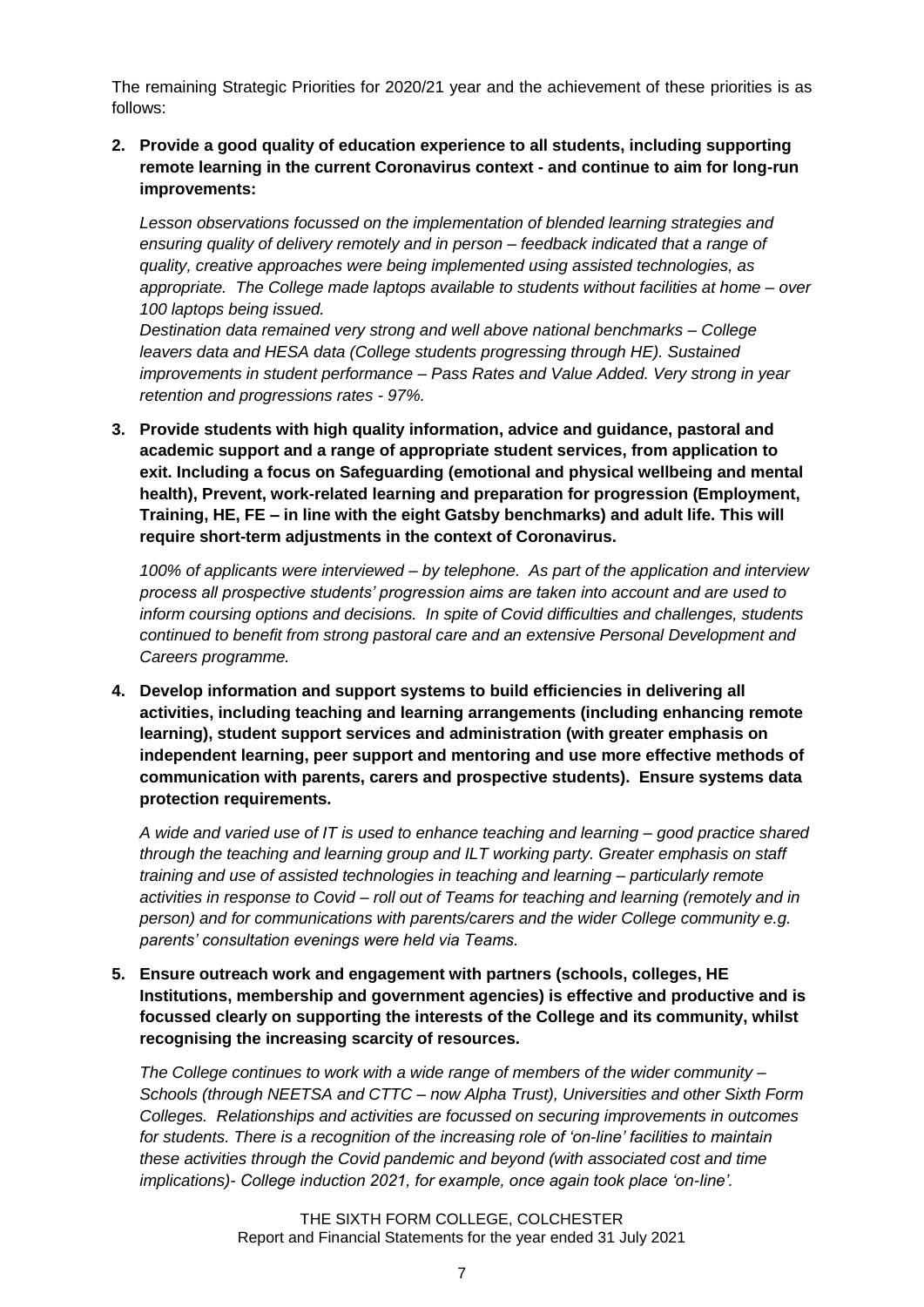### **FINANCIAL OBJECTIVES**

The Corporation approved a financial plan in July 2021 which sets objectives for the period to 2022. The College's 2 year Financial Plan for 2021-23 is to maintain a Financial Health grade of at least "Good" under the ESFA Financial Plan methodology, based upon the following main financial indicators as shown in the table below.

In the context of a further significant reduction in the level of real terms resourcing in the period to 2023, the 2 year Plan sets out the strategies to reduce costs accordingly so that the Financial Objectives are maintained during the plan period.

As a consequence of reductions in funding income per student, the staff costs to gross income ratio will be above 75%, (in the context that the College "directly employs" staff for the provision of support services rather than contracting out to external companies).

In July, the College Financial Forecast Return was submitted to the ESFA which reported a college self-assessed grade of "Good" for the period to 31st July 2023.

| <b>Key Performance Indicator</b>                        | Measure/Target                   | Actual for 2020/21                   |
|---------------------------------------------------------|----------------------------------|--------------------------------------|
| Operating surplus/sector EBITDA as % of<br>income       | Range 3% to 5%                   | 4.85%                                |
| Staff costs as % of income                              | 75% or lower                     | 81.31%                               |
| Cash days in hand/liquidity (adjusted<br>current ratio) | Current Ratio of at<br>least 2:1 | 4.14                                 |
| Borrowing as % of income                                | Continue to fall to<br>zero.     | $0.00\%$                             |
| <b>Financial Health Score</b>                           | Good                             | Outstanding<br>self-assessed as Good |

### **PERFORMANCE INDICATORS**

Four of the Key Performance Indicators were achieved. The staff costs percentage is aspirational rather than a budgeted target.

The latest ESFA Finance Record (completed July 2021) gave the College a Financial Health grade of "Outstanding" for the 2020-21 year. The Financial Health Score was self-moderated by the College from Outstanding to Good, due to the abnormal circumstances during the year; "Good" is a better reflection of the current position and is in line with past and future financial health assessments.

The College is committed to observing the importance of sector measures and indicators and uses the FE Choices data available on the GOV.UK website (suspended for 2019/20 and 2020/21 in relation to Covid 19 circumstances) which looks at measures such as achievement rates. Students continue to prosper at the College, as evidenced by the most recent Ofsted report (2018). Overall Success rate was 85% for 2020/21 (84% in 2019/20 and 88% in 2018/19. The slight decrease from 2018/19 is primarily as a result of changes to the calculation methodology for 2-year, linear A levels).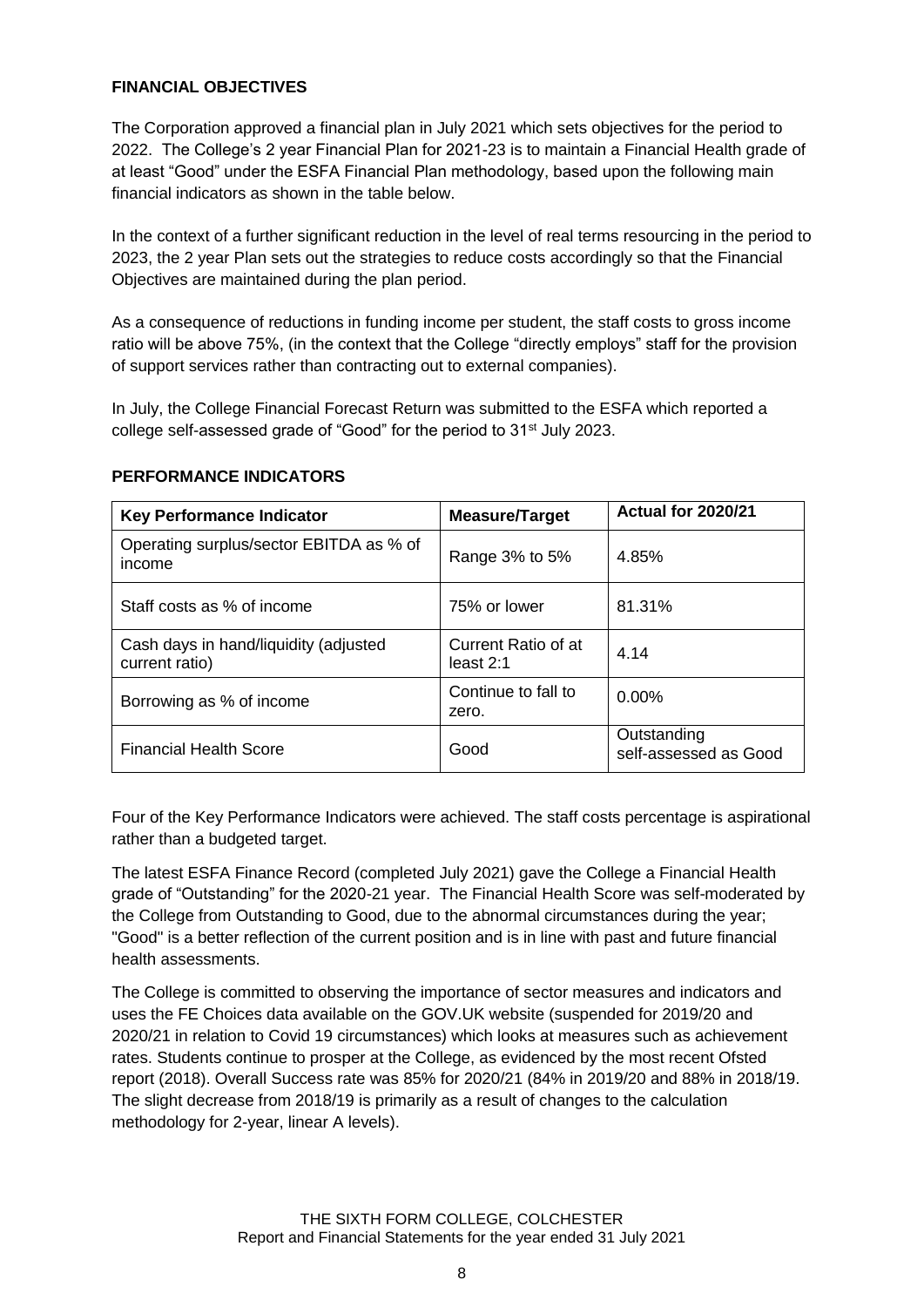### **FINANCIAL POSITION**

### **Financial results**

The College financial statements for the year show an operating deficit of  $E(485K)$ ; (2019/20 – deficit of £871K), due mainly to the Local Government Pension Scheme (LGPS) operating charge of £596K for the year (2019/20 £418k).

An Actuarial gain of £1,694K (2019/20 loss of £1,321K) resulted in Net Comprehensive Income Surplus of £1,209K for the year (2019-20 Net Deficit £2,192K).

The College's accumulated total reserves have increased from £4,385k to £5,594k (mainly due to the LGPS actuarial gain £1,694k and the FRS102 (28) operating charge £686k).

The College has significant reliance on the education sector funding bodies for its principal funding source, largely from recurrent grants. The ESFA (and other grant-funding bodies) provided 96% of income for the college during the year.

### **Treasury Management and Liquidity**

Surplus cash reserves are placed on term deposit. Short term borrowing for temporary revenue purposes is authorised by the Principal. All other borrowing requires the authorisation of the Corporation and shall comply with the requirements of the Funding Agreement of the ESFA. Cash at Bank and In-Hand at year-end stood at just under £4million. Due to low interest rates the majority of the cash was held in a short-term (ie under 90 days) current or deposit account.

### **Cash Flows**

The statement of cash flows shows that the net cash flow generated from operating activities was £1,054k.

### **Reserves**

The Corporation recognises the importance of reserves in the financial stability of any organisation and the need to ensure that there are adequate reserves to support the College's core activities. The Treasury Management policy 2021-2023 and the Financial Regulations detail the management arrangements in place to manage cash flows, banking arrangements and the risks associated with these arrangements.

As at the balance sheet date the Income and Expenditure reserve stands at £2.3 million.

### **STUDENT NUMBERS**

The 16-18 Learner grant allocation for 2020-21 year was based upon an allocated funded target student number of 3,004. The actual student number enrolled, as per the R04 Individual Learner Record data returned to the ESFA, December 2020 was 3,097. The ESFA recurrent funding allocation for 2021-22 year is adjusted accordingly as a "lagged funding" system is used.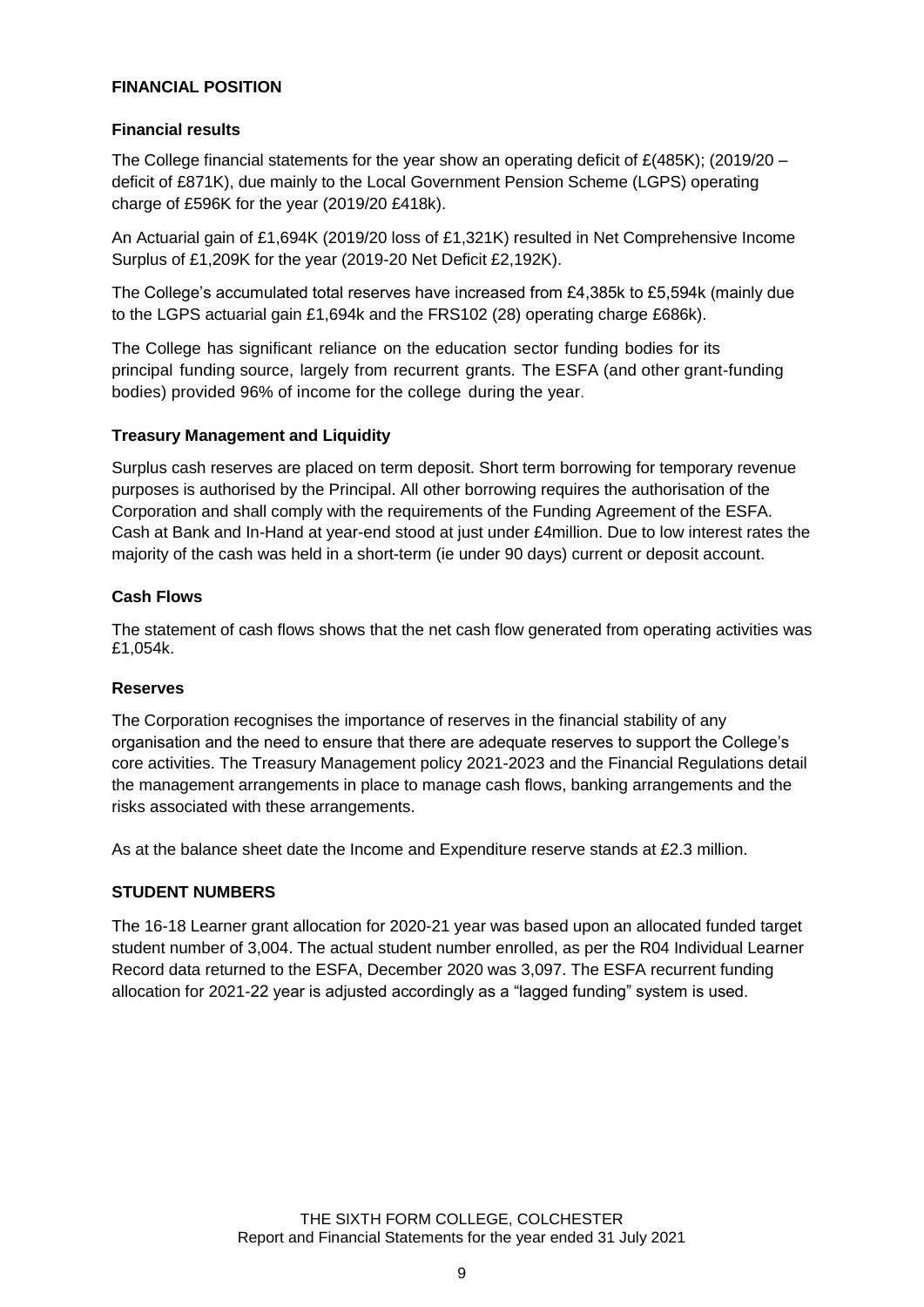### **CURRICULUM DEVELOPMENTS**

The College curriculum is essentially academic in nature, catering for 16-19-year-old students who require a full-time course and is predominately made up of two distinct programme elements. The first programme is A level in which students construct an individual course from more than 50 A level (or equivalent) subjects available. Approximately 95% of our students follow this programme. The second programme element of the College curriculum is the Advanced Foundation Programme which is aimed at students with modest GCSE grades.

In addition to these two academic programmes all students have access to an extensive range of 'Additional Studies' options, a Tutorial programme which includes health education, safeguarding, British values, citizenship, progression and employability elements, and also a varied extra curricula programme.

# **FUTURE DEVELOPMENTS**

The 2011-21 period has seen severe cuts in the real level of unit recurrent funding allocations from Government for 16-18 students undertaking full-time 16-19 general education in the School and College sectors in England and also even more significant levels of unfunded cost increases. The 2021/22 year is likely to see real terms resourcing per student at the 2020/21 level. Whilst in August 2021 the Government announced potential improvements to student resourcing levels the overall impact of these proposals is likely to be constrained due to additional unfunded students (DfE lagged funding model). In addition, there are substantial additional costs and losses of income arising from Covid-19.

Alongside this, between 2014 and 2020 there was a demographic dip in the 16-18-year olds age cohort in England. The College experienced a decline in enrolment - but less than proportionally i.e. the College managed to increase 'market share' re 16-18 general education in the local area.

A demographic boom for the 16-18 cohort is now underway for the period 2020 to 2032. Consequentially in 2020/21 the College again, increased its 'market share' continuing the rising trend in the number of applications received in recent years. Enrolments for the 2020/21 year were 5% up, with a further 7% increase in enrolments for the 2021/22 year.

The DfE is planning to reduce the breadth of curriculum choice available to 16-19 year-olds over the next few years, to a binary system of A level or Technical / Vocational skills qualifications. This will not significantly impact the College's curriculum provision, which largely caters for young people who wish to continue general academic studies and progress on to HE.

# **PRINCIPAL RISKS AND UNCERTAINTIES**

The Corporation has overall responsibility for risk management and its approach to managing risks and internal controls is explained in the Statement on Corporate Governance. Risk management processes are designed to protect the College's assets, reputation and financial stability. The College has well developed strategies for managing risk and strives to embed risk management in all that it does.

Risk management is integrated into all College systems. Areas of risk are checked regularly and controls are in place to ensure that risks are reduced to a level that is acceptable to the College. A number of senior management teams are involved in controlling risk and ensuring that the Principal, the Risk Management Group, the Chair of the Corporation and the Corporation's Audit Committee are informed of any significant risks.

The Disaster Recovery Strategy is updated annually with the aim of attempting to ensure a robust response to any potential situation. The College continues to attempt to raise awareness amongst all employees of the need for the management of business risk. We feel that each of these aims has been achieved.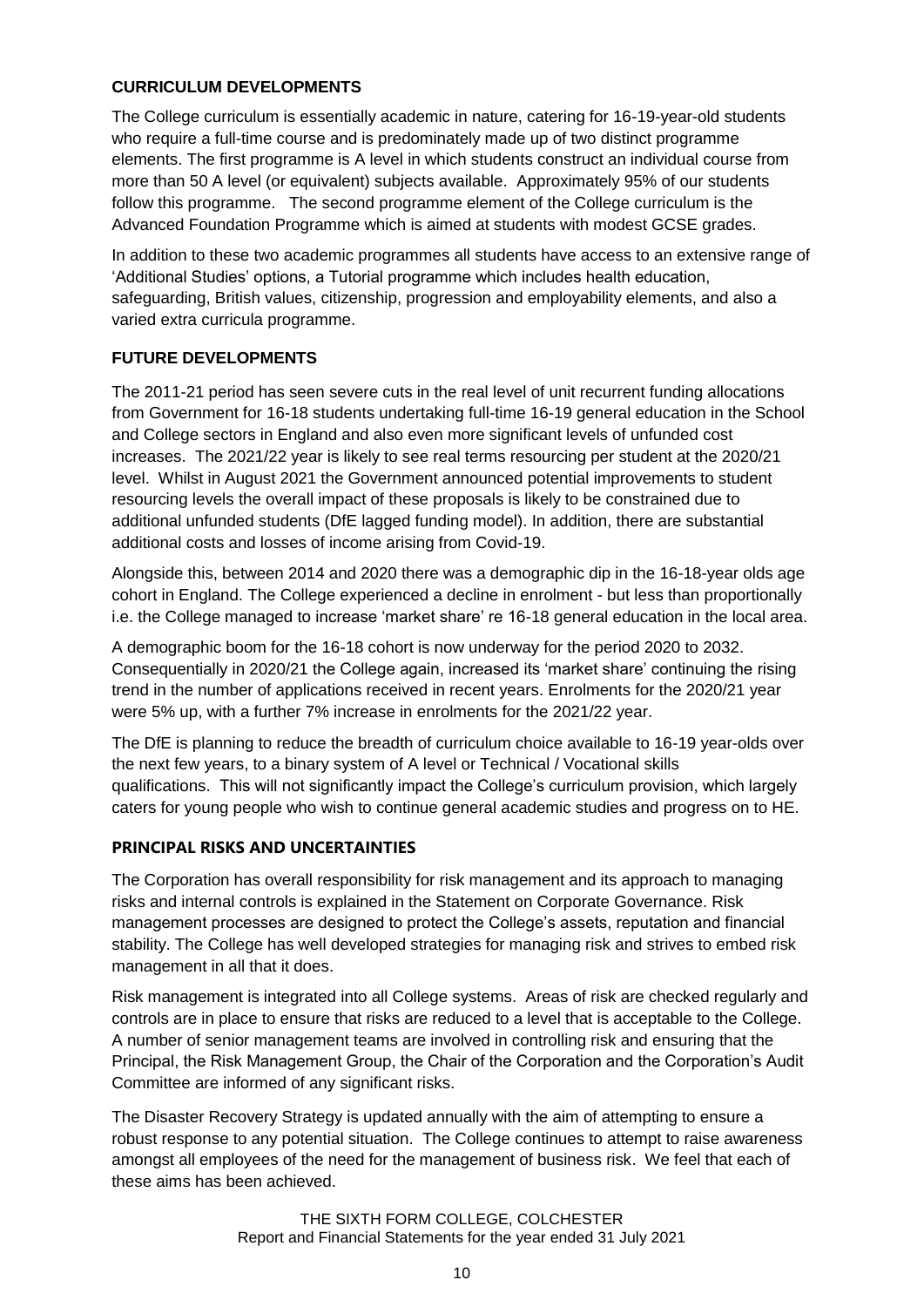### **RISK MANAGEMENT 2020/2021**

A risk register is maintained at the college level which is reviewed at least annually by the full Corporation and more frequently by the Audit Committee. The risk register identifies the key risks, the likelihood of those risks occurring, their potential impact on the college and the actions being taken to reduce and mitigate the risks. Risks are prioritised using a consistent scoring system.

The College has continued to monitor risks in the seven key areas [Governance, Management, Academic, Financial, Human Resources, Business Facilities, Business Systems and Information Technology]. The Risk Management Policy and the Risk Management Action Plan were revisited in September 2021. The College Senior Management Executive has adopted the role of the Risk Management Group and its responsibilities are clearly defined in the policy.

During the year, the College continued to use a mathematical scoring system to categorise risks in terms of both their gross [before controls] and their net [after controls] risk to the College. Net risks are then summarised as Significant [score of 12+], Contingency [9-11], Housekeeping [6-8] and Low [less than 6]. The College had no Significant Net Risks and only four Contingency Net Risks. All risks are listed in the risk register.

### **Performance - Issues arising from the summer 2021 review**

- 1. Work on finalising a new format of the board assurance framework commenced. No issues were identified in the completeness of risks being reported, however format changes were identified to further enhance the recording and reporting of risks to the Corporation.
- 2. There were no significant risk areas
- 3. Each risk was monitored and managed by responsible groups or individuals within the College, with the support of lead governors where applicable. These monitoring arrangements were reflected in the Risk Register.
- 4. All actions/deadlines were achieved
- 5. The contingency risk relating to Government funding of 16-19-year-old students at the College is linked to changing Government priorities, strategies and budgets and is a major risk faced by the College. The College places considerable reliance on continued government funding. In 2020/21, 95% of the College's revenue was ultimately public funded and this level of requirement is expected to continue. Revisions to ESFA funding methodology were put in place from September 2013 and further ongoing cuts in real terms funding continue to reduce the recurrent income of the College significantly. The College has been monitoring the situation and staff and Governors have been kept well informed. At the moment it is clear that the College continues to be able to function and manage its finances within these strictures, in a business sense, although the nature of educational offering and delivery continues to be threatened. The College can do very little to mitigate this risk, but budgetary controls are in place and savings have been made wherever possible, whilst ensuring that the College is rigorous in delivering high quality education and training. Student recruitment continues to be extremely buoyant in relative terms as the College has increased its 'market share'.

The remaining three contingent risks relate to Failure to deploy staff effectively and efficiently, issues arising from adverse local, regional or national publicity and Failure to provide adequate student support and appropriate management and monitoring of these risks are also in place, and all of these contingent risks are reviewed on a regular basis by management through the Senior Management/Risk Committee and by the Audit committee and at least annually by the Board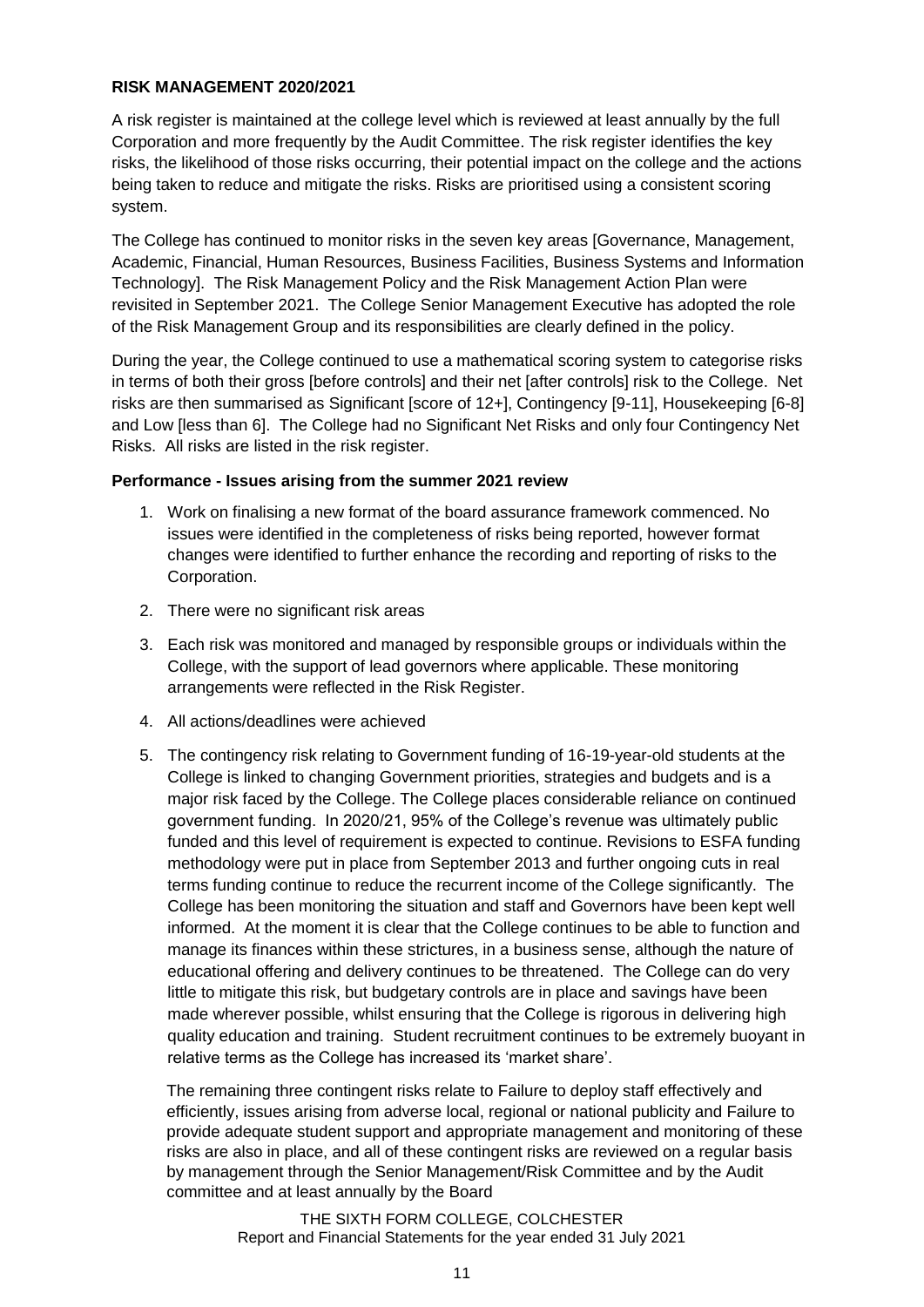6. Covid-19 has not, and does not, in itself pose an existential risk to the College but the pandemic has led to significant operational challenges. Rather than having a Risk category of its own, Covid-19 has been incorporated into existing Risks (e.g. 'failure to effectively deploy staff' or 'serious breach of Health and safety legislation') and been mitigated and rated.

### **Summary**

The risks faced by the College are well controlled and constantly monitored. A new board assurance framework is being developed to further enhance the reporting of risks by management through to the audit committee and Corporation. We envisage few, if any, changes to the scoring or ordering of the risks for the next academic year. This exercise has not raised any concerns over the completeness of the Risk Register, no further risks have been identified that would be required to be added to this document

The risks faced by the College are well controlled and constantly monitored. Although a new board assurance framework is being developed, we envisage few, if any, changes to the scoring or the ordering of the risks for the next academic year.

### **RESOURCES**

### **Reputation**

The key resource that the College can deploy to achieve its strategic objectives is to maintain its outstanding reputation locally and nationally. Maintaining a quality brand is essential for the College's success in attracting students and building external relationships.

### **Maintain adequate funding of pension liabilities**

The financial statements report the share of the Local Government Pension Scheme deficit on the College's balance sheet in line with the requirements of FRS 102. This risk is mitigated by an agreed deficit recovery plan with the Essex Pension Fund.

### **Financial viability of the College**

As described within the financial objectives section of this report, the latest ESFA Finance Record (completed July 2021) gave the College a Financial Health grade of "Outstanding" for the 2020-21 year, which was self-moderated to Good, due to the abnormal circumstances during the year.

The continuing challenge to the College's financial position remains the constraint on further education funding arising from the ongoing cuts in public sector spending, whilst maintaining the student experience. This risk is mitigated in a number of ways:

- By rigorous budget setting procedures and sensitivity analysis
- Regular in year budget monitoring
- Robust financial controls
- Exploring ongoing procurement efficiencies

The College has £2.03 million of net current assets (including Cash & Investments of £4.0 million). Total Net Assets of £5.59 million (after deducting a pension liability of £5.3 million).

### **People**

The college employs 248 people (expressed as full-time equivalents) (2019-20: 244) of whom 152 are teaching staff (2019-20: 149).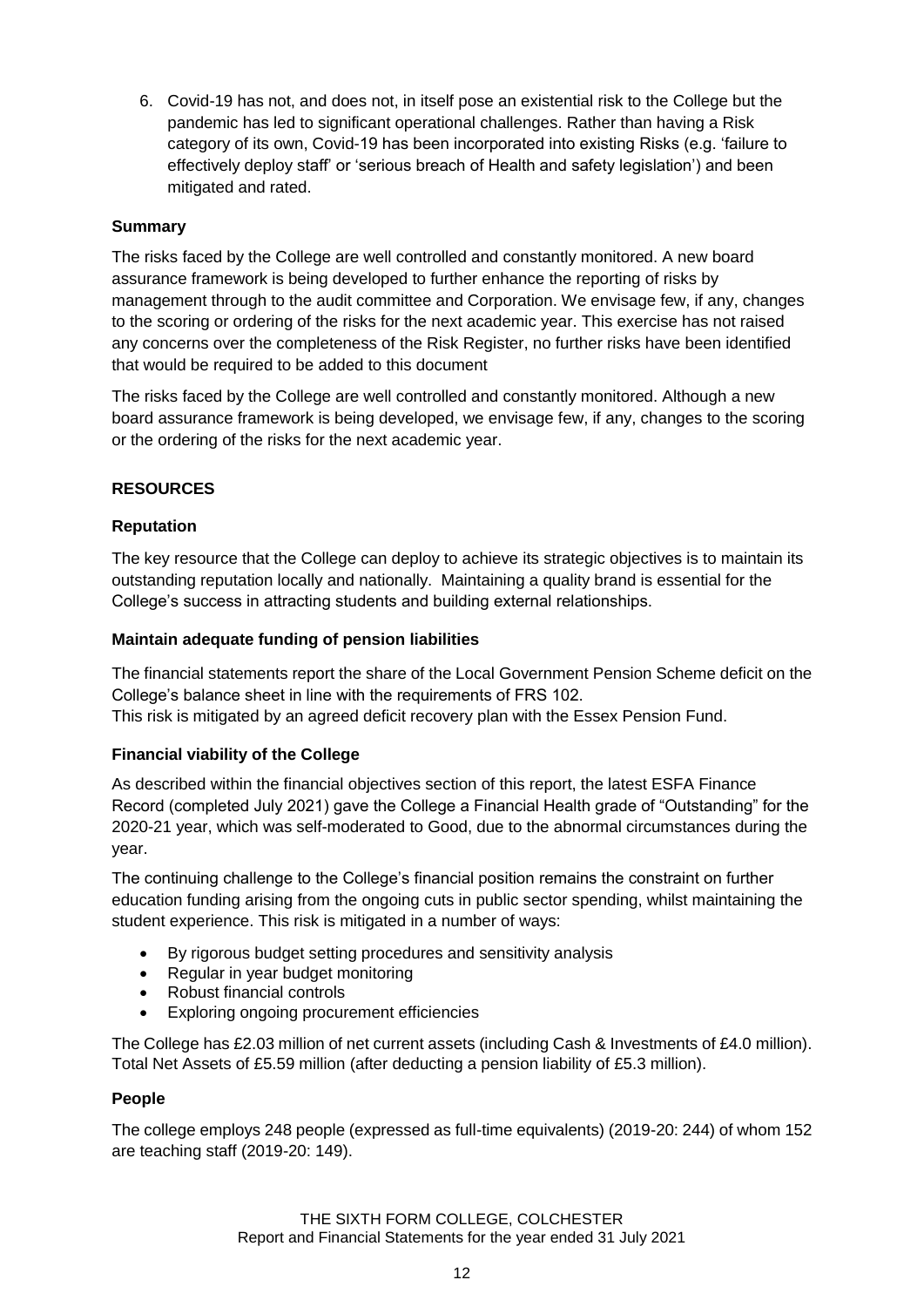### **Trade Union Facility Time**

| Number of employees who were relevant   FTE Employee Number |     |
|-------------------------------------------------------------|-----|
| union officials during the relevant period                  |     |
|                                                             | 3.0 |

| Percentage of time spent on trade union   Number of employees<br>activities |   |
|-----------------------------------------------------------------------------|---|
| 0%                                                                          | - |
| $1 - 50%$                                                                   | ◠ |
| $51 - 99%$                                                                  | - |
| 100%                                                                        | - |

| Total cost of facility time                     | £4,258      |
|-------------------------------------------------|-------------|
| Total pay bill                                  | £10,503,000 |
| Percentage of total bill spent on facility time | $0.03\%$    |

| Time spent on paid trade union activities as a   0% |  |
|-----------------------------------------------------|--|
| percentage of total paid time facility              |  |

### **PAYMENT PERFORMANCE**

The Late Payment of Commercial Debts (Interest) Act 1998, which came into force on 1 November 1998, requires colleges, in the absence of agreement to the contrary, to make payments to suppliers within 30 days of either the provision of goods or services or the date on which the invoice was received. The target set by the Treasury for payment to suppliers within 30 days is 95 per cent. During the accounting period 1 August 2020 to 31 July 2021, the College made weekly payment runs to ensure that all invoices were paid within 30 days. The College incurred no interest charges in respect of late payment for this period.

### **STAKEHOLDER RELATIONSHIPS**

In line with other education providers, the Sixth Form College, Colchester has many stakeholders. These include:

- its students, parents and carers
- education sector funding bodies and regulators
- its staff and their trade unions
- Colchester Borough Council and Local Enterprise Partnerships
- the wider college community including past students
- local community
- other FE institutions
- FE Commissioner
- partner and other local secondary schools future students
- professional bodies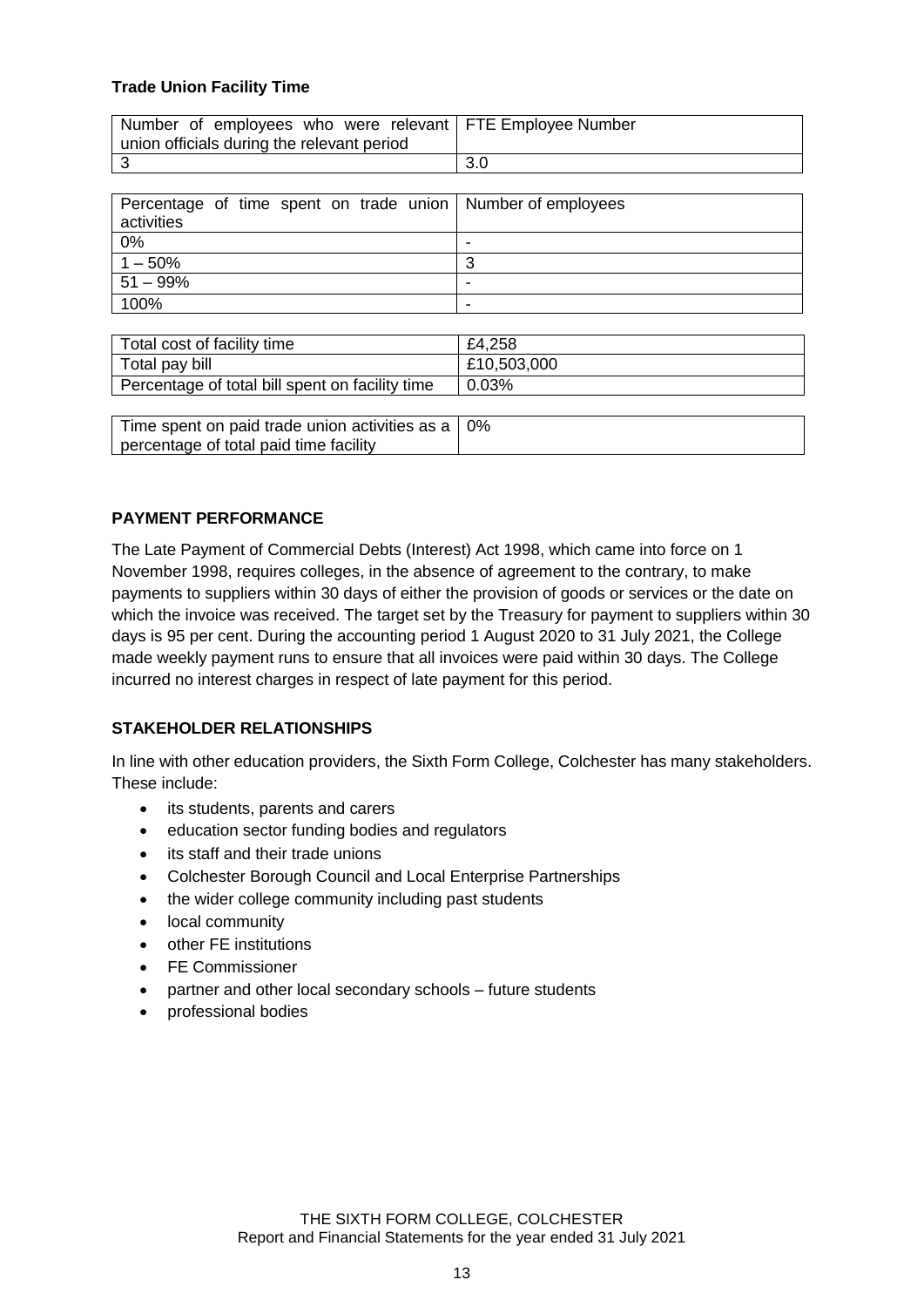### **EQUALITY AND DIVERSITY AND EMPLOYMENT OF DISABLED PERSONS**

The College is a diverse, international and multicultural community. The Corporation is committed to ensuring equality of opportunity for all who learn and work at the College and to providing a safe and secure environment for all its staff, students and visitors. Promotion of equality and diversity features prominently in college life.

The College respects and values diversity in respect of race, ethnicity or national origin, gender, religion and belief or none, socio-economic background, gender variance, marital status or family circumstances, pregnancy and parenthood, political opinions and affiliations, physical attributes or appearance, disability, sexual orientation and age.

The College treats students, staff, applicants, parents / guardians and members of the wider college community with dignity, respect and fairness. The College provides an inclusive, personalised learning environment in which students are treated solely on the basis of their merits, abilities and potential and are valued as individuals. The College expects all members of the College community to play their part in this endeavour.

The Equality Act 2010 (Specific Duties) Regulations 2011, requires public bodies to publish relevant, proportionate information demonstrating compliance with the Equality Duty and to set themselves specific, measurable equality objectives.

In accordance with its Public Sector Equality Duties, the Corporation undertakes an annual review of the College's progress towards meeting its equality objectives, and receives reports from college management demonstrating that it gives due regard to the aims of the general equality duty, as-described within the Equality Act 2010, including the need to;

- Eliminate unlawful discrimination, harassment and victimisation
- Advance equality of opportunity between different groups
- Foster good relations between different groups

The Equality and Diversity Policy, annual Equality & Diversity Monitoring Reports and the Equality Objectives are published on the website

The College considers all employment applications from disabled people, bearing in mind the aptitudes of the individuals concerned and guarantees an interview to any disabled applicant who meets the essential criteria for the post. Where an existing employee becomes disabled, every effort is made to ensure that employment with the College continues.

The College provides training, career development and opportunities for promotion, irrespective of disability and also provides extensive Equality & Diversity related training, including an online accredited course, for all staff

# **DISABILITY STATEMENT**

The College seeks to achieve the objectives set down in the Equality Act 2010 and is committed to challenging negative attitudes about disability and accessibility.

The College welcomes all students, including those with a disability or learning support need providing they meet the normal admissions criteria and that the College can offer an appropriate programme of study, together with the right facilities and support.

The College's Special Educational Needs and Disability policy, reviewed and approved July 2021 by the Corporation, takes into account the requirements of the Special Educational Needs and Disability (SEND) Code of Practice, the Special Educational Needs and Disability Regulations [2014] and relevant sections of the Children and Families Act 2014. The Policy is published on the college website.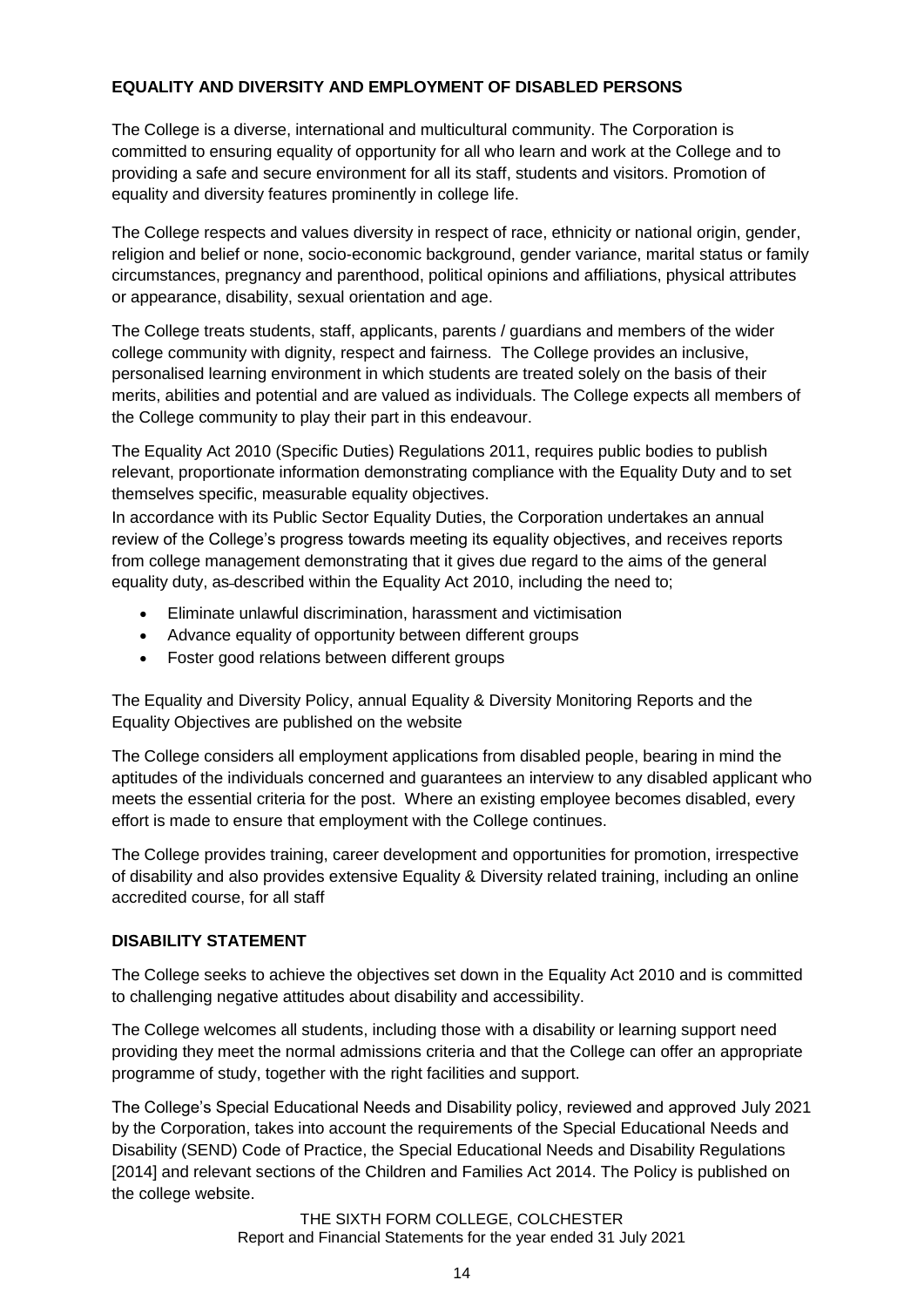The College seeks to achieve the objectives set down in the Equality Act 2010.

The specialist Learning Support team monitors, advises and arranges support where necessary for students with disabilities and there are a number of student support assistants who can provide a variety learning support. There is a continuing programme of staff development to ensure the provision of a high level of appropriate support for students who have learning difficulties/disabilities.

The review of the whole college accessibility plan 2021 -2025 was approved by the Corporation during the year. The accessibility plan details the commitment to developing and maintaining a fully accessible environment. The College is equipped with lifts, ramps and disabled bathrooms for those with limited mobility and/or wheelchair users.

A register of specialist equipment and assistive technologies that the College can make available for use by students, staff and visitors, is available.

Counselling and welfare services are detailed in the student handbook, which, is issued to students at induction and annually thereafter and made available via the College website.

### **Accessibility Regulations 2018**

The Corporation, is mindful of its responsibilities under the Accessibility Regulations 2018 and its legal obligation to make reasonable adjustments under the Equality Act 2010

The Corporation aims to fulfil its responsibilities by ensuring:

- all documents published on the governance section of the website and intranet are readily accessible - produced in accordance with the Corporation's agreed accessibility statements and suitable for assistive technologies; such as speech recognition software and screen readers
- applicable images are supported by alternative text
- all hyperlinks used are descriptive and word specific

Where documentation is not readily accessible, disproportionate burden assessments have been carried out and alternatives are offered. Overtime the Corporation will be working towards ensuring all new documents are readily accessible.

### **DISCLOSURE OF INFORMATION TO AUDITOR**

The members who held office at the date of approval of this report confirm that, so far as they are each aware, there is no relevant audit information of which the College's auditor is unaware, and each member has taken all the steps that he or she ought to have taken to be aware of any relevant audit information and to establish that the College's auditor is aware of that information.

**Approved by order of the members of the Corporation on 13th December 2021 and signed on its behalf by:**

**K. Finnigan Chair of the Corporation 13 December 2021**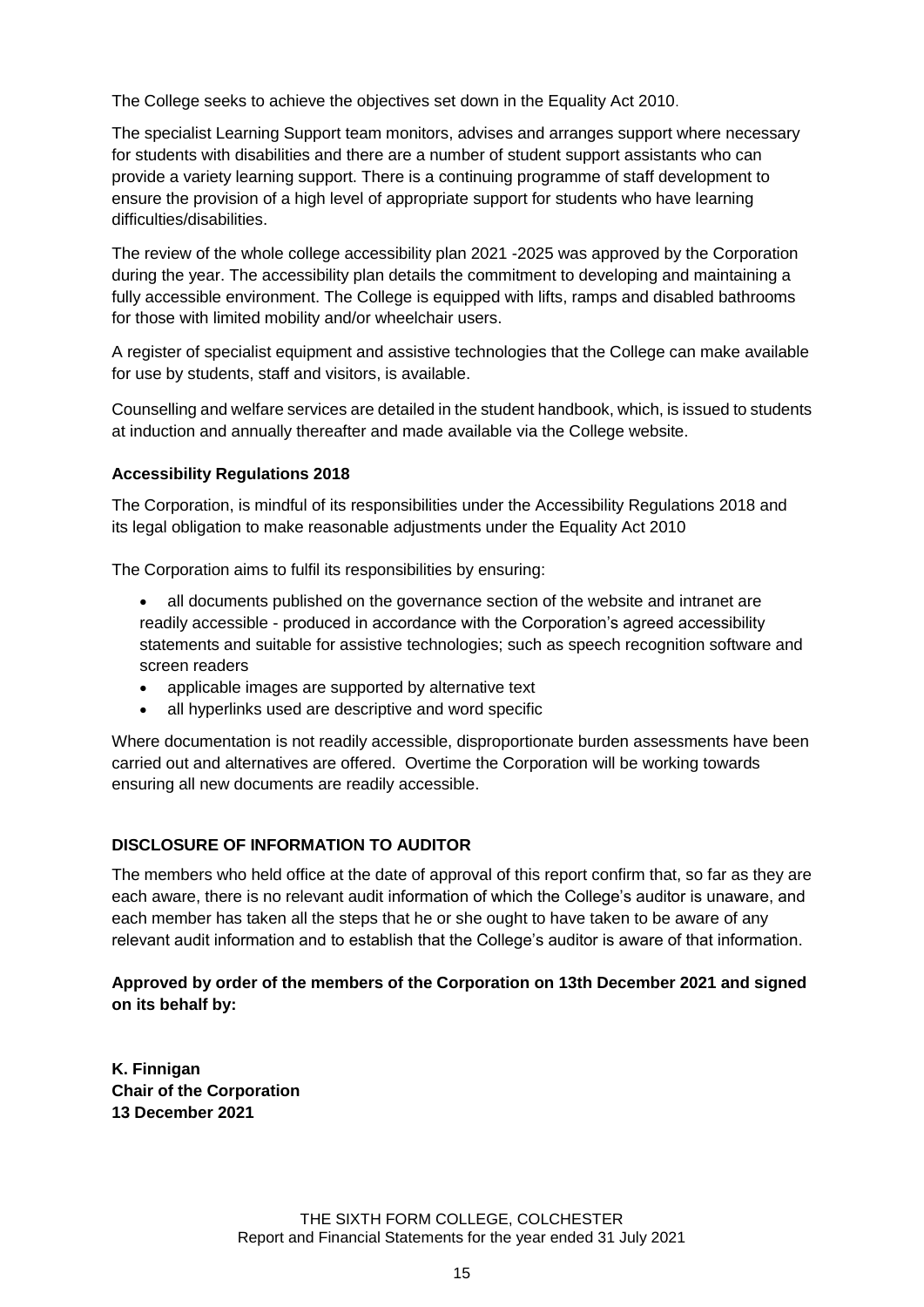# **STATEMENT OF CORPORATE GOVERNANCE AND INTERNAL CONTROL**

The following statements are provided to enable readers of the annual report and financial accounts of the College to obtain a better understanding of its governance and legal structure. These statements cover the period from 1st August 2020 to 31st July 2021 and up to the date of approval of the annual report and financial statements.

### **Corporation, Membership and Operational Structure**

Sixth-form and further education corporations are entities that operate one or more colleges. They have the legal status of statutory corporations and exempt charities. The members of the corporation (governors), are also the trustees and have due regard for the Charities Commission's guidance on trustee responsibilities and public benefit.

The Corporation endeavours to conduct its business in accordance with the seven principles identified by the Nolan Committee on Standards in Public Life (selflessness, integrity, objectivity, accountability, openness, honesty and leadership).

The Corporation recognises that, as a body entrusted with both public and private funds, it has a particular duty to observe the highest standards of corporate governance at all times.

The Corporation is aware of the need to proactively and frequently self-assess its performance and strives to exceed basic governance requirements. In carrying out its responsibilities, it conducts its business in accordance with The Code of Good Governance for English Colleges and additionally, the Charity Governance Code and Remuneration Code. The Corporation adopted a bespoke version of these Codes, as applicable to the Sixth Form College sector, in order to further demonstrate that it is conducting its business openly, transparently and in the best interests of its stakeholders. In the opinion of the members, the Corporation has complied with or explained all the provisions throughout the year ended 31 July 2021. This opinion is based on an internal review of compliance reported to the Search and Governance Committee 07 July 2021 and to the full Corporation 13 December 2021.

The members who served on the Corporation during the year 1st August 2020 – 31st July 2021 and their attendance at meetings are as listed in the table below and overleaf.

| <b>Name</b><br>&<br>Attendance %<br>(Actual/Possible) | Date of<br>Appointment<br><b>or</b><br>Reappointment | Term of<br><b>Office</b> | End of Term<br><b>or</b><br>[Date of<br>Resignation] | Category of<br>Governor | <b>Committees Served</b><br>and<br>Posts Held during<br>2020 - 2021 Year |
|-------------------------------------------------------|------------------------------------------------------|--------------------------|------------------------------------------------------|-------------------------|--------------------------------------------------------------------------|
| M Atherton                                            | 28.01.2019                                           | 4 years                  | 27.01.2023                                           | Community               | Chair: Audit<br>Vice Chair: Corporation                                  |
| 12/12 100%                                            |                                                      |                          |                                                      |                         | Member: Remuneration                                                     |
| P Barker<br>80%<br>8/10                               | 01.01.2018                                           | 4 years                  | 31.12.2021                                           | Community               | Vice Chair: Audit                                                        |
| A Beatty                                              | 01.09.2019                                           | 4 years                  | 31.08.2023                                           | Community               | Member: Search &<br>Governance                                           |
| 79%<br>11/14                                          |                                                      |                          |                                                      |                         | Member: Remuneration<br>Member: Audit                                    |
| S Carmel                                              | 28.01.2019                                           | 4 years                  | [13.01.2021]                                         | Community               |                                                                          |
| 100%<br>3/3                                           |                                                      |                          |                                                      |                         |                                                                          |
| S Codling                                             | 15.12.2021                                           | 4 years                  | 14.12.2024                                           | Community               | Member: Audit                                                            |
| 100%<br>5/5                                           |                                                      |                          |                                                      |                         |                                                                          |
| K Finnigan                                            | 01.09.2019                                           | 4 years                  | 31.08.2023                                           | Community               | Chair: Corporation                                                       |
| 10/10<br>100%                                         |                                                      |                          |                                                      |                         | Chair: Search &<br>Governance                                            |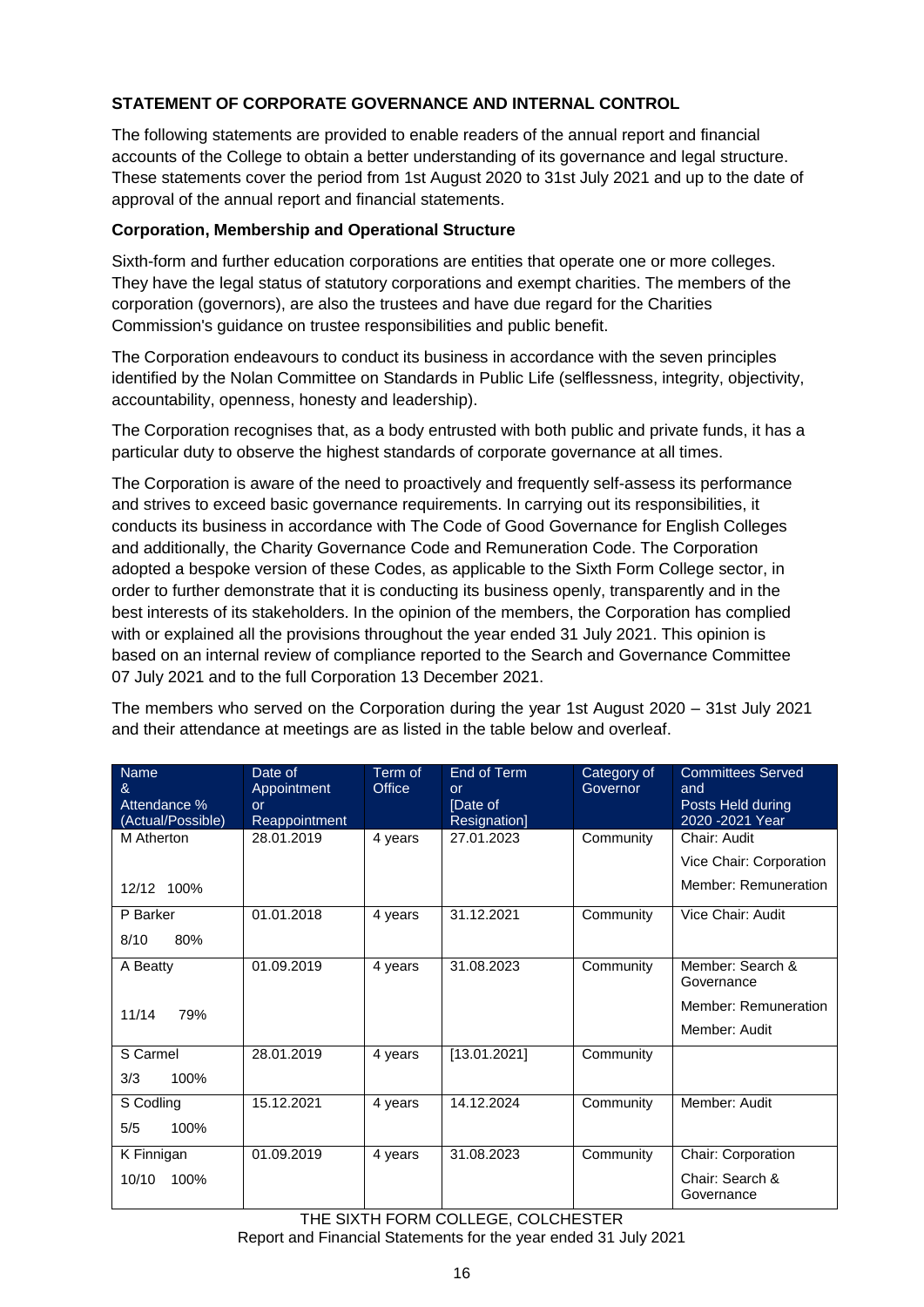| Name<br>$\alpha$        | Date of<br>Appointment | Term of<br>Office | End of Term<br><b>or</b>                 | Category of<br>Governor | <b>Committees Served</b><br>and |
|-------------------------|------------------------|-------------------|------------------------------------------|-------------------------|---------------------------------|
| Attendance %            | <b>or</b>              |                   | [Date of                                 |                         | Posts Held during               |
| (Actual/Possible)       | Reappointment          |                   | Resignation]                             |                         | 2020 - 2021 Year                |
| N Gerrard               | 01.09.2020             | 4 years           | 31.08.2024                               | Community               | Member: Search &<br>Governance  |
| 10/12<br>83%            |                        |                   | [resignation<br>effective<br>31.12.2021] |                         | Member: Remuneration            |
| C Goldsworthy           | 01.09.2017             | 4 years           | 31.08.2021                               | Community               |                                 |
| 100%<br>8/8             |                        |                   |                                          |                         |                                 |
| H Hallworth             | 22.02.2021             | 4 years           | 21.02.2025                               | Staff                   |                                 |
| 3/3<br>100%             |                        |                   |                                          |                         |                                 |
| J Johnson               | 01.09.2020             | 2 years           | 31.08.2024                               | Community               |                                 |
| 7/8<br>88%              |                        |                   |                                          |                         |                                 |
| J Leslie<br>8/12<br>67% | 01.09.2018             | 4 years           | 31.08.2022                               | Community               | Member: Search &<br>Governance  |
|                         |                        |                   |                                          |                         | Vice Chair:<br>Remuneration     |
| I MacNaughton           | 01.04.1997             |                   | Ex-Officio                               | Principal               |                                 |
| 8/8<br>100%             |                        |                   |                                          |                         |                                 |
| D Morran                | 01.09.2020             | 4 years           | 31.08.2024                               | Community               | Vice Chair: Corporation         |
| 12/12<br>100%           |                        |                   |                                          |                         | Member: Search &<br>Governance  |
|                         |                        |                   |                                          |                         | Member: Remuneration            |
| J Owens                 | 01.12.2016             | 4 years           | 30.11.2024                               | Community               | Member: Audit                   |
| 10/10<br>100%           |                        |                   |                                          |                         |                                 |
| M Perrin                | 12.03.2018             | 4 years           | [07.12.2020]                             | Staff                   |                                 |
| 1/3<br>33%              |                        |                   |                                          |                         |                                 |
| H Skeggs                | 17.02.2021             | 4 years           | 16.02.2025                               | Community               |                                 |
| 100%<br>3/3             |                        |                   |                                          |                         |                                 |
| D Stebbings             | 06.05.2021             | 4 years           | 05.05.2025                               | Staff                   |                                 |
| 100%<br>2/2             |                        |                   |                                          |                         |                                 |
| E Stock                 | 06.07.2020             | 4 years           | [26.09.2020]                             | Community               |                                 |
| n/a                     |                        |                   |                                          |                         |                                 |
| J Tallentire            | 12.05.2021             | 2 years           | 11.05.2023                               | Parent                  |                                 |
| 50%<br>1/2              |                        |                   |                                          |                         |                                 |
| I Vipond                | 01.03.2018             | 4 years           | 28.02.2022                               | Community               | Member: Search &<br>Governance  |
| 9/10<br>90%             |                        |                   |                                          |                         |                                 |
| R Wilson                | 01.03.2017             | 4 years           | 28.02.2021                               | Staff                   |                                 |
| 100%<br>5/5             |                        |                   |                                          |                         |                                 |
|                         |                        |                   |                                          |                         |                                 |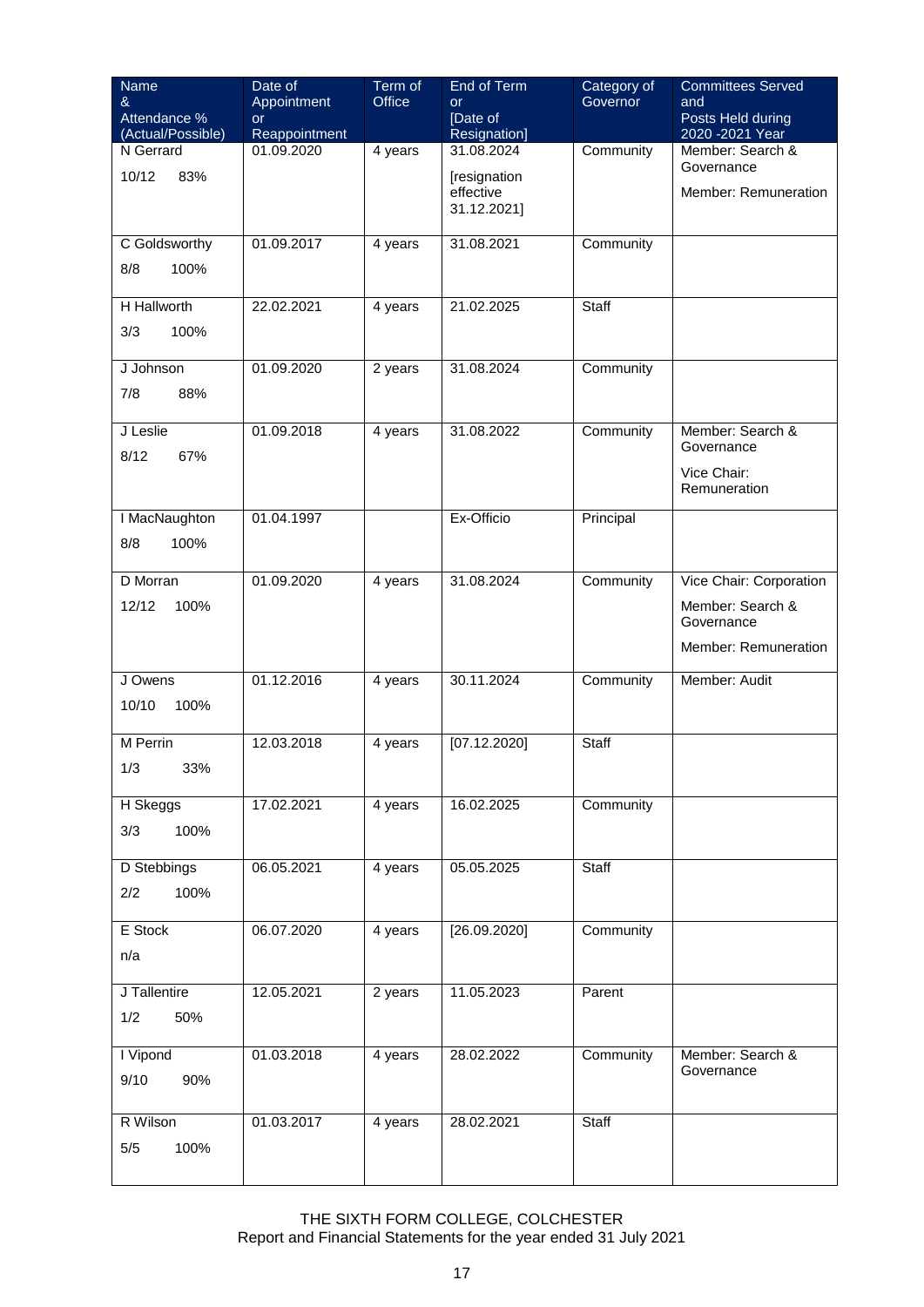| <b>Name</b><br>$\alpha$<br>Attendance %<br>(Actual/Possible) | Date of<br>Appointment<br>or<br>Reappointment | Term of<br>Office | End of Term<br>or<br>[Date of<br>Resignation] | Category of<br>Governor | <b>Committees Served</b><br>and<br>Posts Held during<br>2020 - 2021 Year |
|--------------------------------------------------------------|-----------------------------------------------|-------------------|-----------------------------------------------|-------------------------|--------------------------------------------------------------------------|
| M Hyslop<br>100%<br>3/3                                      | 22.03.2021                                    | 1 year            | 31.12.2021                                    | Student                 |                                                                          |
| P Loveard<br>80%<br>4/5                                      | 01.01.2020                                    | 1 year            | 21.03.2021<br>[Extended term]                 | <b>Student</b>          |                                                                          |
| S Okpattah<br>80%<br>4/5                                     | 01.01.2020                                    | 1 year            | 21.03.2021<br>[Extended term]                 | <b>Student</b>          |                                                                          |
| M Waring<br>3/3<br>100%                                      | 22.03.2021                                    | 1 year            | 31.12.2021                                    | Student                 |                                                                          |
| M Sherer<br>2/2<br>100%                                      | 20.11.2020                                    | I year            | 19.11.2021                                    | Co-opted                | Co-opted member of<br>the Audit Committee                                |

Mrs. T. Johnson acted as Clerk to the Corporation for the period.

The following members also acted as directors of the College's wholly owned subsidiary company:

Mr. I MacNaughton Mr. C Goldsworthy

### **Operational Structure**

It is the Corporation's responsibility to bring independent judgement to bear on issues of strategy, performance, resources and standards of conduct. The Corporation sets the strategic plan and priorities and ensure resources are effectively and appropriately deployed to implement these strategies.

To fulfil its strategic responsibilities and regulatory duties the Corporation operates a limited committee model of governance. The full Corporation meets at least twice in each academic term and in addition, conducts its business through a number of statutory and operational committees. These committees are; Audit, Search and Governance, Remuneration and Appeals. In addition, a Disciplinary committee exists to deal with senior staff disciplinary and grievance issues, should they arise. Each committee has standing orders and terms of reference (delegated functions), which are approved annually by the Corporation. Full minutes of all meetings, except those deemed by the Corporation to be confidential and the terms of reference for each committee are available on the college website [https://www.colchsfc.ac.uk](https://www.colchsfc.ac.uk/) or from the clerk to the corporation: [johnsont@colchsfc.ac.uk](mailto:johnsont@colchsfc.ac.uk) at The Sixth Form College Colchester CO1 1SN.

The Corporation is provided with regular and timely information on the overall financial performance of the College together with other information including performance against funding targets, proposed capital expenditure, student and personnel related matters such as curriculum quality, safeguarding, health and safety and environmental issues.

The Clerk to the Corporation maintains a register of financial and personal interests of all members of the Corporation, senior staff and relevant budget holders. The register of members is published on the public website and all registers are available for inspection at the College by contacting the Clerk.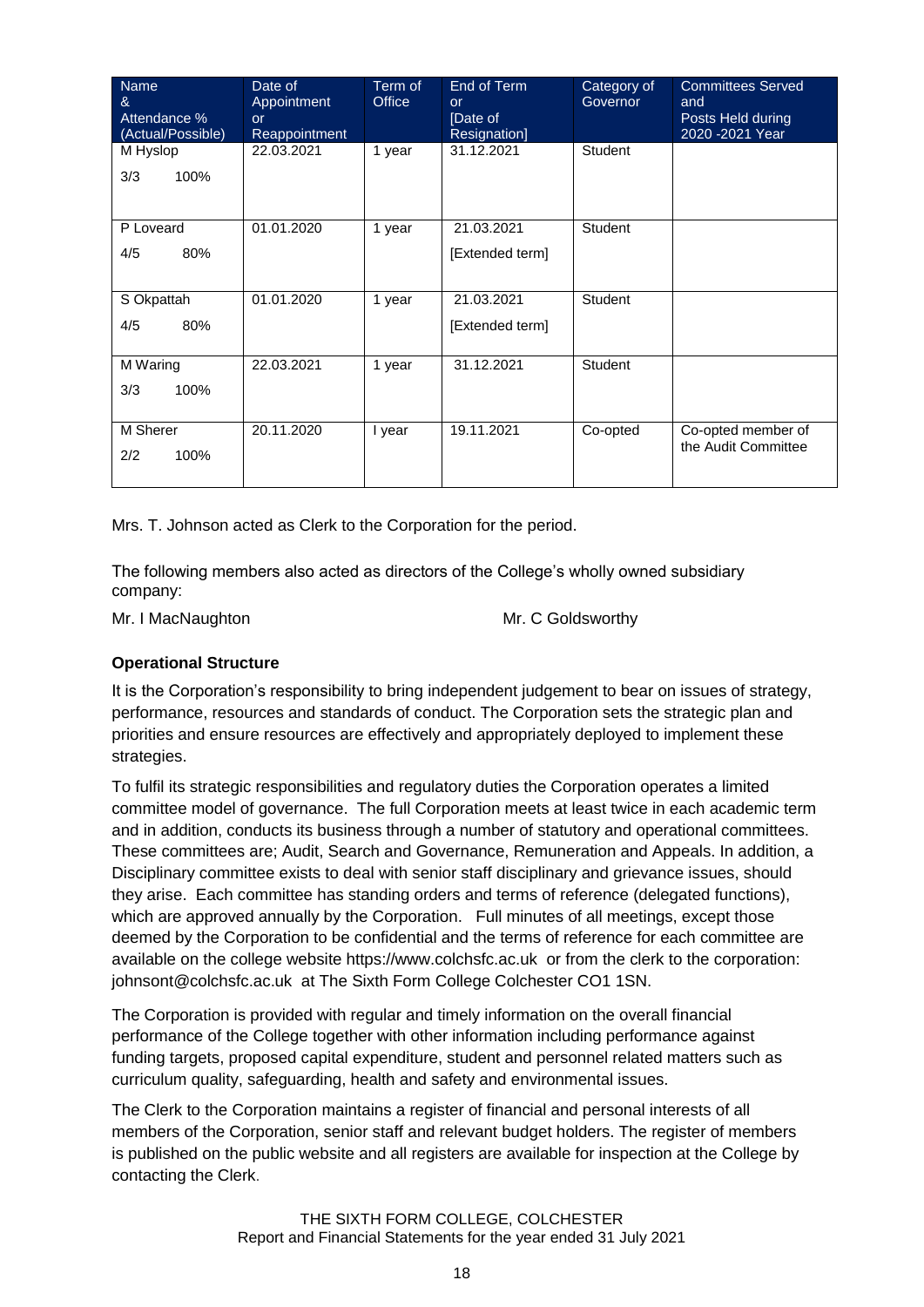The Corporation represents a range of members that are able to demonstrate diverse skills, experiences and backgrounds. All appointments to the board are made in accordance with the instruments and articles of government. The Corporation has a strong and independent nonexecutive element and no individual or group dominates its decision-making process. The Corporation considers that each of its non-executive members is independent of management and free from any business or other relationship which could materially interfere with the exercise of their independent judgement.

All members are able to take independent professional advice in furtherance of their duties at the College's expense and have access to the Clerk to the Corporation, who is responsible to the Board for ensuring that all applicable procedures and regulations are complied with. The appointment, evaluation and removal of the Clerk are matters for the Corporation as a whole.

Formal agendas, supporting papers and reports are supplied to all Members in a timely manner, prior to Board meetings. Briefings are provided on an ad hoc basis.

There is a clear division of responsibility in that the roles of the Chair and Accounting Officer are separate.

### **Coronavirus [Covid-19] Pandemic**

The Covid-19 pandemic continues to have a significant impact on the College and its stakeholders. The Corporation, in adopting a flexible approach to its governance framework, was able to respond quickly and effectively to the challenges of the pandemic crisis, whilst also fulfilling its statutory duties and providing support to College management.

During the year all decisions about governance operations were taken in line with government guidance, national and local public health advice and in the context of the overriding importance of the welfare of the staff, students and wider college community. Throughout the period and to the date of signing of these statements the Corporation has continued to fulfil its statutory responsibilities and maintain strategic oversight.

In accordance with the government's Covid mitigation measures, including the two further national lockdowns instigated in the autumn 2020 and spring 2021 terms, modifications to operating procedures continued to be adopted by the Corporation. This included conducting virtual board and committee meetings, holding additional meetings where it was deemed appropriate to do so and holding all governor training and development activities online.

During the period late March 2020 – January 2021, the Corporation's focus continued to be statutory, business and risk critical decisions and matters concerning staff and student safety and wellbeing. Meeting agendas were revised accordingly with a strong emphasis on the impact, associated risk and critical corporate decisions of the Covid-19 pandemic. Since January 2021 the Corporation has largely returned to a usual business cycle with the addition of a discrete agenda item for the reporting of the ongoing impact of the pandemic on the College and its stakeholders.

### **Search & Governance Committee**

The membership of the Corporation's Search & Governance committee during the year to 31 July 2021 is indicated on pages 16,17 and 18. During the year the committee has operated in

accordance with written terms of reference approved by the Corporation. The committee's responsibilities include making recommendations to the Corporation on Member appointments, evaluating the outcomes of the Corporation's annual self-assessment, monitoring the Corporation's key efficiency and performance indicators, monitoring compliance against the Code of Good Governance, Charity & Remuneration Codes and other policy and procedures.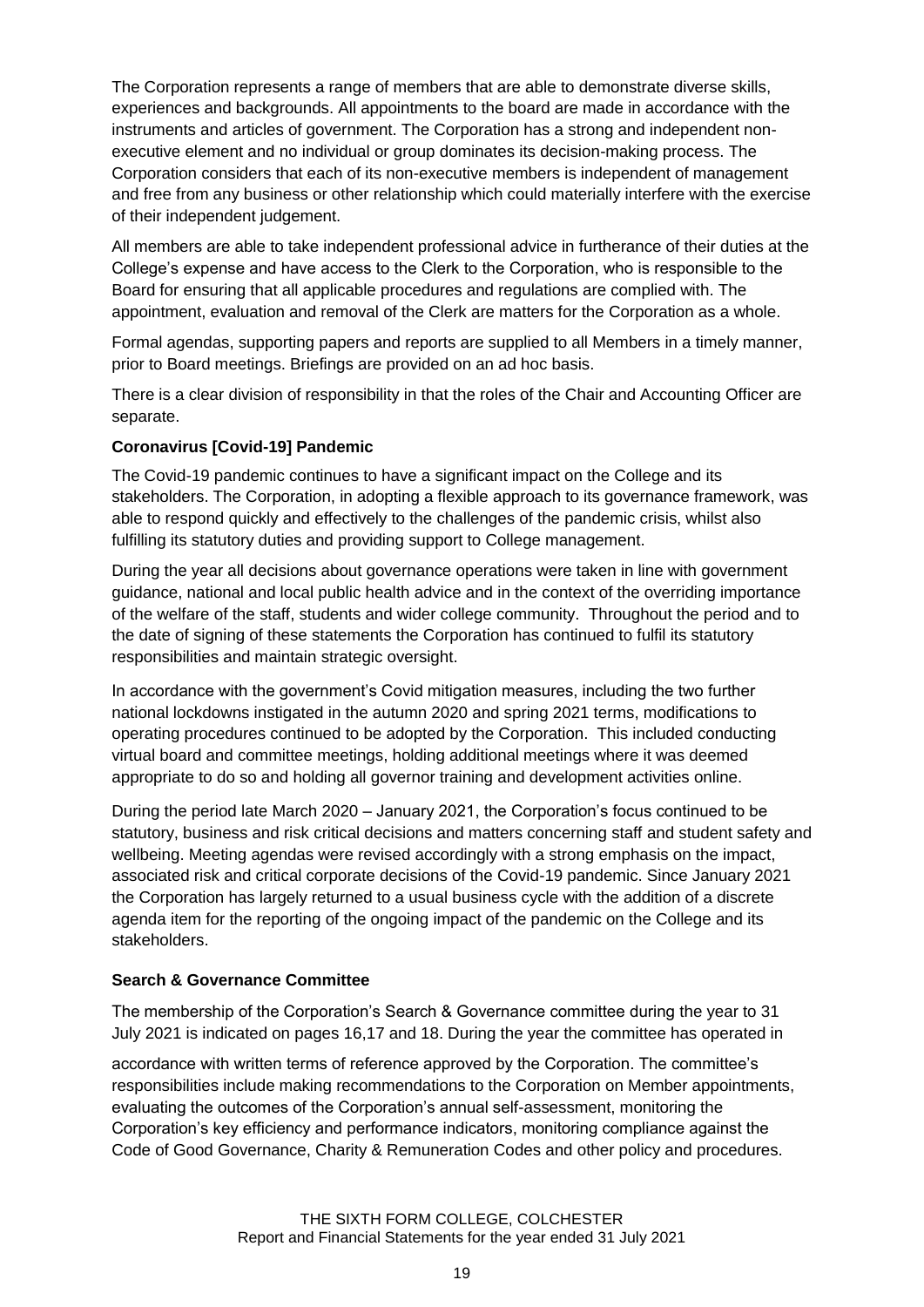### **Remuneration Committee**

The Corporation adopted the Senior Staff Remuneration Code, as applicable to Sixth Form College's which included establishing a Remuneration committee. Membership of the committee during the year to 31 July 2021 is shown on pages 16,17 and 18. During the year the committee has operated in accordance with the terms of reference approved by the Corporation. The committee's responsibilities include making recommendations to the Board on matters affecting the terms and conditions of service and remuneration of Senior Post Holders and formulating an annual report to the Corporation. Details of the remuneration of the Accounting Officer for the year ended 31 July 2021 is shown in Page 43 - Note 6 to these financial statements.

### **Audit Committee**

The Audit Committee comprises six members of the Corporation. Membership of the Audit Committee during the year to 31 July 2021 is indicated on pages 16,17 and 18. During the year the committee has operated in accordance with the terms of reference approved by the Corporation.

The Audit Committee normally meets at least twice a year (although this will increase to three times a year forthwith) and provides a forum for reporting by the reporting accountant and financial statement auditors. The Committee also receives and considers reports from the main FE funding bodies.

The Committee monitors the systems of internal control, risk management controls and governance processes by reference to the College risk register, the levels of internal and external assurance over internal controls and reports from senior management on the application of those controls during the year. The committee decides annually if it is necessary to commission additional audit work in a specific area. Unless otherwise stated, College management are responsible for the implementation of agreed audit recommendations, which the committee follows up to ensure that any recommendations have been implemented.

The Audit Committee also advises the Corporation on the appointment of the internal auditor, reporting accountants, and financial statements auditors, who have access to the Committee for independent discussion without the presence of College management. The committee also advises on their remuneration for both audit and non-audit work as well as reporting annually to the Corporation.

The Audit Committee met twice during the year. The attendance of committee members for the 2020/2021 year is shown in the table below.

| Name         |      | 5<br>$B$ arl<br>$\mathbf{r}$ | <b>Beatt</b> | wens<br>O<br>$\overline{\phantom{0}}$ | S <sub>h</sub> | Codling<br>$\boldsymbol{\Omega}$ |
|--------------|------|------------------------------|--------------|---------------------------------------|----------------|----------------------------------|
| Attendance % | 100% | 100%                         | 100%         | 100%                                  | 100%           | 100%                             |

# **Appointments to the Corporation**

Appointments to the board are made in accordance with the instruments and articles of government and all new member appointments are a matter for the consideration of the whole Corporation. The Corporation's Search & Governance Committee is responsible for the selection and nomination of external members for the Corporation's consideration. Members of the Corporation are appointed for a term of office not exceeding four years. There is currently no limit on the number of terms a member can serve. All appointments and reappointments are made in the context of the Corporation's skills audit and the contribution a Member can make to effective governance and the success of the College.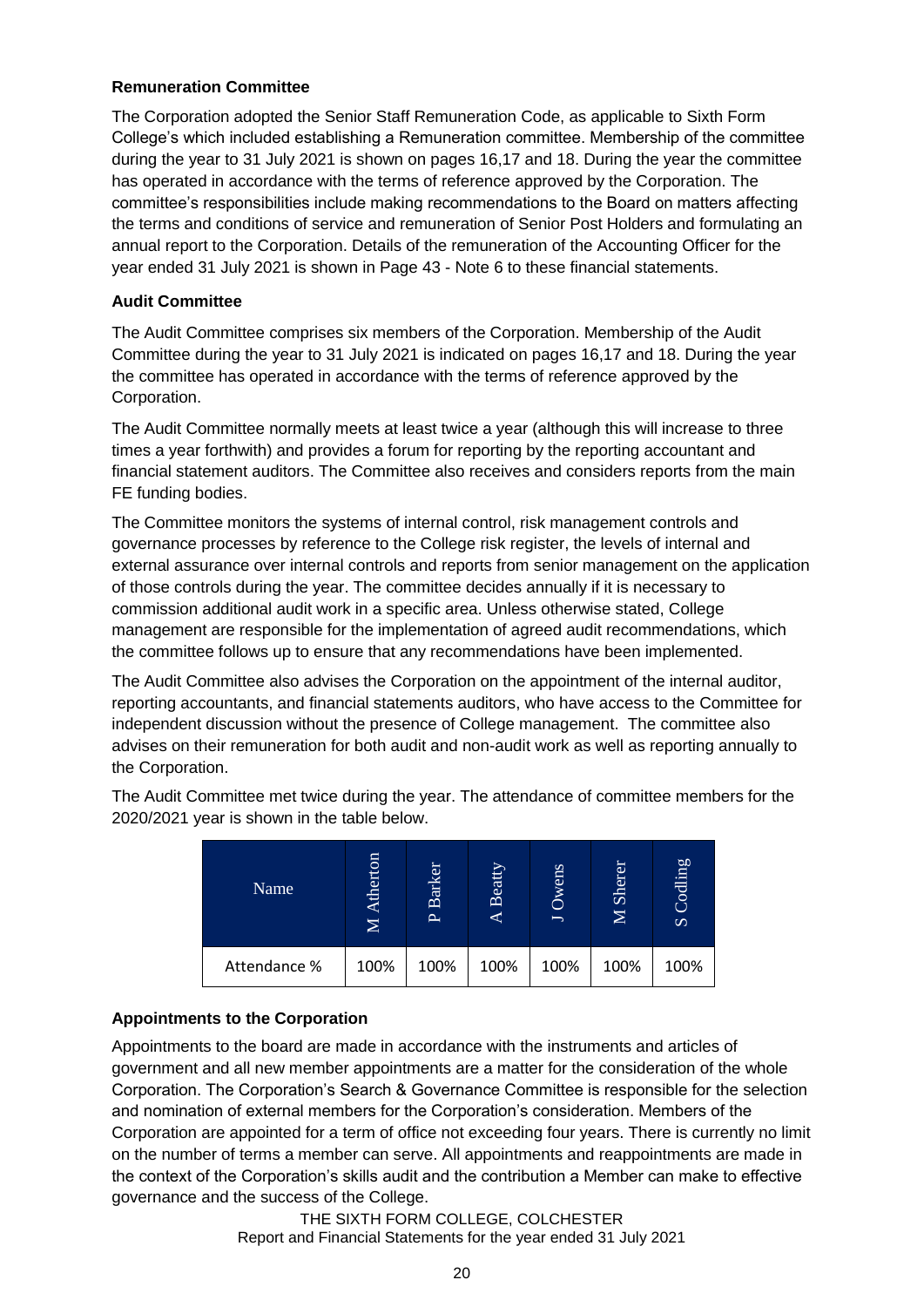### **Corporation Performance**

The Corporation is aware of the need to proactively and frequently self-assess its performance. Whole Board, self-assessment is undertaken at least annually with assessment against the Code of Good Governance, Charity Code, Funding Agreement and other statutory requirements, undertaken on a termly basis.

Benchmarking against the Code of Good Governance and Charity Code, alongside the outcomes from the Corporation's self-assessment questionnaire and analysis of performance against key efficiency indicators and targets, are used as the benchmark for this self-assessment. The resulting outcomes are used to identify action points, training requirements and inform the 3-year rolling development plan. The outcomes from the autumn 2021 benchmarking review and additional analysis of the key efficiency indicators, was presented to the Corporation via the Search and Governance Committee September 2021. The Corporation has assessed its own performance for the year ended 31 July 2021 and graded itself as good on the Ofsted Scale.

### **INTERNAL CONTROL**

### **Scope of Responsibility**

The Corporation is ultimately responsible for the College's system of internal control and for reviewing its effectiveness.

The Corporation delegated the day-to-day responsibility to the Principal, as Accounting Officer, for maintaining a sound system of internal control that supports the achievement of the College's policies, aims and objectives, whilst safeguarding the public funds and assets for which he is personally responsible. This is in accordance with the responsibilities assigned to him in the Funding Agreement and contracts between the Corporation and the Education and Skills Funding Agency. He is also responsible for reporting to the Corporation any material weaknesses or breakdowns in internal control.

# **The Purpose of the System of Internal Control**

The system of internal control is designed to manage risk to a reasonable level rather than to eliminate all risk of failure to achieve policies, aims and business objectives; it can therefore only provide reasonable and not absolute assurance against material misstatement or loss. The system of internal control is based on an ongoing process designed to identify and prioritise the risks to the achievement of College policies, aims and objectives, to evaluate the likelihood of those risks being realised and the impact should they be realised, and to manage them efficiently, effectively and economically. The system of internal control has been in place in the College for the year ended 31 July 2021 and up to the date of approval of the annual report and accounts.

### **Capacity to Handle Risk**

The Corporation has reviewed the key risks to which the College is exposed together with the operating, financial and compliance controls that have been implemented to mitigate those risks. The Corporation is of the view that there is a formal ongoing process for identifying, evaluating and managing the College's significant risks that has been in place for the period ending 31 July 2021 and up to the date of approval of the annual report and accounts. This process is regularly reviewed by the Audit Committee and the full Corporation.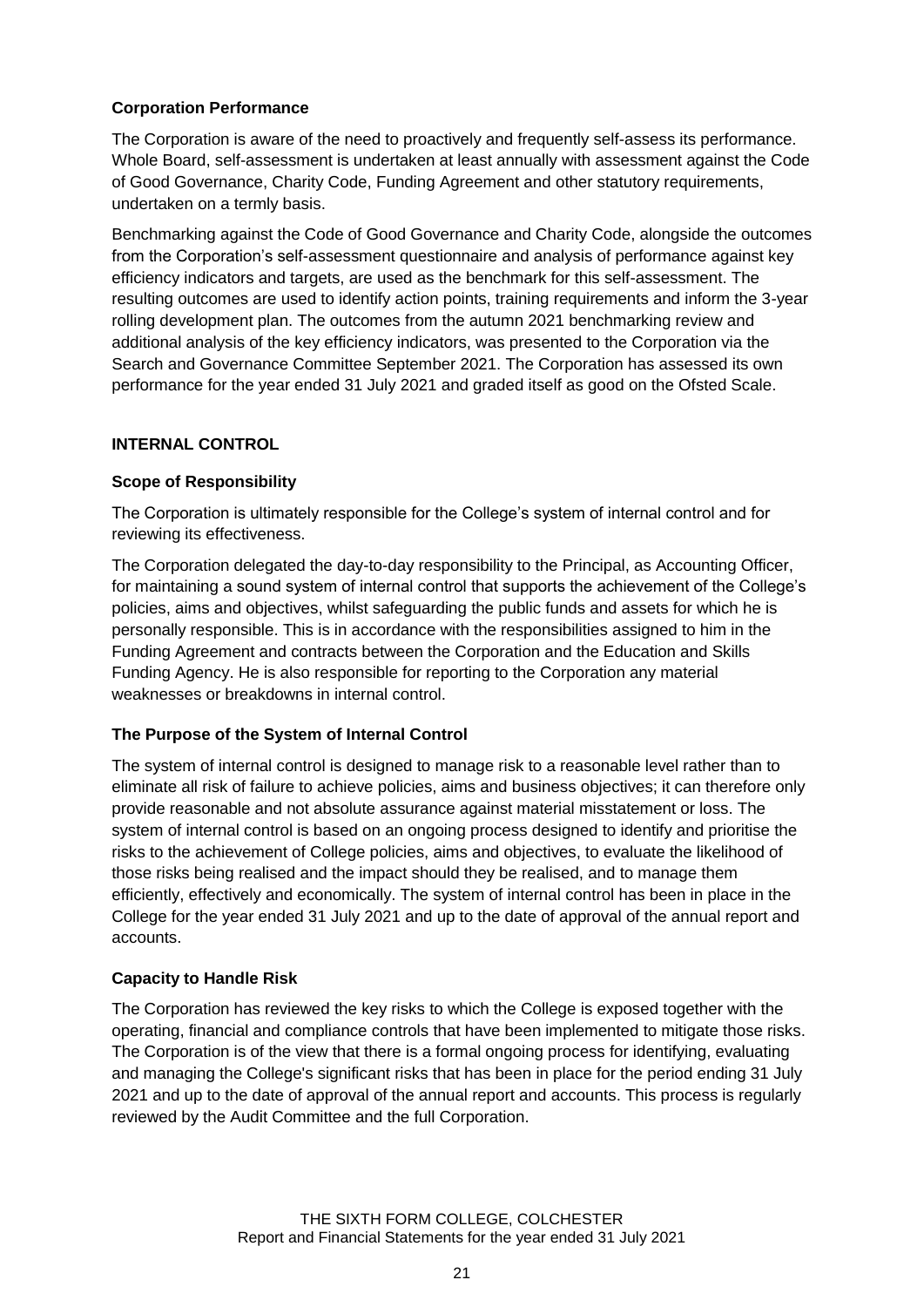### **The Risk and Control Framework**

The system of internal control is based on a framework of regular management information, administrative procedures including the segregation of duties, and a system of delegation and accountability. In particular, it includes:

- comprehensive budgeting systems with an annual budget, which is reviewed and agreed by the Corporation
- regular reviews by the Corporation of periodic and annual financial reports which indicate financial performance against forecasts
- setting targets to measure financial and other performance
- clearly defined capital investment control guidelines
- the adoption of formal project management disciplines, where appropriate.

The Corporation did not appoint an internal audit service for the year ended 31 July 2021. The recommendation of the Audit Committee not to appoint an internal audit service was based on an analysis of the risks to which the College is exposed, assessment of internal controls and scrutiny of the Board Assurance Framework. The recommendation of the committee was made with due regard to the Post 16 Audit Code of Practice and subsequently ratified by the Corporation.

During the year, College management and Members of the Corporation have identified and evaluated key risks, assessed internal controls and the Board Assurance Framework, clearly showing the mapping of assurance sources against the risks identified. The audit committee reports to the Corporation on the adequacy and effectiveness of the College's system of risk management, controls and governance processes in its annual report to the Corporation.

### **Risks faced by the Corporation**

The Corporation has a well-developed framework for identifying and managing risk and endeavours to assess risk management in all processes. The Corporation, and particularly the Audit Committee, has overall responsibility for managing risks and ensuring internal controls are adequate and fit for purpose.

A comprehensive and detailed Risk Register is maintained by the College and is reviewed at each meeting of the Audit Committee and at least annually by the full Board. The risk register identifies key risks, including; operational, financial and compliance and the scenarios under which the risks may occur. The registers detail the actions being taken to reduce and/or mitigate the risks. The Risk Register also sets out the likely impact any failure to mitigate individual risks may have on the financial stability and reputation of the College. All risks are continually monitored by the Senior Management Team, the College's Risk Management Group, the Audit Committee, the external auditors and as appropriate the finance, strategic and other lead governors.

The major strategic risks identified in the Risk Register include, but are most certainly not limited to, the following:

### Business failure and/or insolvency

Alongside prudent budgeting and sound financial controls the following provides further assurance to the Corporation that the risk is as far as possible mitigated. Regular meetings with the finance team, monthly balance sheet and profit & loss account reviews, three-year financial forecast returns to the ESFA and the external auditor's report to the Corporation.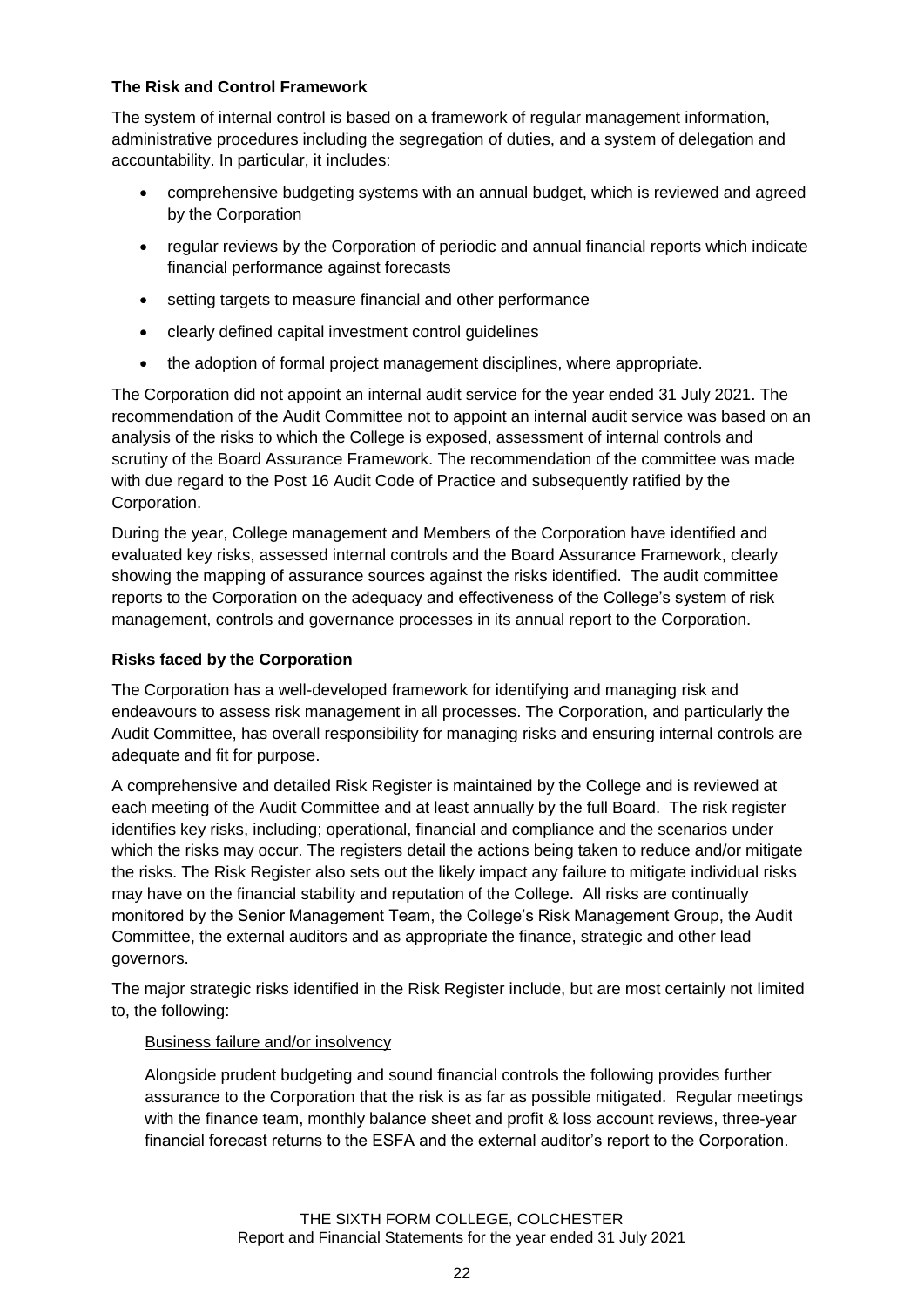### Failure to monitor the financial viability of the institution

In addition to the above processes, this risk is mitigated by monthly reviews of income & expenditure reports and cash flow statements and regular cost centre review analysis. The risk is continually monitored by finance lead governors, the College's Risk Management Group, the Audit Committee and the external auditors. The College has been graded 'outstanding' by the Education and Skills Funding Agency but self-assessed as 'good' due to the ongoing impact and unknowns of the Coronavirus (COVID-19) pandemic.

### Failure to oversee the College's strategic direction

The Corporation monitors and evaluates progress against the strategic priorities at least termly and the 3-5 year strategic plan at least annually. Focussed strategic planning meetings are scheduled into the Corporation's business cycle. This risk is further mitigated through the process of review, monitoring and evaluation of the College's self-assessment reports and quality improvement plans. These reports and processes are also reviewed by the relevant external agencies.

### **Control weaknesses identified**

The Audit Committee has advised the board that the Corporation has an effective framework for governance and risk management in place. The Audit Committee believes that the Corporation has effective internal controls in place. The committee is satisfied that no significant internal control weaknesses or failures have occurred during the year.

### **Responsibilities Under Funding Agreements**

The Clerk to the Corporation maps compliance against the Corporation's contractual responsibilities under its funding agreement with the ESFA. The Corporation receives comprehensive management information and documentation from the College which, alongside Finance Lead Governor, Audit Committee and Corporation scrutiny, provides Members of the Corporation with assurance that contractual responsibilities are being met.

The Corporation has taken reasonable steps to ensure;

- funds are used only for the purposes for which they have been given and in accordance with the Financial Agreement and any other conditions which the ESFA may from time to time prescribe
- there are appropriate financial and management controls in place to safeguard public funds
- the safeguarding of assets
- the economical, efficient and effective management of the College's resources and expenditure.

### **Statement from the Audit Committee**

A risk-based approach is taken when planning the work programme of the audit committee. The specific areas of work undertaken by the Audit Committee in 2020/21 and up to the date of the approval of the financial statements are detailed in the Audit Committee's annual report received by the Corporation.

Consideration of the Risk Register and Mitigation Plan for the 2020 – 2021 year, led to the conclusion that the risks faced by the College were, as far as possible, well controlled. Due to the ongoing nature and impact of the Covid-19 pandemic Corporation Members continued to receive risk management updates and where applicable reviewed and approved the risk management and mitigation plans. During the May 2021 meeting a detailed review of the Covid risk and mitigation plans alongside the risk register was undertaken by the committee.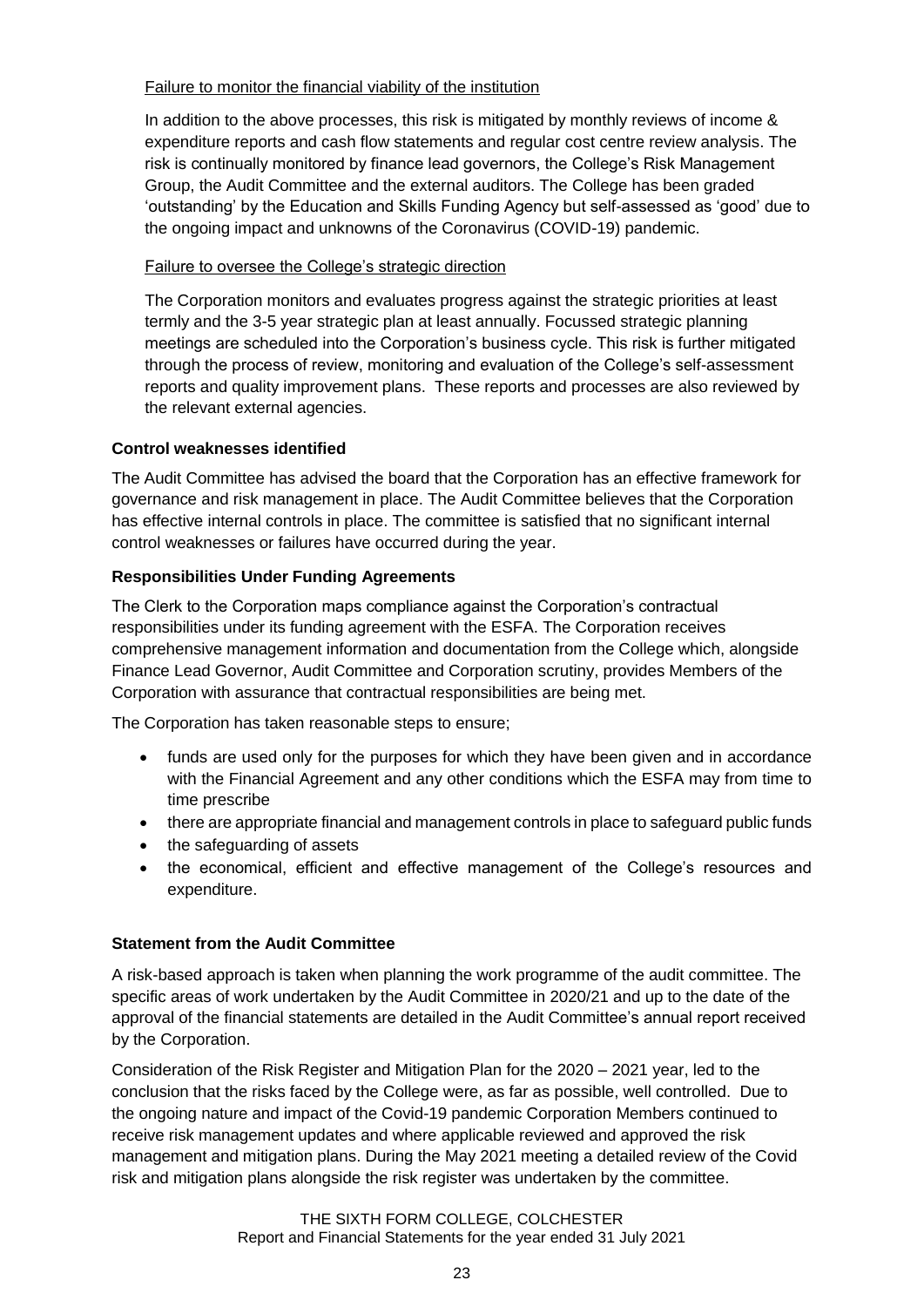During the year, and in addition to statutory requirements, the committee instigated a review of treasury management and fraud mitigation policies, undertook work relating to a review of the board assurance framework and the College's internal audit needs, formulated policies and procedures re the minima criteria to be applied when undertaking the annual review of auditor performance, the expectations around the 3-yearly benchmarking reports and the procedures for the retendering of the external audit service.

The Committee self-assessed its own performance for the 2020-2021 year as 'Good'

# **External Audit Findings report**

The External Audit Findings report was presented to the committee and highlighted the following:

- It was anticipated that an unqualified audit opinion in the standard format would be issued on both the Financial Statements and the Regularity Assurance work.
- The Regularity review was carried out with no issues noted.
- The auditors did not identify any matters of potential impropriety during the audit.

The management letter confirms that there were no significant difficulties identified during the audit work.

The audit committee has advised the board that the Corporation has an effective framework for governance and risk management in place. The audit committee believes the Corporation has effective internal controls in place.

### **Review of Effectiveness**

As Accounting Officer, the Principal has responsibility for reviewing the effectiveness of the system of internal control. His review of the effectiveness of the system of internal control is informed by:

- the work of the senior managers within the College who have responsibility for the development and maintenance of the internal control framework
- comments made by the College's financial statements auditors, the reporting accountant for regularity assurance, the appointed funding auditors (for Colleges subject to funding audit) in their management letters and other reports.

The Accounting Officer has been advised on the implications of the result of his review of the effectiveness of the system of internal control by the audit committee which oversees the work of the internal auditor (where appointed) and other sources of assurance, and a plan to address weaknesses (if found) and ensure continuous improvement of the system, is in place.

The senior management team receives reports setting out key performance and risk indicators and considers possible control issues brought to their attention by early warning mechanisms, which are embedded within the departments and reinforced by risk awareness training.

The audit committee's role in this area is confined to a high-level review of the arrangements for internal control.

The Corporation's meeting agendas includes a regular item for consideration of risk and control and receives reports thereon from the senior management team and the Audit Committee. The emphasis is on obtaining the relevant degree of assurance and not merely reporting by exception.

At its September 2021 meeting, the Corporation carried out the annual assessment for the year ended 31 July 2021, by considering documentation from the senior management team, and taking account of events since 31 July 2021.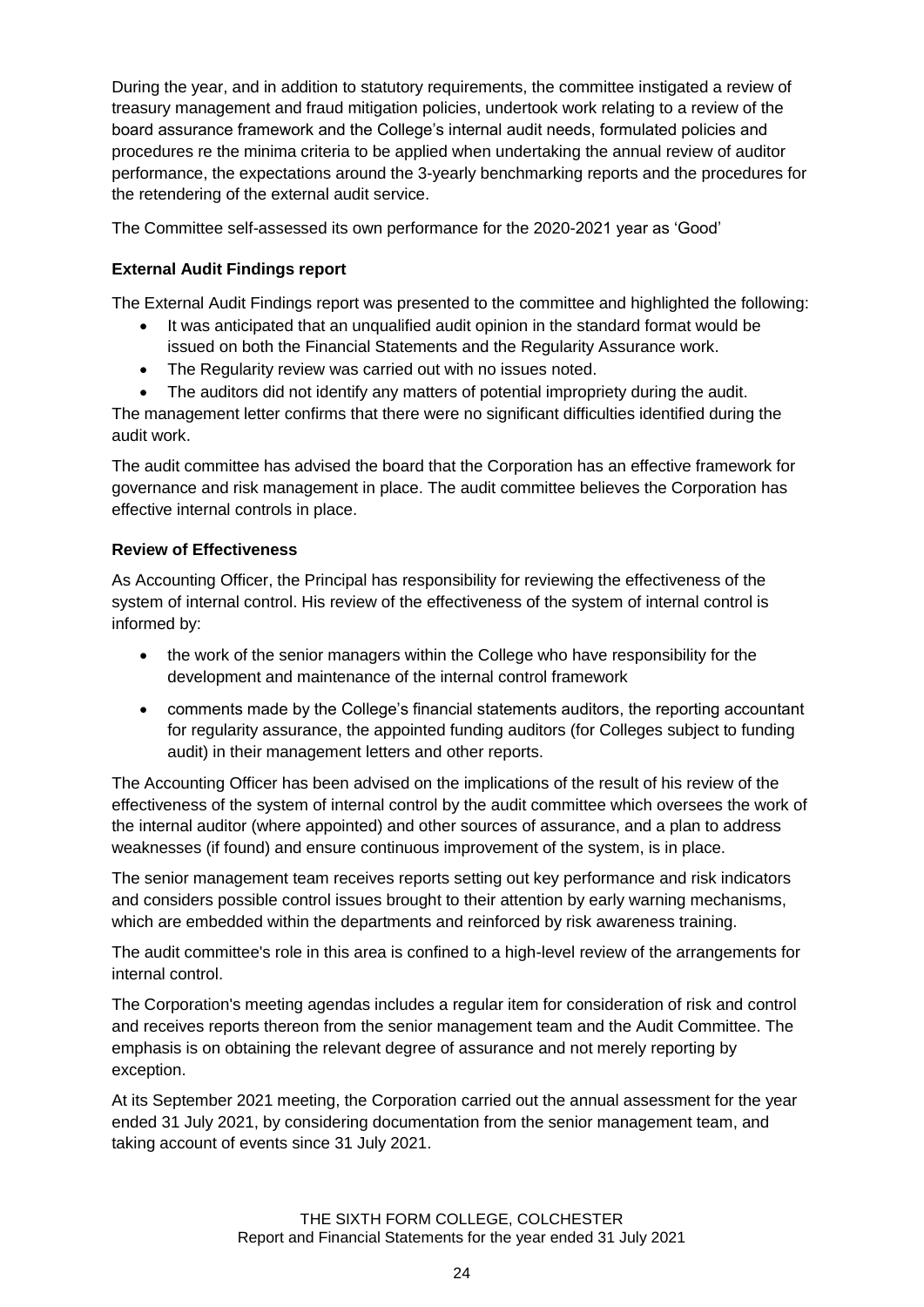### **Statement of Corporate Governance and Internal Control**

Based on the advice of the Audit Committee, the Corporation is of the opinion that the College has an adequate and effective framework for governance, risk management and control, and has fulfilled its statutory responsibility for "the effective and efficient use of resources, the solvency of the institution and the Corporation and the safeguarding of their assets".

Approved by order of the members of the Corporation on 13<sup>th</sup> December 2021 and signed on its behalf by:

| K Finnigan               | I MacNaughton             |
|--------------------------|---------------------------|
| Chair of the Corporation | <b>Accounting Officer</b> |
| 13th December 2021       | 13th December 2021        |

### **STATEMENT OF REGULARITY, PROPRIETY AND COMPLIANCE**

The Corporation has considered its responsibility to notify the Education and Skills Funding Agency (ESFA) of material irregularity, impropriety and non-compliance with the terms and conditions of funding, under the Corporation's grant funding agreement and contracts with ESFA.

As part of our consideration we have had due regard to the requirements of the grant funding agreements and contracts with ESFA.

We confirm on behalf of the Corporation, that after due enquiry, and to the best of our knowledge, we are able to identify any material irregular or improper use of funds by the Corporation, or material non-compliance with the terms and conditions of funding under the Corporation's grant funding agreements and contract with ESFA, or any other public funder.

We confirm that no instances of material irregularity, impropriety or funding non-compliance have been discovered to date. If any instances are identified after the date of this statement, these will be notified to the ESFA.

K Finnigan **I MacNaughton** I MacNaughton Chair of the Corporation **Accounting Officer** Accounting Officer 13th December 2021 13th December 2021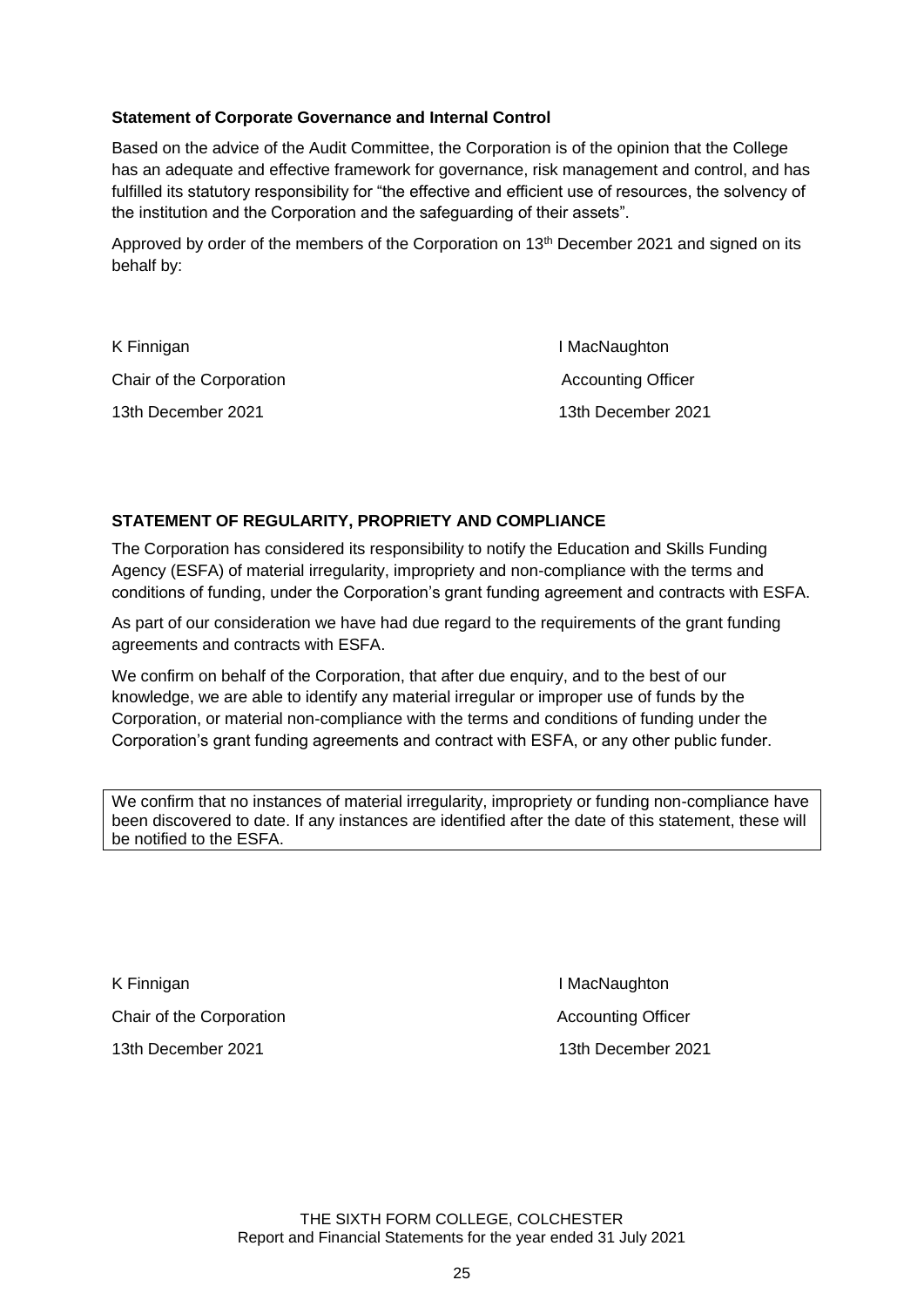### **STATEMENT OF THE RESPONSIBILITIES OF THE MEMBERS OF THE CORPORATION**

The members of the Corporation are required to present audited financial statements for each financial year.

Within the terms and conditions of the corporation's grant funding agreements and contracts with ESFA, the corporation – through its Accounting Officer – is required to prepare financial statements and an operating and financial review for each financial year in accordance with the Statement of Recommended Practice – Accounting for Further and Higher Education, ESFA's college accounts direction and the UK's Generally Accepted Accounting Practice, and which give a true and fair view of the state of affairs of the corporation and its surplus/deficit of income over expenditure for that period.

In preparing the financial statements, the corporation is required to:

- select suitable accounting policies and apply them consistently
- make judgements and estimates that are reasonable and prudent
- state whether applicable UK Accounting Standards have been followed, subject to any material departures disclosed and explained in the financial statements
- assess whether the corporation is a going concern, noting the key supporting assumptions qualifications or mitigating actions as appropriate
- prepare financial statements in the going concern basis, unless it is inappropriate to assume that the college will continue in operation.

The corporation is also required to prepare a Members' Report which describes what it is trying to do and how it is going about it, including information about the legal and administrative status of the corporation.

The corporation is responsible for keeping proper accounting records which disclose, with reasonable accuracy at any time, the financial position of the college and which enable it to ensure that the financial statements are prepared in accordance with relevant legislation including the Further and Higher Education Act 1992 and Charities Act 2011, and relevant accounting standards. It is responsible for taking steps that are reasonably open to it to safeguard its assets and to prevent and detect fraud and other irregularities.

The corporation is responsible for the maintenance and integrity of its website; the work carried out by auditors does not involve consideration of these matters and, accordingly, the auditors accept no responsibility for any changes that may have occurred to the financial statements since they were initially presented on the website. Legislation in the United Kingdom governing the preparation and dissemination of financial statements may differ from legislation in other jurisdictions.

Members of the corporation are responsible for ensuring that expenditure and income are applied for the purposes intended by Parliament and that the financial transactions conform to the authorities that govern them. In addition, they are responsible for ensuring that funds from the ESFA and any other public funds are used only in accordance with the ESFA's grant funding agreements and contracts and any other conditions that may be prescribed from time to time by the ESFA or any other public funder. Members of the corporation must ensure that there are appropriate financial and management controls in place to safeguard public and other funds and ensure they are used properly. In addition, members of the corporation are responsible for securing economical, efficient and effective management of the corporation's resources and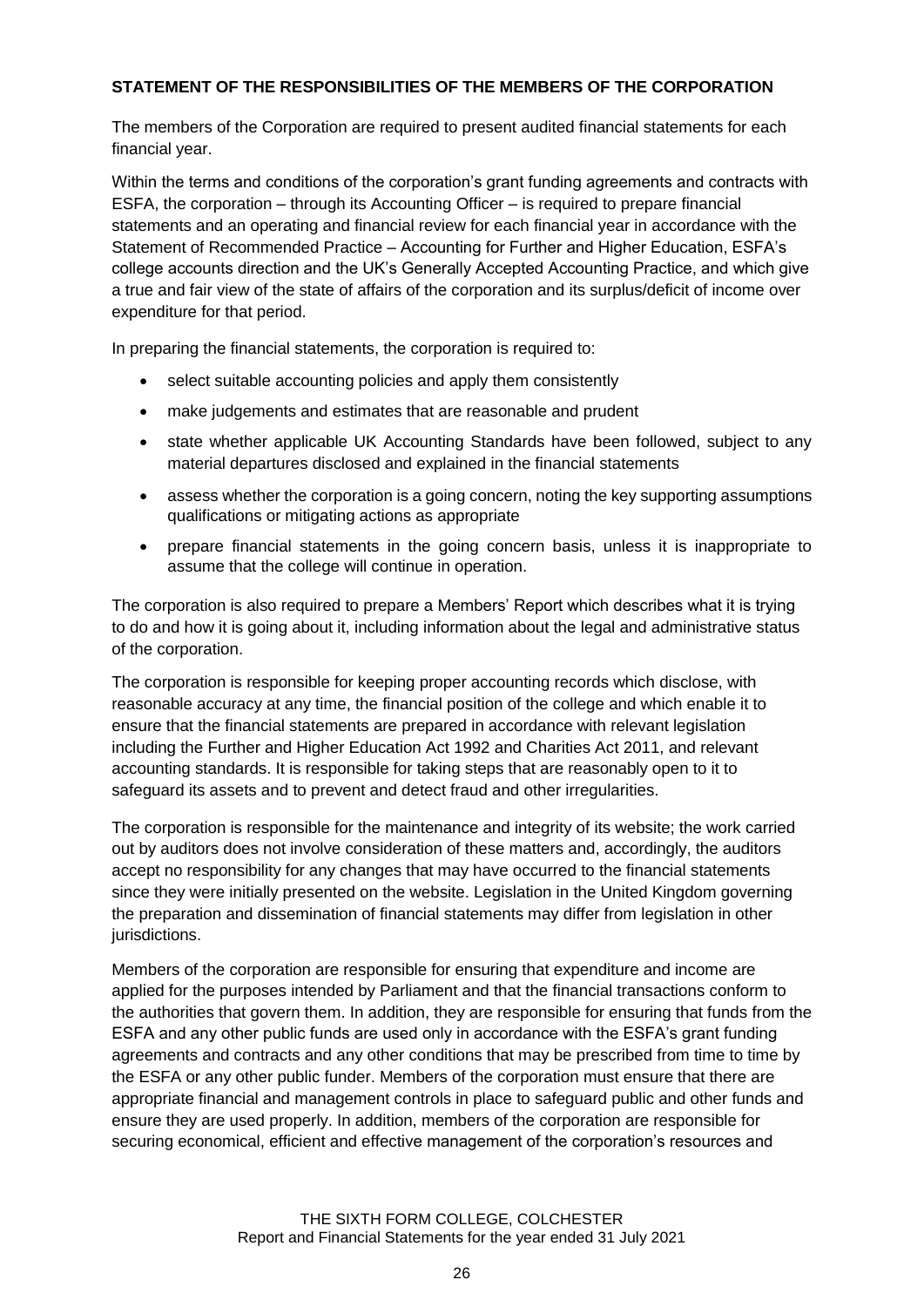expenditure so that the benefits that should be derived from the application of public funds from the ESFA and other public bodies are not put at risk.

Approved by order of the members of the Corporation on 13th December 2021 and signed on its behalf by:

K Finnigan Chair of the Corporation 13th December 2021

### **GOING CONCERN**

After making appropriate enquiries, the Corporation considers that the College has adequate resources to continue in operational existence for the foreseeable future. For this reason, they continue to adopt the going concern basis in preparing the financial statements.

Approved by order of the members of the Corporation on 13<sup>th</sup> December 2021 and signed on its behalf by:

K Finnigan **I MacNaughton** Chair of the Corporation **Accounting Officer** Accounting Officer 13th December 2021 13th December 2021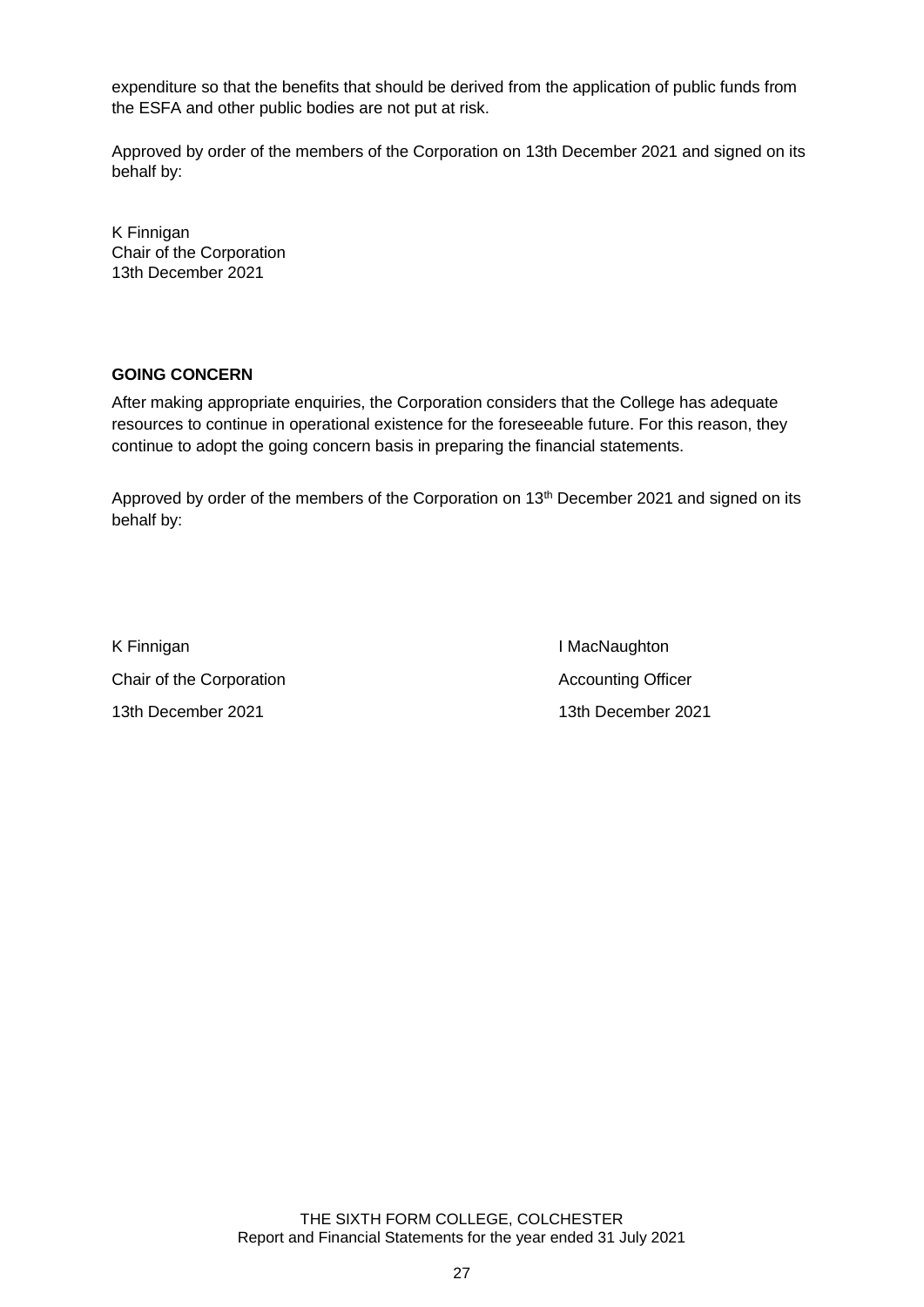# **INDEPENDENT AUDITOR'S REPORT TO THE CORPORATION OF THE SIXTH FORM COLLEGE COLCHESTER**

### **Opinion**

We have audited the financial statements of The Sixth Form College Colchester (the 'College') for the year ended 31 July 2021, which comprise the Statement of Comprehensive income, the Statement of Changes in Reserves, the Balance Sheet, the Statement of Cash Flows and notes to the financial statements, including a summary of significant accounting policies. The financial reporting framework that has been applied in their preparation is applicable law and United Kingdom Accounting Standards, including; the Statement of Recommended Practice: Accounting for Further and Higher Education 2019 (the 2019 FE HE SORP), the College Accounts Direction for 2020 to 2021 and in accordance with Financial Reporting Standard 102 The Financial Reporting Standard applicable in the UK and Republic of Ireland (United Kingdom Generally Accepted Accounting Practice).

In our opinion, the financial statements:

- give a true and fair view of the state of the College's affairs as at 31 July 2021 and of its surplus of income over expenditure for the year then ended.
- have been properly prepared in accordance with United Kingdom Generally Accepted Accounting Practice and with the 2019 Statement of Recommended Practice – Accounting for Further and Higher Education.

### **Basis for opinion**

We conducted our audit in accordance with International Standards on Auditing (UK) (ISAs (UK)) and applicable law. Our responsibilities under those standards are further described in the Auditor's responsibilities for the audit of the financial statements section of our report. We are independent of the College in accordance with the ethical requirements that are relevant to our audit of the financial statements in the UK, including the FRC's Ethical Standard, and we have fulfilled our other ethical responsibilities in accordance with these requirements. We believe that the audit evidence we have obtained is sufficient and appropriate to provide a basis for our opinion.

### **Conclusions relating to going concern**

In auditing the financial statements, we have concluded that the Corporation's use of the going concern basis of accounting in the preparation of the financial statements is appropriate.

Based on the work we have performed, we have not identified any material uncertainties relating to events or conditions that, individually or collectively, may cast significant doubt on the entity's ability to continue as a going concern for a period of at least twelve months from when the financial statements are authorised for issue. Our responsibilities and the responsibilities of the Corporation with respect to going concern are described in the relevant sections of this report.

### **Other information**

The Corporation is responsible for the other information. The other information comprises the information included in the College's Report and Financial Statements other than the financial statements and our auditor's report thereon. Our opinion on the financial statements does not cover the other information and, except to the extent otherwise explicitly stated in our report, we do not express any form of assurance conclusion thereon.

In connection with our audit of the financial statements, our responsibility is to read the other information and, in doing so, consider whether the other information is materially inconsistent with the financial statements or our knowledge obtained in the audit or otherwise appears to be materially misstated. If we identify such material inconsistencies or apparent material misstatements, we are required to determine whether there is a material misstatement in the financial statements or a material misstatement of the other information.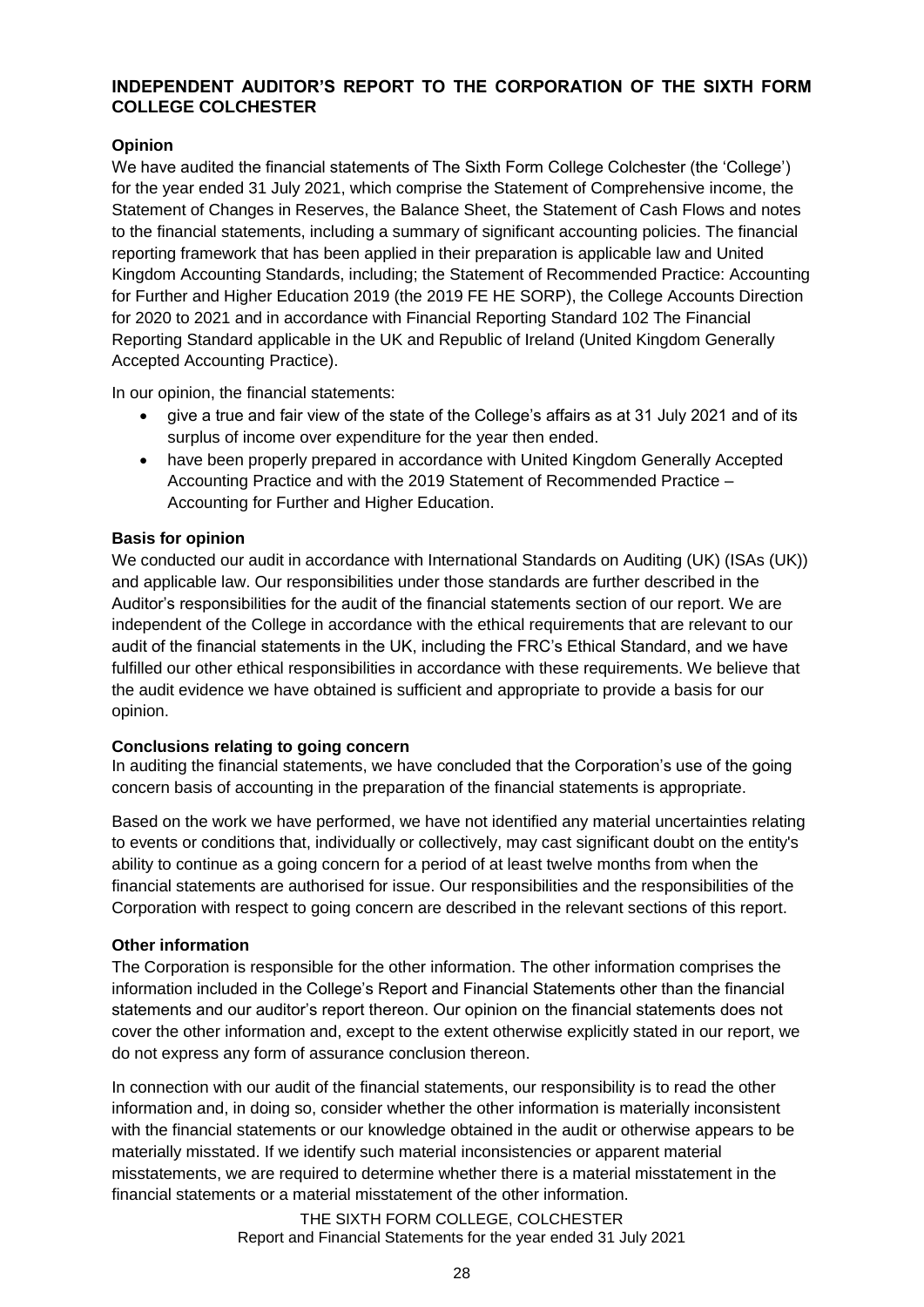If, based on the work we have performed, we conclude that there is a material misstatement of this other information, we are required to report that fact.

We have nothing to report in this regard.

### **Matters on which we are required to report by exception**

We have nothing to report in respect of the following matters in relation to which the Post 16 Audit Code of Practice issued by the Education and Skills Funding Agency requires us to report to you if, in our opinion:

proper accounting records have not been kept; or

the financial statements are not in agreement with the accounting records and returns; or all the information and explanations required for the audit were not received; or conclusions relating to appropriateness of the use of the going concern basis of accounting and disclosures of material uncertainties, subject to the requirements of ISA 570 Going Concern, and whether the auditor has concluded that there is a material misstatement in other information, subject to the requirements of ISA 720 The Auditor's Responsibilities Relating to Other Information

### **Responsibilities of the Corporation of The Sixth Form College Colchester**

As explained more fully in the Statement of Corporation's Responsibilities set out on page 26, the Corporation is responsible for the preparation of the financial statements and for being satisfied that they give a true and fair view, and for such internal control as the Corporation determine is necessary to enable the preparation of financial statements that are free from material misstatement, whether due to fraud or error.

In preparing the financial statements, the Corporation is responsible for assessing the College's ability to continue as a going concern, disclosing, as applicable, matters related to going concern and using the going concern basis of accounting unless the Corporation intend to liquidate the College or to cease operations, or have no realistic alternative but to do so.

### **Auditor's responsibilities for the audit of the financial statements**

Our objectives are to obtain reasonable assurance about whether the financial statements as a whole are free from material misstatement, whether due to fraud or error, and to issue an auditor's report that includes our opinion. Reasonable assurance is a high level of assurance, but is not a guarantee that an audit conducted in accordance with ISAs (UK) will always detect a material misstatement when it exists. Misstatements can arise from fraud or error and are considered material if, individually or in the aggregate, they could reasonably be expected to influence the economic decisions of users taken on the basis of these financial statements.

Irregularities, including fraud, are instances of non-compliance with laws and regulations. We design procedures in line with our responsibilities, outlined above, to detect material misstatements in respect of irregularities, including fraud. The extent to which our procedures are capable of detecting irregularities, including fraud is detailed below:

We identified areas of laws and regulations that could reasonably be expected to have a material effect on the financial statements from our general commercial and sector experience, through liaison with the Governors (as required by auditing standards) and senior management, inspection of the College's regulatory and legal correspondence and discussed with management the policies and procedures regarding compliance with laws and regulations. We communicated identified laws and regulations throughout our team and remained alert to any indications of non-compliance throughout the audit. The potential effect of these laws and regulations on the financial statements varies considerably.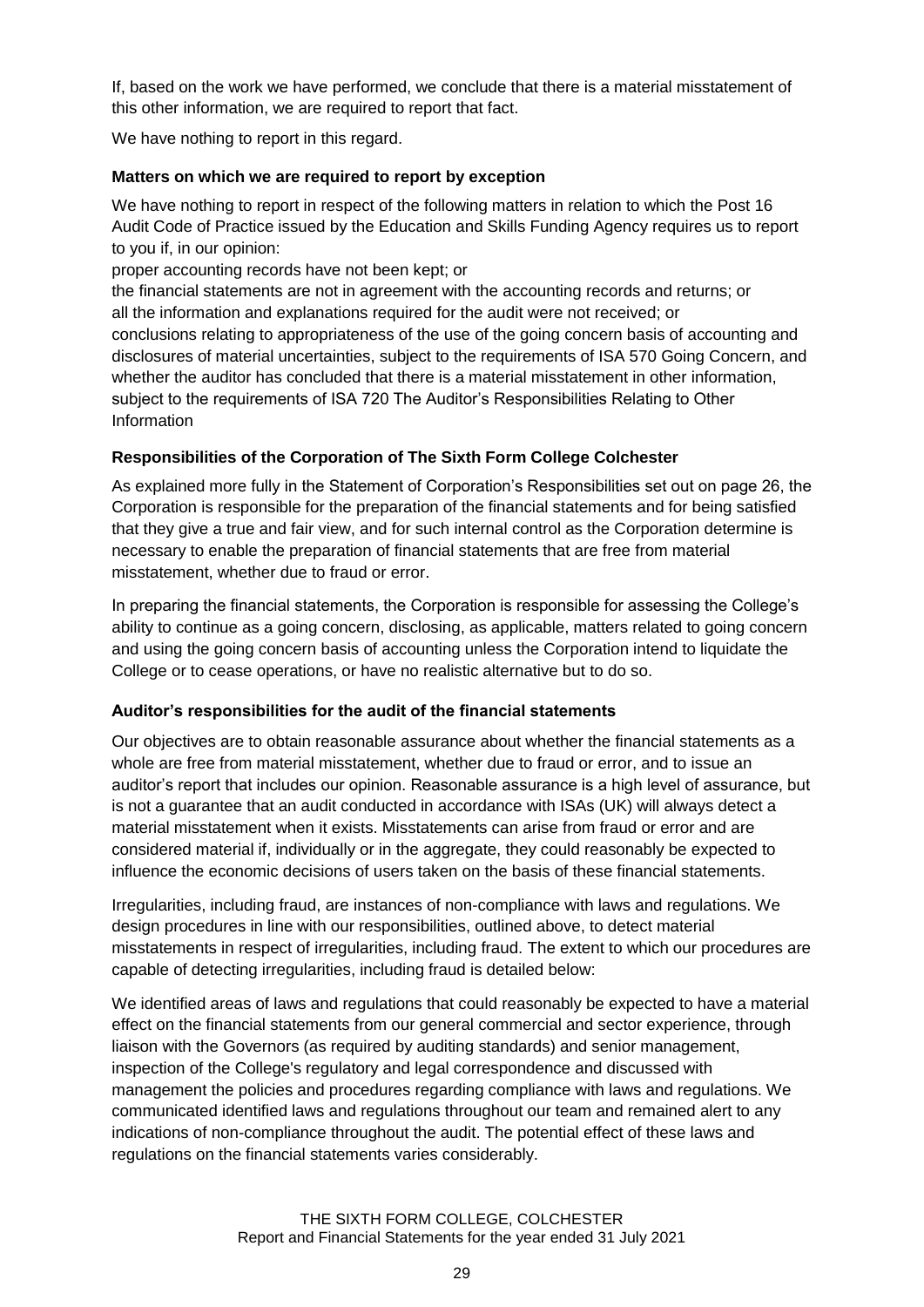Firstly, the College is subject to laws and regulations that directly affect the financial statements including financial reporting legislation and taxation legislation and we assessed the extent of compliance with these laws and regulations as part of our procedures on the related financial statement items.

Secondly, the College is subject to many other laws and regulations where the consequences of non-compliance could have a material effect on amounts or disclosures in the financial statements, for instance through the imposition of fines or litigation. We identified the following areas as those most likely to have such an effect: compliance with the requirements of the Education & Skills Funding Agency, The Charity Commission, Ofsted, health and safety, building regulations, corporate governance including safeguarding and wellbeing, human rights and employment law, anti-bribery and corruption, Food Safety Act 1990 and GDPR. Auditing standards limit the required audit procedures to identify non-compliance with these laws and regulations to enquiry of the Governors and other management and inspection of regulatory and legal correspondence, if any.

Audit procedures undertaken in response to the potential risks relating to irregularities (which include fraud and non-compliance with laws and regulations) comprised of: enquiries of management and those charged with governance as to whether the College complies with such regulations, enquiries of management and those charged with governance concerning any actual or potential litigation or claims, inspection of any relevant legal documentation, review of board minutes, testing the appropriateness of journal entries and the performance of analytical review to identify any unexpected movements in account balances which may be indicative of fraud.

No instances of material non-compliance were identified.

There are inherent limitations in the audit procedures described above and the further removed non-compliance with laws and regulations is from the events and transactions reflected in the financial statements, the less likely we would become aware of it. Irregularities that result from fraud might be inherently more difficult to detect than irregularities that result from error. As explained above, there is an unavoidable risk that material misstatements may not be detected, even though the audit has been planned and performed in accordance with ISAs (UK).

A further description of our responsibilities for the audit of the financial statements is located on the Financial Reporting Council's website at: [https://www.frc.org.uk/auditorsresponsibilities.](https://www.frc.org.uk/auditorsresponsibilities) This description forms part of our auditor's report.

### **Use of our report**

This report is made solely to the Corporation, as a body, in accordance with Article 21 of the College's Articles of Government. Our audit work has been undertaken so that we might state to the Corporation those matters we are required to state to them in an auditor's report and for no other purpose. To the fullest extent permitted by law, we do not accept or assume responsibility to anyone other than the Corporation, as a body, for our audit work, for this report, or for the opinions we have formed.

### **Scrutton Bland LLP**

**\_\_\_\_\_\_\_\_\_\_\_\_\_\_\_\_\_\_**

Chartered Accountants and Statutory Auditor 820 The Crescent Colchester Business Park **Colchester** Essex, CO4 9YQ **Date:** 

Scrutton Bland LLP is eligible to act as an auditor in terms of section 1212 of the Companies Act 2006.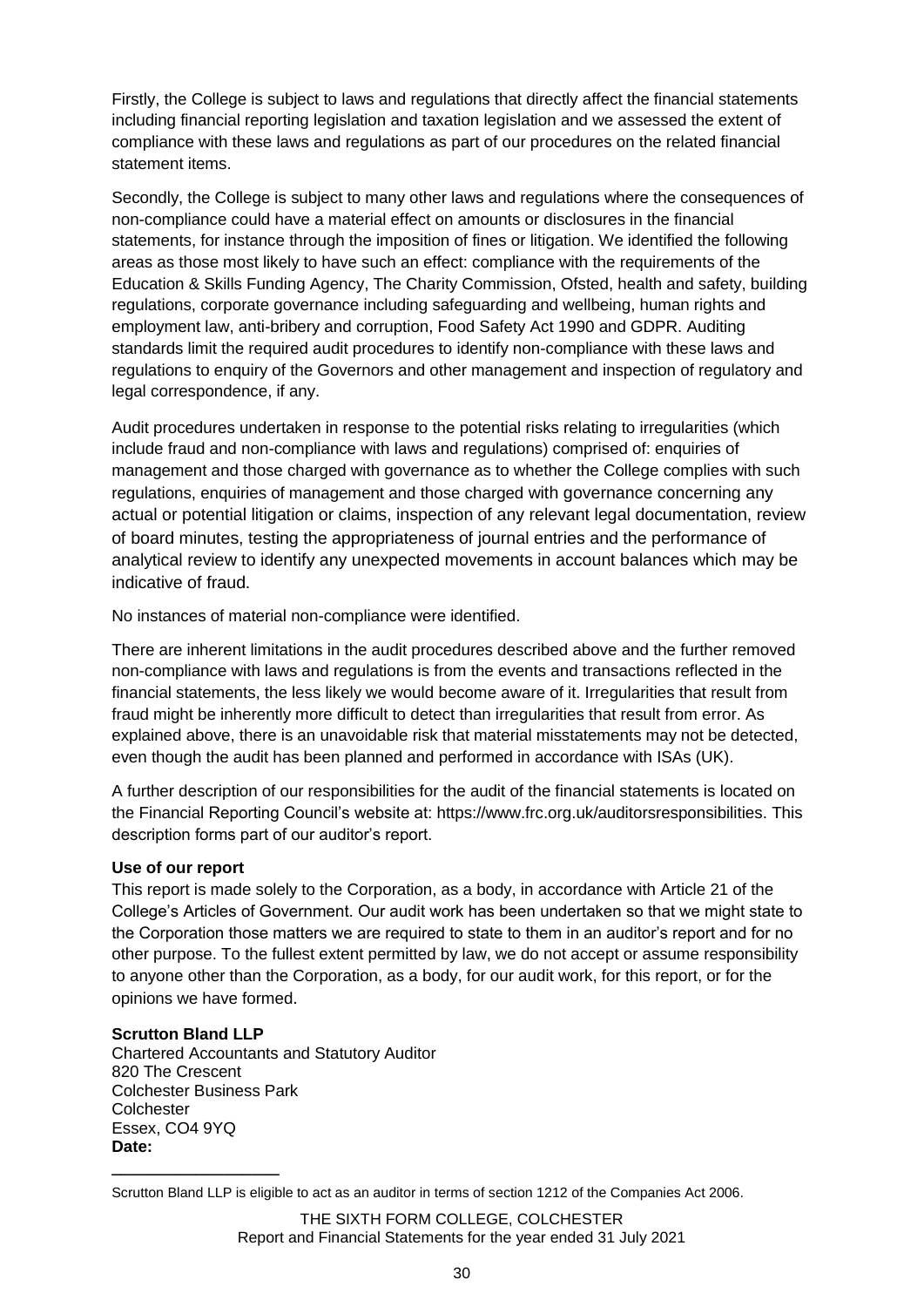# **INDEPENDENT REPORTING ACCOUNTANT'S REPORT ON REGULARITY TO THE CORPORATION OF THE SIXTH FORM COLLEGE COLCHESTER AND THE SECRETARY OF STATE FOR EDUCATION ACTING THROUGH EDUCATION AND SKILLS FUNDING AGENCY**

In accordance with the terms of our engagement letter and further to the requirements of the funding agreement with the Education and Skills Funding Agency (ESFA) we have carried out an engagement to obtain limited assurance about whether anything has come to our attention that would suggest that in all material respects the expenditure disbursed and income received by The Sixth Form College, Colchester during the period 1 August 2020 to 31 July 2021 have not been applied to the purposes identified by Parliament and the financial transactions do not conform to the authorities which govern them.

The framework that has been applied is set out in the Post-16 Audit Code of Practice ("the Code") issued by the ESFA. In line with this framework, our work has specifically not considered income received from the main funding grants generated through the Individualised Learner Record (ILR) returns, for which the ESFA has other assurance arrangements in place.

This report is made solely to the corporation of The Sixth Form College, Colchester and the ESFA in accordance with the terms of our engagement letter. Our work has been undertaken so that we might state to the corporation of The Sixth Form College, Colchester and the ESFA those matters we are required to state in a report and for no other purpose. To the fullest extent permitted by law, we do not accept or assume responsibility to anyone other than the corporation of The Sixth Form College, Colchester and the ESFA for our work, for this report, or for the conclusion we have formed.

### **Respective responsibilities of The Sixth Form College, Colchester and the reporting accountant**

The corporation of The Sixth Form College, Colchester is responsible, under the requirements of the Further & Higher Education Act 1992, subsequent legislation and related regulations and guidance, for ensuring that expenditure disbursed and income received is applied for the purposes intended by Parliament and the financial transactions conform to the authorities which govern them.

Our responsibilities for this engagement are established in the United Kingdom by our profession's ethical guidance and are to obtain limited assurance and report in accordance with our engagement letter and the requirements of the Code. We report to you whether anything has come to our attention in carrying out our work which suggests that in all material respects, expenditure disbursed and income received during the period 1 August 2020 to 31 July 2021 have not been applied to purposes intended by Parliament or that the financial transactions do not conform to the authorities which govern them.

### **Approach**

We conducted our engagement in accordance with the Code issued by the ESFA. We performed a limited assurance engagement as defined in that framework.

The objective of a limited assurance engagement is to perform such procedures as to obtain information and explanations in order to provide us with sufficient appropriate evidence to express a negative conclusion on regularity.

A limited assurance engagement is more limited in scope than a reasonable assurance engagement and consequently does not enable us to obtain assurance that we would become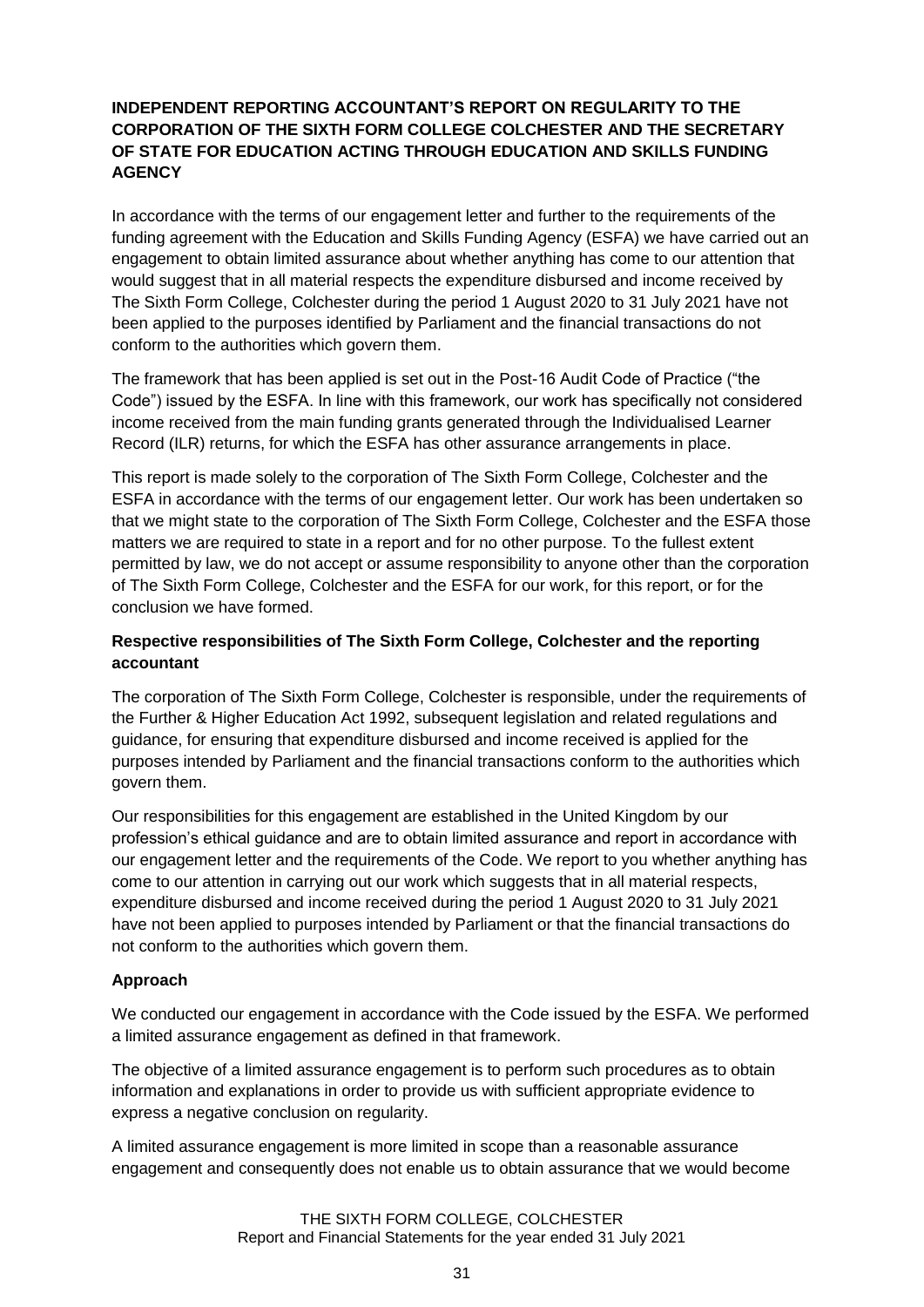aware of all significant matters that might be identified in a reasonable assurance engagement. Accordingly, we do not express a positive opinion.

Our engagement includes examination, on a test basis, of evidence relevant to the regularity of the College's income and expenditure.

The work undertaken to draw to our conclusion includes:

- A review of the Colleges Self Assessment Questionnaire for the period 1 August 2020 to 31 July 2021.
- A review of the evidence supplied by the College to support the Self-Assessment Questionnaire and discussions with members of the Colleges staff.
- Tests of detail.

### **Conclusion**

In the course of our work, nothing has come to our attention which suggests that in all material respects the expenditure disbursed and income received during the period 1 August 2020 to 31 July 2021 has not been applied to purposes intended by Parliament and the financial transactions do not conform to the authorities which govern them.

**Scrutton Bland LLP Chartered Accountants Colchester Date :**

**\_\_\_\_\_\_\_\_\_\_\_\_\_\_\_\_\_**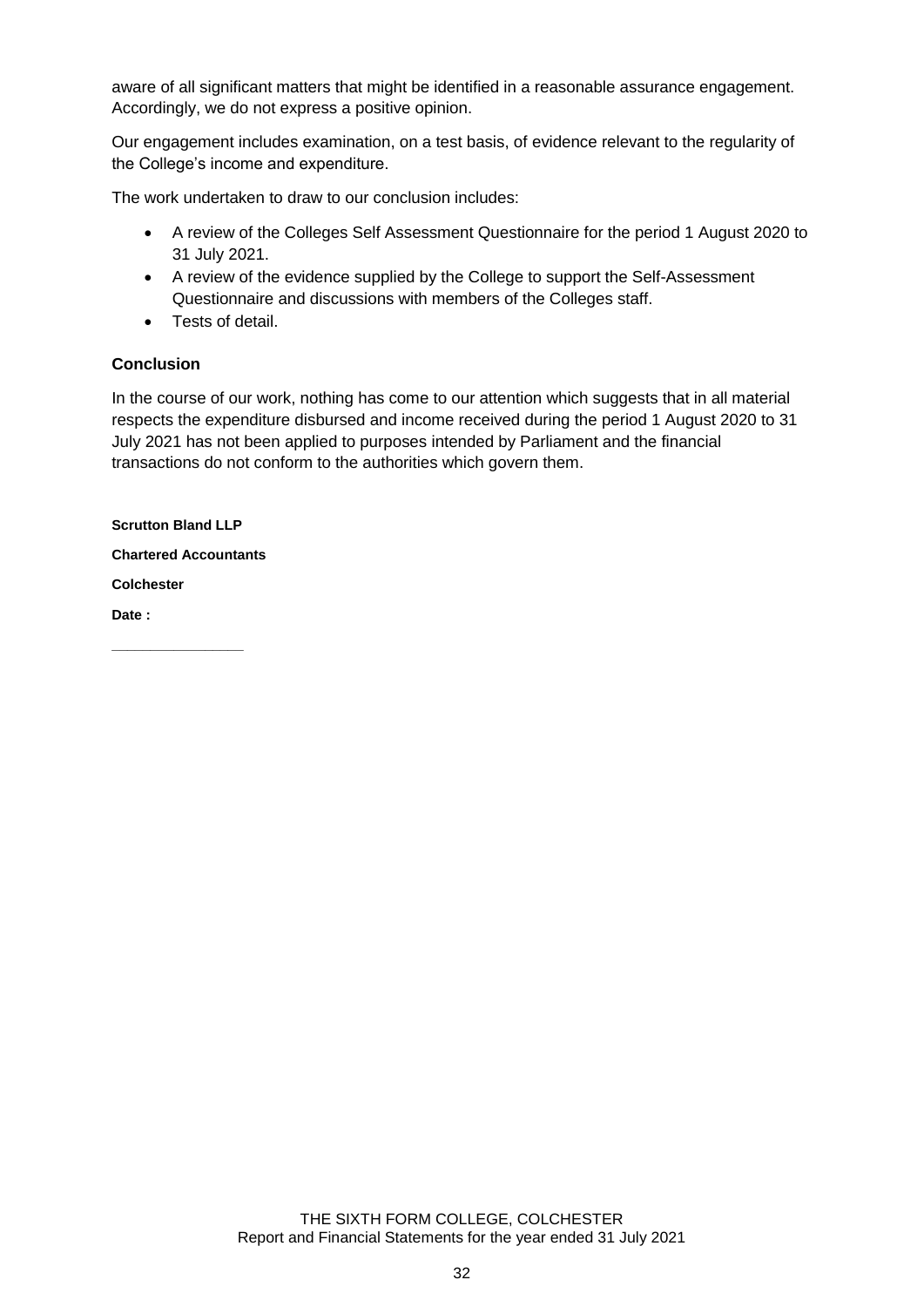# **Statement of Comprehensive Income**

|                                                           | <b>Notes</b>   | 2021      | 2020      |
|-----------------------------------------------------------|----------------|-----------|-----------|
|                                                           |                | £'000     | £'000     |
| <b>INCOME</b>                                             |                |           |           |
| Funding body grants                                       | $\overline{c}$ | 14,144    | 12,975    |
| Tuition fees and education contracts                      | 3              | 292       | 256       |
| Donations                                                 |                | 83        | 90        |
| Other income                                              | 4              | 240       | 598       |
| Investment income                                         | 5              | 4         | 27        |
| <b>Total income</b>                                       |                | 14,763    | 13,946    |
| <b>EXPENDITURE</b>                                        |                |           |           |
| Staff costs                                               | 6              | (12, 408) | (11, 722) |
| <b>Other Operating Expenses</b>                           | $\overline{7}$ | (2,007)   | (2, 210)  |
| Depreciation                                              | 10             | (737)     | (772)     |
| Interest and other finance costs                          | 8              | (96)      | (113)     |
| <b>Total expenditure</b>                                  |                | (15, 248) | (14, 817) |
|                                                           |                |           |           |
| (Deficit) before other gains and losses and<br>before tax |                | (485)     | (871)     |
| Taxation                                                  | 9              |           |           |
| (Deficit) for the year                                    |                | (485)     | (871)     |
|                                                           |                |           |           |
| Actuarial gain/(loss) in respect of pensions<br>schemes   | 17             | 1,694     | (1, 321)  |
| Total Comprehensive Income for the year                   |                | 1,209     | (2, 192)  |
| <b>Represented by:</b>                                    |                |           |           |
| Unrestricted comprehensive income                         |                | 1,209     | (2, 192)  |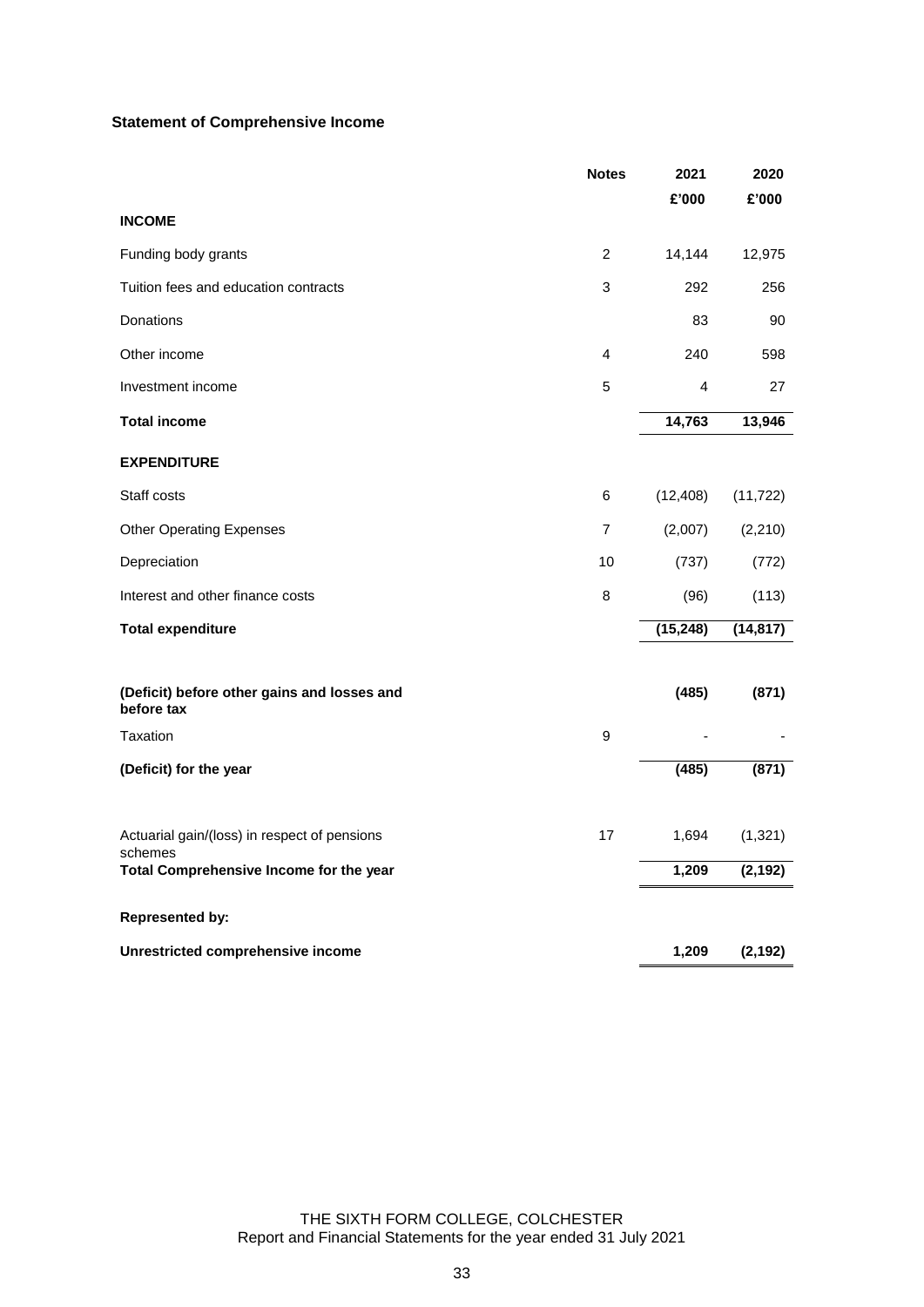# **College Statement of Changes in Reserves**

|                                                                      | Income and<br>expenditure<br>account | <b>Revaluation</b><br>reserve | <b>Total</b> |
|----------------------------------------------------------------------|--------------------------------------|-------------------------------|--------------|
|                                                                      | £'000                                | £'000                         | £'000        |
| <b>Balance at 1 August 2019</b>                                      | 2,924                                | 3,653                         | 6,577        |
| Deficit from the income and expenditure account                      | (871)                                |                               | (871)        |
| Other comprehensive income                                           | (1,321)                              |                               | (1, 321)     |
| Transfers between revaluation and income and<br>expenditure reserves | 166                                  | (166)                         |              |
| Total comprehensive income for the year                              | (2,026)                              | (166)                         | (2, 192)     |
| Balance at 31 July 2020                                              | 898                                  | 3,487                         | 4,385        |
| Deficit from the income and expenditure account                      | (485)                                |                               | (485)        |
| Other comprehensive income                                           | 1,694                                |                               | 1,694        |
| Transfers between revaluation and income and<br>expenditure reserves | 165                                  | (165)                         |              |
| Total comprehensive income for the year                              | 1,374                                | (165)                         | 1,209        |
| Balance at 31 July 2021                                              | 2,272                                | 3,322                         | 5,594        |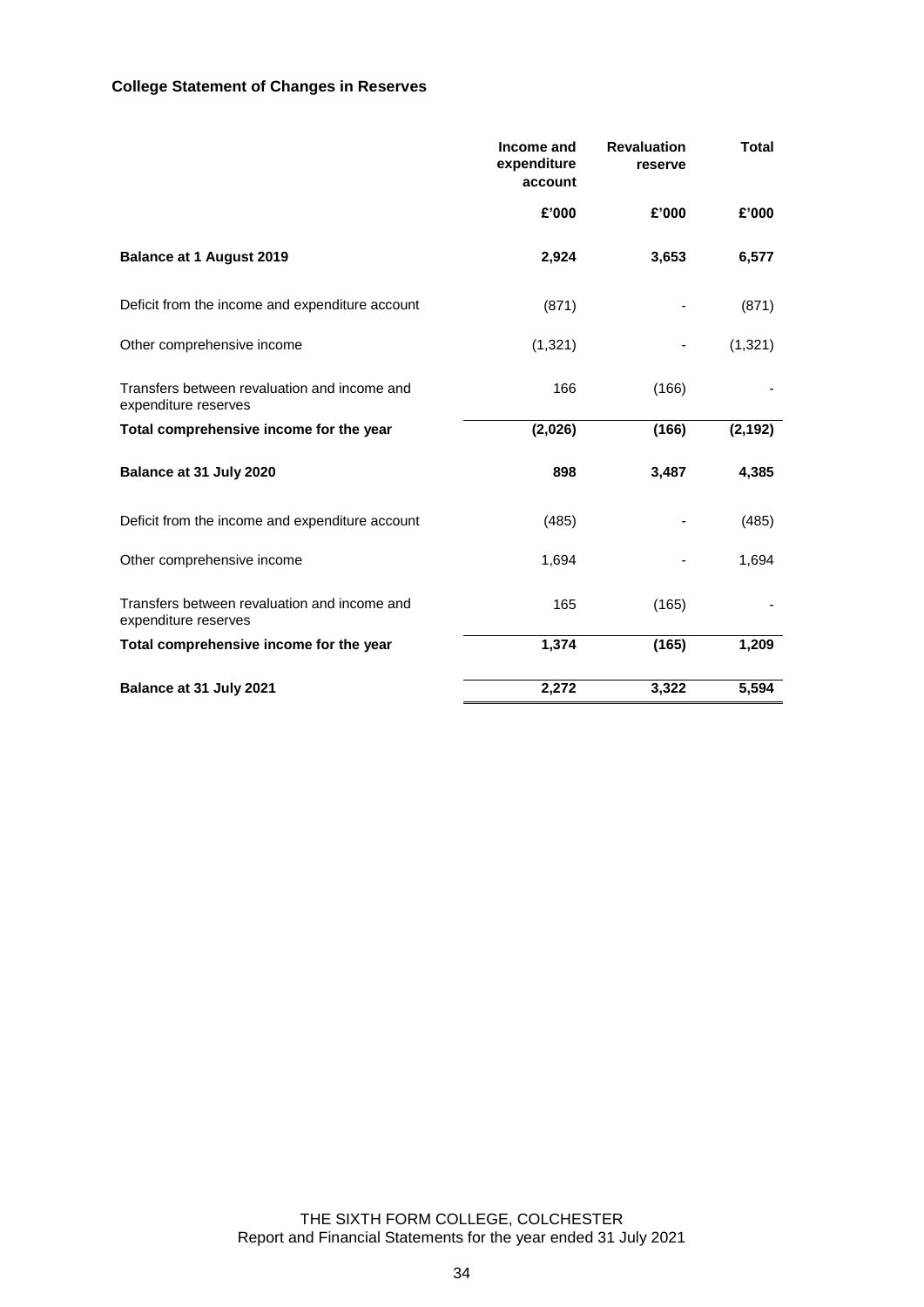### **Balance Sheet as at 31 July**

|                                                             | <b>Notes</b> | 2021<br>£000 | 2020<br>£000 |
|-------------------------------------------------------------|--------------|--------------|--------------|
| <b>Non-current assets</b>                                   |              |              |              |
| Tangible fixed assets                                       | 10           | 14,029       | 14,519       |
| Investments                                                 | 11           |              |              |
|                                                             |              | 14,029       | 14,519       |
| <b>Current assets</b>                                       |              |              |              |
| Trade and other receivables                                 | 12           | 189          | 264          |
| Current asset investments                                   | 13           | 10           | 1,005        |
| Cash and cash equivalents                                   |              | 3,953        | 2,143        |
| <b>Total current assets</b>                                 |              | 4,152        | 3,412        |
| Less: Creditors: amounts falling due<br>within one year     | 15           | (2, 124)     | (1,936)      |
| <b>Net Current Assets</b>                                   |              | 2,028        | 1,476        |
| <b>Total assets less current liabilities</b>                |              | 16,057       | 15,995       |
| Creditors - amounts falling due after<br>more than one year | 16           | (5, 122)     | (5,261)      |
| <b>Provisions for liabilities</b>                           |              |              |              |
| Defined Benefit obligations                                 | 17           | (5, 341)     | (6, 349)     |
| <b>TOTAL NET ASSETS</b>                                     |              | 5,594        | 4,385        |
|                                                             |              |              |              |
| <b>Unrestricted Reserves</b>                                |              |              |              |
| Income and expenditure account                              |              | 2,272        | 898          |
| <b>Revaluation reserve</b>                                  |              | 3,322        | 3,487        |

**TOTAL UNRESTRICTED RESERVES 5,594 4,385**

The financial statements on pages 33 to 51 were approved and authorised for issue by the Corporation on 13th December 2021 and were signed on its behalf by:

K Finnigan<br>
Chair to the Corporation<br>
Chair to the Corporation<br>
Chair to the Corporation<br>
Chair to the Corporation<br>
Chair to the Corporation<br>
Chair to the Corporation<br>
Chair to the Corporation<br>
Chair to the Corporation Chair to the Corporation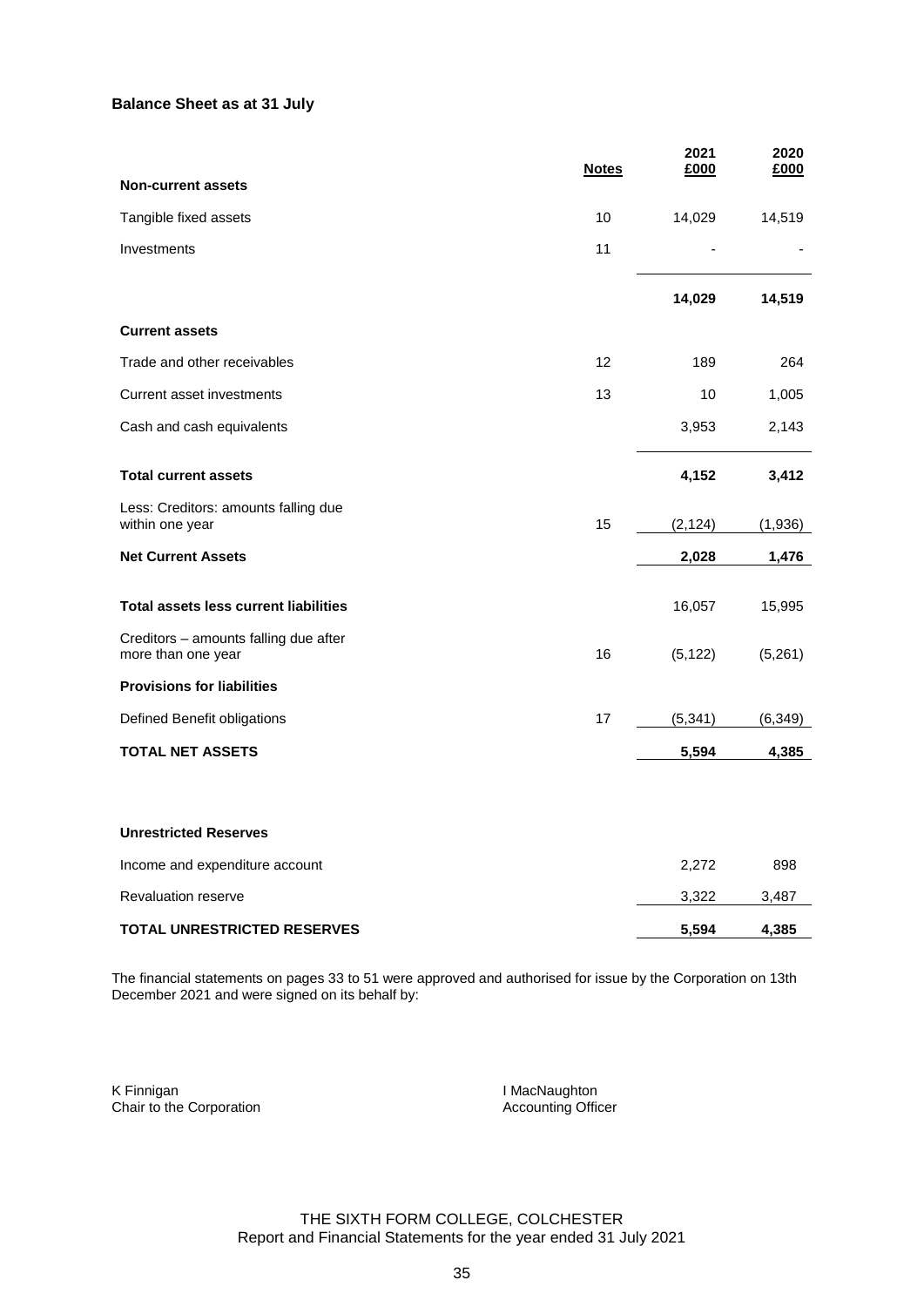### **Statement of Cash Flows**

|                                                    | 2021    | 2020  |
|----------------------------------------------------|---------|-------|
|                                                    | £'000   | £'000 |
| <b>Cash flows</b>                                  |         |       |
| (Deficit) for the year                             | (485)   | (871) |
| Adjustment for non-cash items                      |         |       |
| Depreciation                                       | 737     | 772   |
| Decrease/(Increase) in debtors                     | 66      | (119) |
| Increase in creditors due within one year          | 187     | 124   |
| (Decrease) in creditors due after one year         | (139)   | (235) |
| Pensions costs less contributions payable          | 686     | 515   |
| Adjustment for investing or financing activities   |         |       |
| Investment income                                  | (4)     | (27)  |
| Interest payable                                   | 6       | 6     |
| Net cash flows from operating activities           | 1,054   | 165   |
| Cash flows from investing activities               |         |       |
| Investment income                                  | 13      | 23    |
| Withdrawal of deposits                             | 1,995   | 1,050 |
| New deposits                                       | (1,000) | (9)   |
| Payments made to acquire fixed assets              | (247)   | (164) |
|                                                    | 761     | 900   |
| Cash flows from financing activities               |         |       |
| Interest paid                                      | (5)     | (7)   |
| Repayments of amounts borrowed                     |         | (669) |
|                                                    | (5)     | (676) |
| Increase in cash and cash equivalents in the year  | 1,810   | 389   |
| Cash and cash equivalents at beginning of the year | 2,143   | 1.754 |
| Cash and cash equivalents at end of the year       | 3,953   | 2,143 |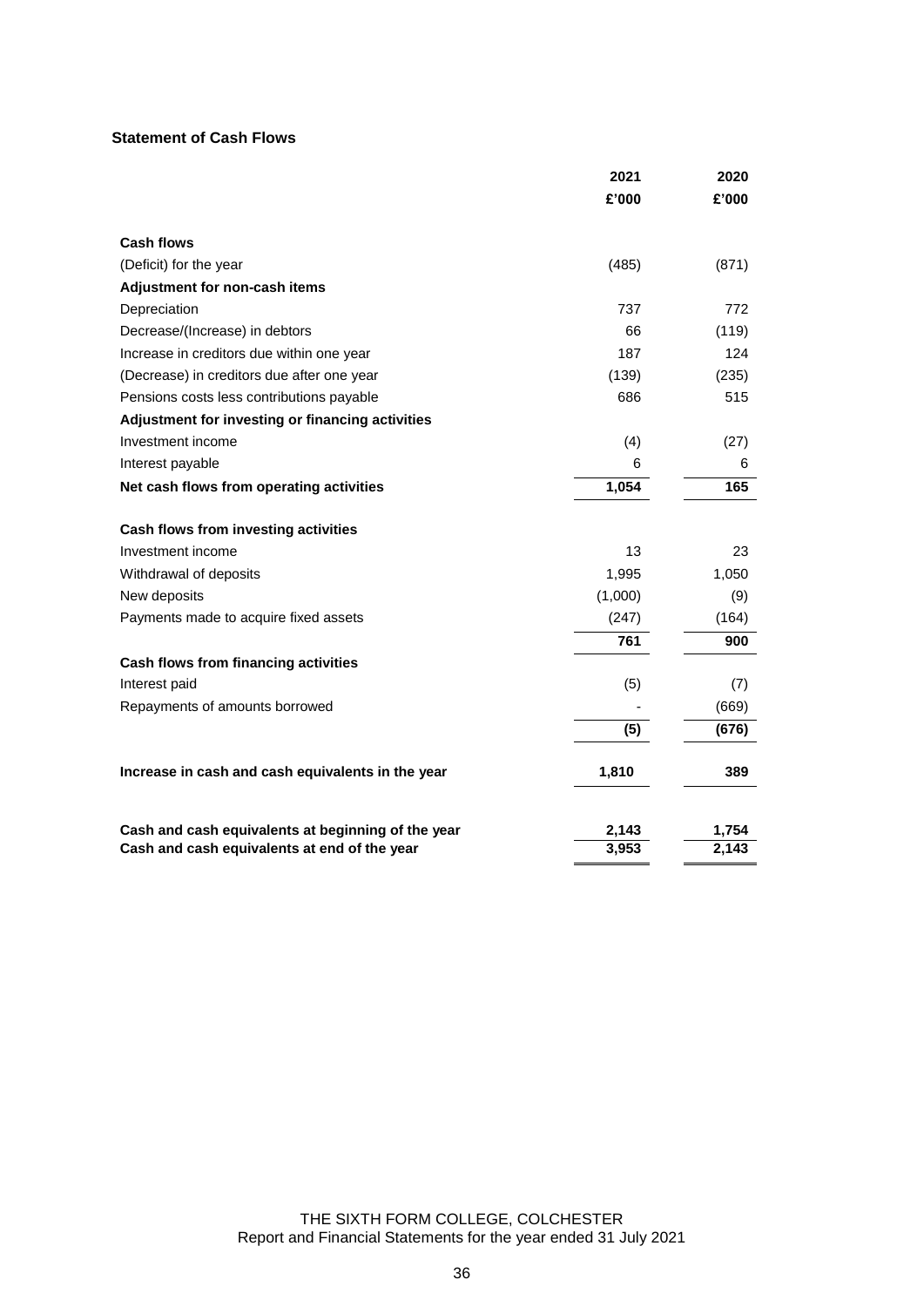#### **NOTES TO THE FINANCIAL STATEMENTS**

#### **1 STATEMENT OF ACCOUNTING POLICIES**

The following accounting policies have been applied consistently in dealing with items which are considered material in relation to the financial statements.

#### **General information**

The Sixth Form College, Colchester is a corporation established under the Further and Higher Education Act 1992 as an English general college of further education. The address of the College's principal place of business is given on page 18. The nature of the College's operations are set out in the Report of the Governing Body.

#### **Basis of Accounting**

These financial statements have been prepared in accordance with the *Statement of Recommended Practice: Accounting for Further and Higher Education 2019* (the 2019 FE & HE SORP), the College Accounts Direction for 2020 to 2021 and in accordance with Financial Reporting Standard 102 – "The Financial Reporting Standard applicable in the United Kingdom and Republic of Ireland" (FRS 102) under the historical cost convention modified to include the revaluation of freehold properties. The College is a public benefit entity and has therefore applied the relevant public benefit requirements of FRS 102.

The preparation of financial statements in compliance with FRS 102 requires the use of certain critical accounting estimates. It also requires management to exercise judgement in applying the College's accounting policies.

The financial statements are presented in sterling which is also the functional currency of the College. Monetary amounts in these financial statements are recorded to the nearest whole £1,000 except as otherwise indicated.

The college has a dormant subsidiary company, Fuel Channel Ltd. The figures for this entity are not considered material and therefore consolidated financial statements have not been prepared.

#### **Going Concern**

The activities of the college, together with the factors likely to affect its future development and performance are set out in the Operating and Financial Review. The financial position of the College, its cashflow liquidity and borrowings are described in the Financial Statements and accompanying Notes.

The College has a reasonable expectation that it has adequate resources to continue in operational existence for the foreseeable future, and for this reason will continue to adopt the going concern basis in the preparation of its Financial Statements.

#### **Recognition of Income**

Government revenue grants are accounted for under the accrual model and are recognised where a reliable estimate of the fair value of the asset received or receivable can be made on a systematic basis over the periods in which the related costs for which the grant compensates are recognised.

Funding body recurrent grants are measured in line with best estimates for the year of what is receivable and depend on the particular income stream involved.

16-18 learner-responsive funding is not normally subject to a reconciliation and is therefore not subject to contract adjustments; the income recognised when receivable.

Grants from non-government sources are recognised in income when the performance related conditions have been met. Income received in advance of performance related conditions being met is recognised as a liability.

Government capital grants are capitalised, held as deferred income and recognised in income over the expected useful life of the asset, under the accrual method as permitted by FRS 102.

Income from tuition fees is recognised in the period for which it is received and includes all fees payable by students.

Income from grants, contracts and other services rendered is included to the extent the conditions of the funding have been met or the extent of the completion of the contract or service concerned.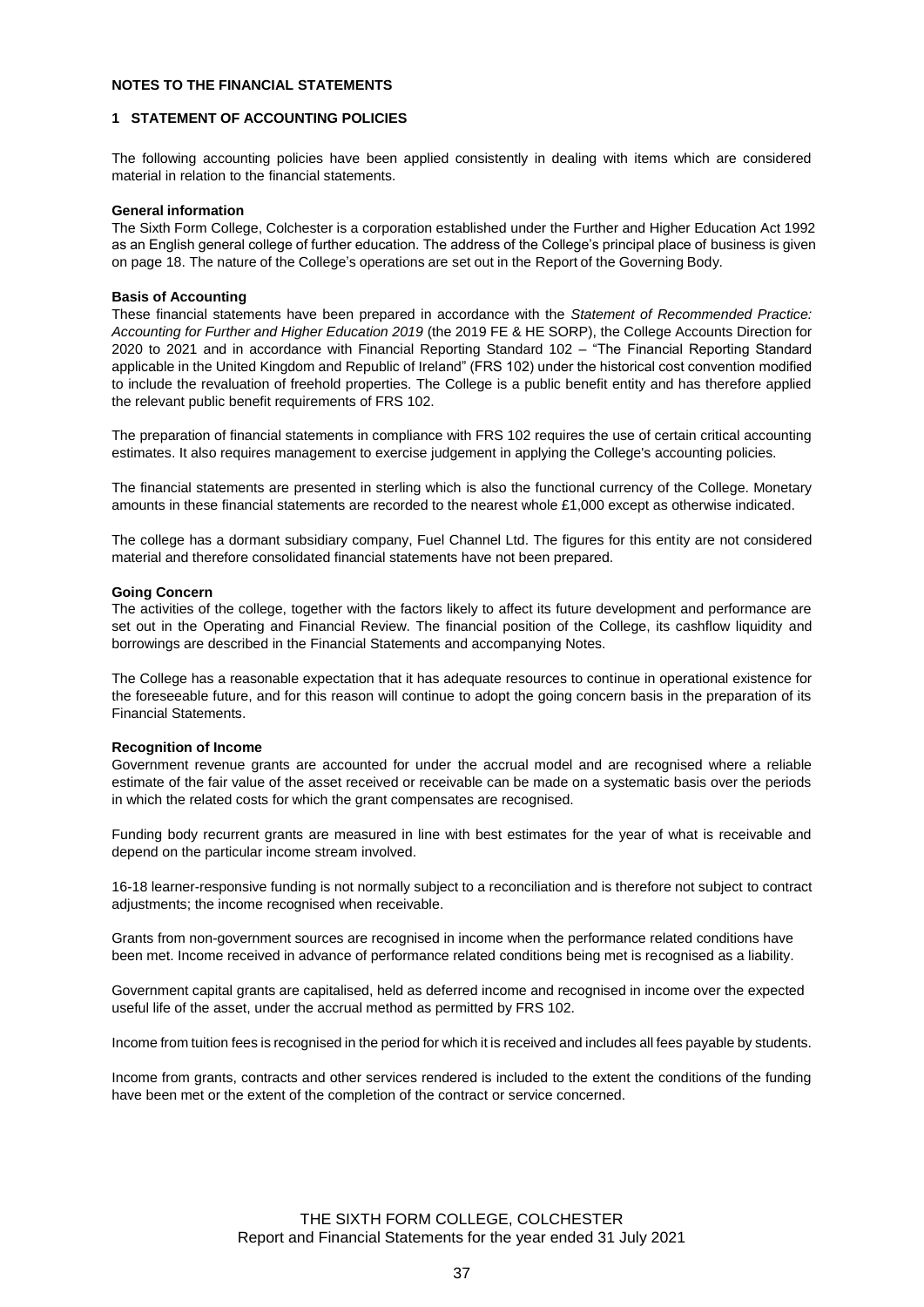#### **1 STATEMENT OF ACCOUNTING POLICIES (continued)**

All income from short-term deposits is credited to the income and expenditure account in the period in which it is earned.

#### **Accounting for post-employment benefits**

Post-employment benefits to employees of the College are principally provided by the Teachers' Pension Scheme (TPS) and the Local Government Pension Scheme (LGPS), which are multi-employer defined benefit plans.

The TPS is an unfunded scheme. Contributions to the TPS are calculated so as to spread the cost of pensions over employees' working lives with the College in such a way that the pension cost is a substantially level percentage of current and future pensionable payroll. The contributions are determined by qualified actuaries on the basis of valuations using a prospective benefit method.

The TPS is a multi-employer scheme and there is insufficient information available to use defined benefit accounting. The TPS is therefore treated as a defined contribution plan and the contributions recognised as an expense in the income statement in the periods during which services are rendered by employees.

The LGPS is a funded scheme, and the assets of the scheme are held separately. Pension schemes are measured at fair value and liabilities are measured on an actuarial basis using the projected unit credit method. The actuarial valuations are obtained at least triennially and are updated at each balance sheet date. The amounts charged to operating surplus are the current service costs and the costs of scheme introductions, benefit changes, settlements and curtailments. They are included as part of staff costs. The net interest cost on the net defined benefit liability/asset is charged to comprehensive income and included within finance costs. Re-measurement comprising actuarial gains and losses and the return on scheme assets (excluding amounts include in net interest on the net defined benefit liability) are recognised immediately in other comprehensive income.

#### **Short term Employment benefits**

Short term employment benefits such as salaries and compensated absences (holiday pay) are recognised as an expense in the year in which the employees render service to the College. Any unused benefits are accrued and measured as the additional amount the College expects to pay as a result of the unused entitlement.

#### **Tangible Fixed Assets**

#### **Land and buildings**

Land and buildings inherited from the local education authority are stated in the balance sheet at valuation determined at the date of incorporation of the College on the basis of depreciated replacement cost as the open market value for existing use is not readily obtainable. The associated credit is included in the revaluation reserve. The difference between depreciation charged on the historic cost of assets and the actual charge for the year calculated on the revalued amount is released to the income and expenditure account reserve on an annual basis. Land and buildings acquired since incorporation are included at cost. Freehold land is not depreciated. Freehold buildings are depreciated over their expected useful economic life to the college of 40 years. Leasehold buildings are depreciated over 15 years.

Where land and buildings are acquired with the aid of specific grants, they are capitalised and depreciated as above. The related grants are credited to a deferred income account within creditors and released to the income and expenditure account over the expected useful economic life of the related asset on a basis consistent with the depreciation policy. The deferred income is allocated between creditors due within one year and those due after more than one year.

A review for impairment of a fixed asset is carried out if events or changes in circumstances indicate that the carrying value of any fixed asset may not be recoverable.

On adoption of FRS102, the College followed the transitional provision to retain book value of land and buildings, which were revalued in 1994, as deemed cost but not to adopt a policy of revaluations of these properties in the future.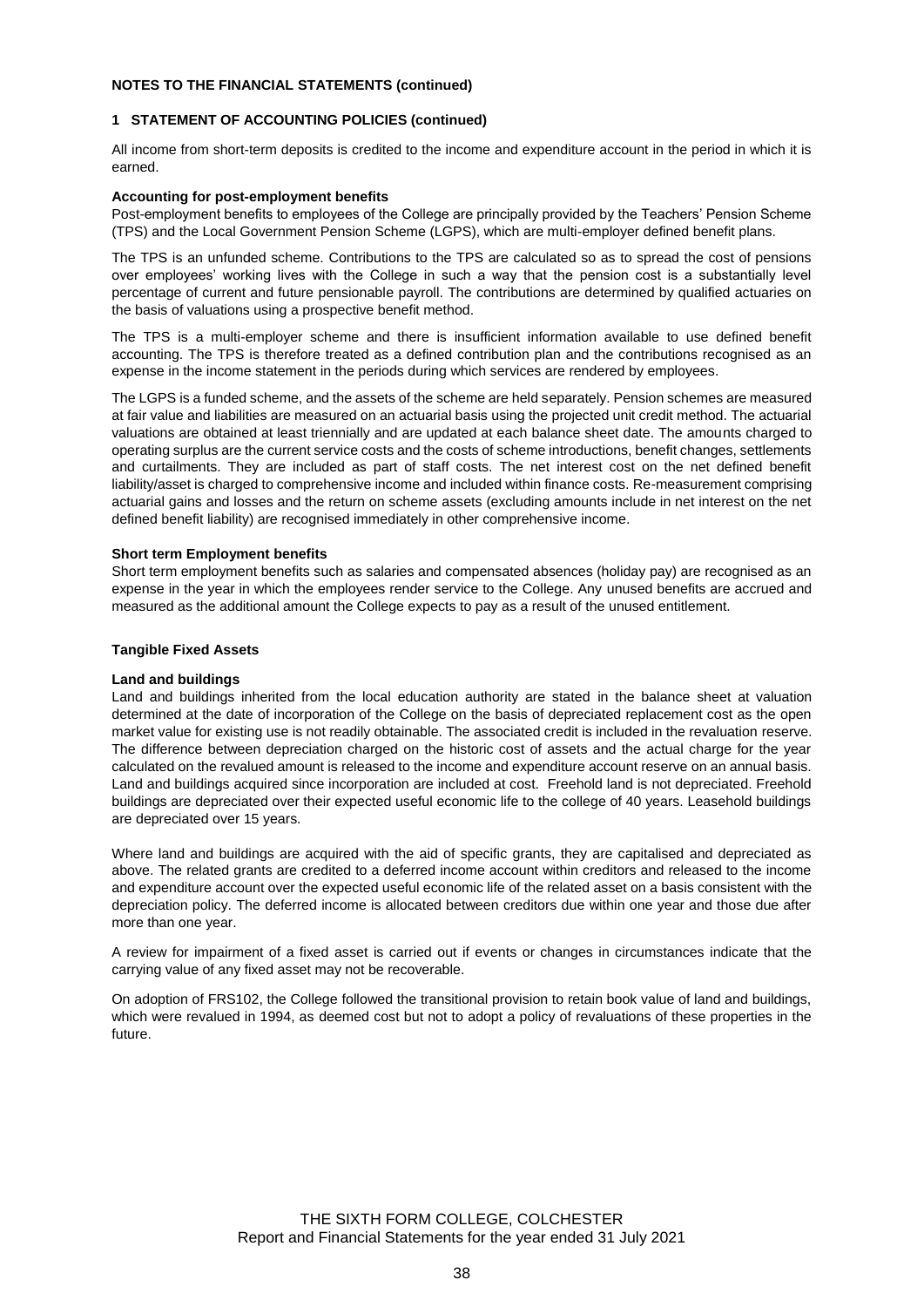#### **1 STATEMENT OF ACCOUNTING POLICIES (continued)**

#### **Subsequent expenditure on existing fixed assets**

Where significant expenditure is incurred on tangible fixed assets it is charged to the income and expenditure account in the period it is incurred, unless it meets one of the following criteria, in which case it is capitalised and depreciated on the relevant basis:

- Market value of the fixed asset has subsequently improved
- Asset capacity increases
- Substantial improvement in the quality of output or reduction in operating costs
- Significant improvement in the quality of the asset's life beyond that conferred by repairs and maintenance

#### **Equipment**

Equipment costing less than £250 per individual item has been written off to the income and expenditure account in the period of acquisition. All other equipment is capitalised at cost, either as equipment or inventories. Equipment inherited from the local education authority is included in the balance sheet at valuation.

Motor Vehicles are depreciated at 25% per annum on a reducing net book value basis over their remaining useful economic life to the college.

All furniture and equipment are depreciated over an expected useful economic life to the college of 5 years.

#### **Financial Instruments**

The College has chosen to adopt Sections 11 and 12 of FRS 102 in full in respect of financial instruments.

#### **Financial liabilities and equity**

Financial assets and financial liabilities are recognised when the College becomes a party to the contractual provisions of the instrument.

Financial liabilities and equity are classified according to the substance of the financial instrument's contractual obligations, rather than the financial instrument's legal form.

All loans, investments and short-term deposits held by the College are classified as basic instruments in accordance with FRS 102. These instruments are initially recorded at the transaction price less any transaction costs (historical cost). FRS 102 requires that basic financial instruments are subsequently measured at amortised cost, however the College has calculated that the difference between the historical cost and amortised cost is not material and so these financial instruments are stated on the balance sheet at historical cost. Loans and investments that are payable or receivable within one year are not discounted.

#### **Leased assets**

Costs in respect of operating leases are charged on a straight-line basis over the lease term to the Statement of Comprehensive Income.

#### **Investments**

Current asset investments include sums on short-term deposits with recognised banks and building societies. Short-term deposits are investments with a maturity date of more than 3 months but less than one year.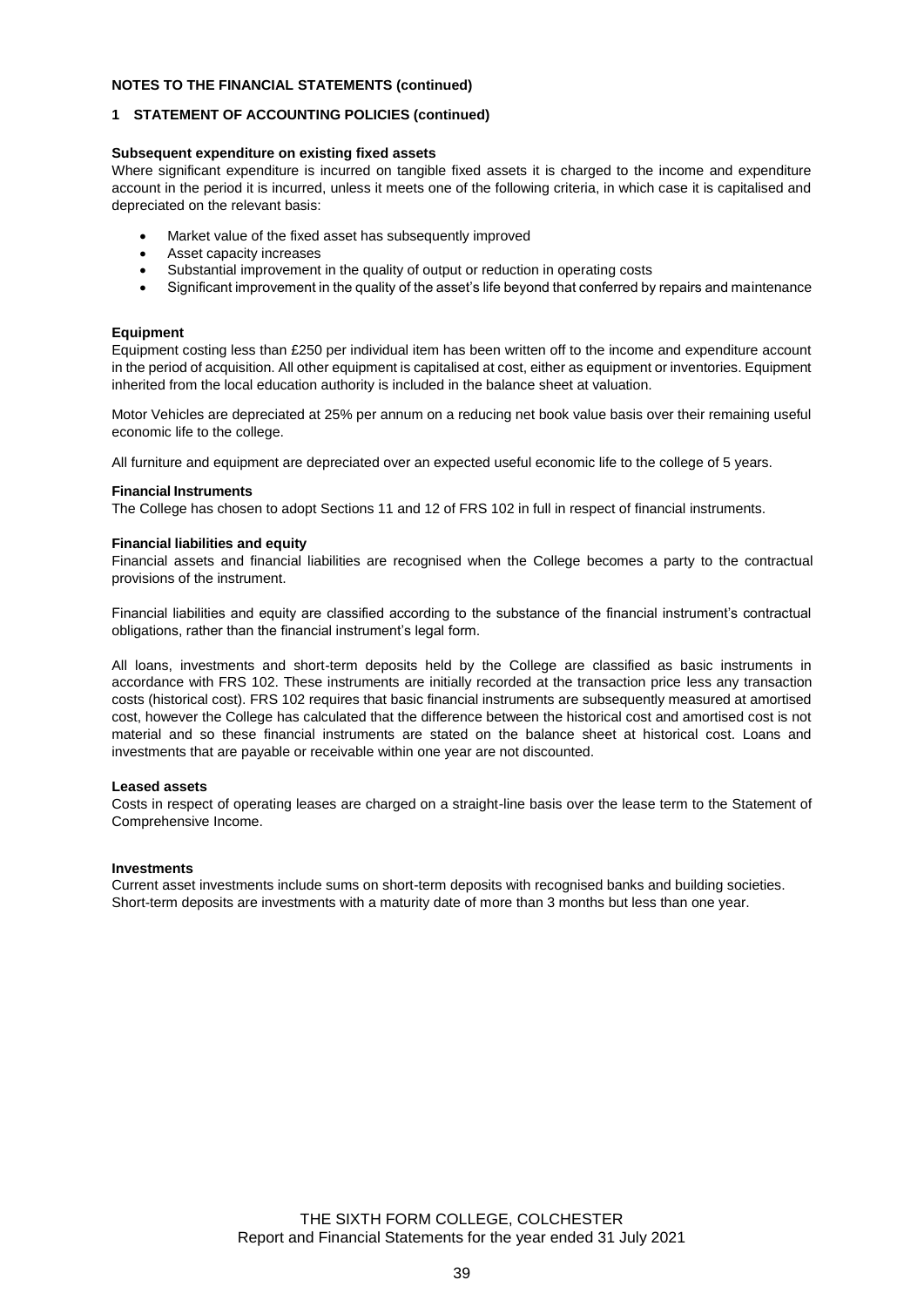#### **1 STATEMENT OF ACCOUNTING POLICIES (continued)**

#### **Cash and cash equivalents**

Cash includes cash in hand, deposits repayable on demand and overdrafts. Deposits are repayable on demand if they are in practice available within 24 hours without penalty.

Cash equivalents are short term, highly liquid investments that are readily convertible to known amounts of cash with insignificant risk of change in value. An investment qualifies as a cash equivalent when it has maturity of 3 months or less from the date of acquisition.

#### **Taxation**

The College is considered to pass tests set out in Paragraph 1 Schedule 6 Finance Act 2010 and therefore it meets the definition of a charitable company for UK corporation tax purposes. Accordingly the College is potentially exempt from taxation in respect of income or capital gains received within the categories covered by Chapter 3 Part 11 Corporation Tax Act 2010 or Section 256 of the Taxation of Capital Gains Act 1992, to the extent that such income or gains are applied exclusively to charitable purposes.

The college is not registered for Value Added Tax (VAT). For this reason, the college is unable to recover input VAT it is charged on goods and services purchased.

#### **Agency arrangements**

The College acts as an agent in the collection and payment of certain discretionary funds. Related payments received from the funding bodies and subsequent disbursements to students are excluded from the Income and Expenditure account and are shown separately in Note 20, except for the 5% of the grant received which is available to the College to cover administration costs relating to the grant.

#### **Judgements in applying accounting policies and key sources of estimation uncertainty**

In preparing these financial statements, management have made the following judgements:

• Holiday pay accrual has been calculated as the sum of 1) August payroll costs for term-only staff whose contract runs to 31 August, 2) for full-year staff 27.5% of monthly salary which represents an average of the unused holiday entitlement at year end.

#### **Other key sources of estimation uncertainty**

#### • **Tangible fixed assets**

Tangible fixed assets are depreciated over their useful lives taking into account residual values, where appropriate. The actual lives of the assets and residual values are assessed annually and may vary depending on a number of factors. In re-assessing asset lives, factors such as technological innovation and maintenance programmes are taken into account. Residual value assessments consider issues such as future market conditions, the remaining life of the asset and projected disposal values.

#### • **Local Government Pension Scheme**

The present value of the Local Government Pension Scheme defined benefit liability depends on a number of factors that are determined on an actuarial basis using a variety of assumptions. The assumptions used in determining the net cost (income) for pensions include the discount rate. Any changes in these assumptions, which are disclosed in note 17, will impact the carrying amount of the pension liability. Furthermore a roll forward approach which projects results from the latest full actuarial valuation performed at 31 March 2019 has been used by the actuary in valuing the pensions liability at 31 July 2021. Any differences between the figures derived from the roll forward approach and a full actuarial valuation would impact on the carrying amount of the pension liability.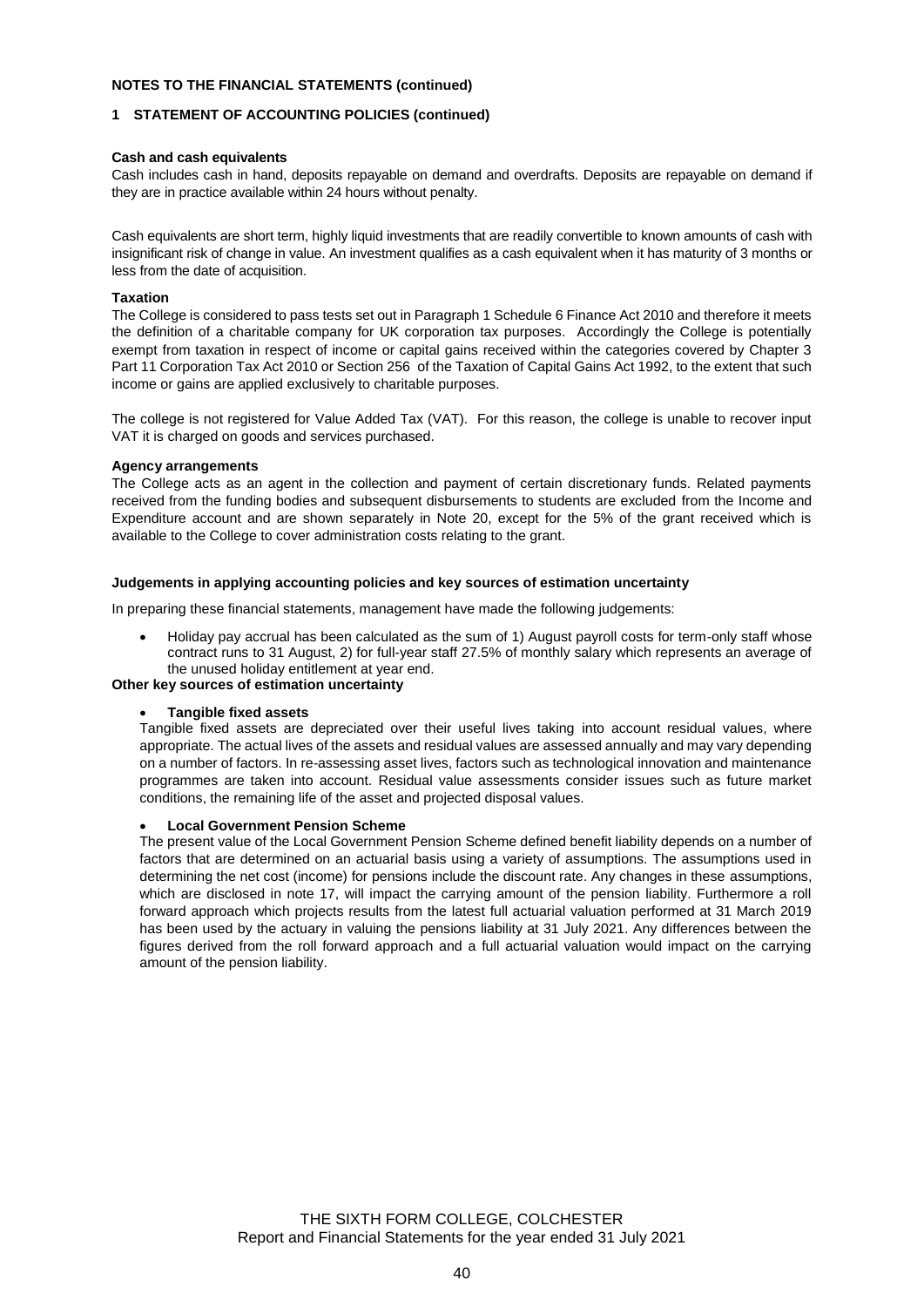**2 Funding body grants**

|                                           | 2021   | 2020   |
|-------------------------------------------|--------|--------|
|                                           | £'000  | £'000  |
| <b>Recurrent Grants</b>                   |        |        |
| Education and Skills Funding Agency 16-18 | 13,150 | 12,134 |
| <b>Specific Grants</b>                    |        |        |
| Releases of government capital grants     | 236    | 235    |
| Devolved Capital grant                    | 73     | 82     |
| Teachers' Pension Scheme Grant            | 541    | 508    |
| <b>Covid Testing</b>                      | 37     |        |
| <b>Tuition Fund</b>                       | 50     |        |
| Other funds                               | 57     | 16     |
| <b>Total</b>                              | 14,144 | 12,975 |

### **3 Tuition fees and education contracts**

|                            | 2021  | 2020  |
|----------------------------|-------|-------|
|                            | £'000 | £'000 |
| Tuition fees               | 3     | 10    |
| <b>Education contracts</b> | 289   | 246   |
| <b>Total</b>               | 292   | 256   |

### **4 Other income**

|                                             | 2021  | 2020  |
|---------------------------------------------|-------|-------|
|                                             | £'000 | £'000 |
| Residential and non-residential trip income | (16)  | 95    |
| <b>Catering Operations</b>                  | 156   | 277   |
| Examination fee income                      | 33    | 7     |
| Letting income                              | 22    | 21    |
| Class and Stationery sales                  | 25    | 39    |
| <b>Student Transport</b>                    | 1     | 130   |
| Miscellaneous income                        | 19    | 29    |
| <b>Total</b>                                | 240   | 598   |
|                                             |       |       |

| Investment income<br>5.   |       |       |
|---------------------------|-------|-------|
|                           | 2021  | 2020  |
|                           | £'000 | £'000 |
| Other interest receivable | 4     | 27    |
| <b>Total</b>              | 4     | 27    |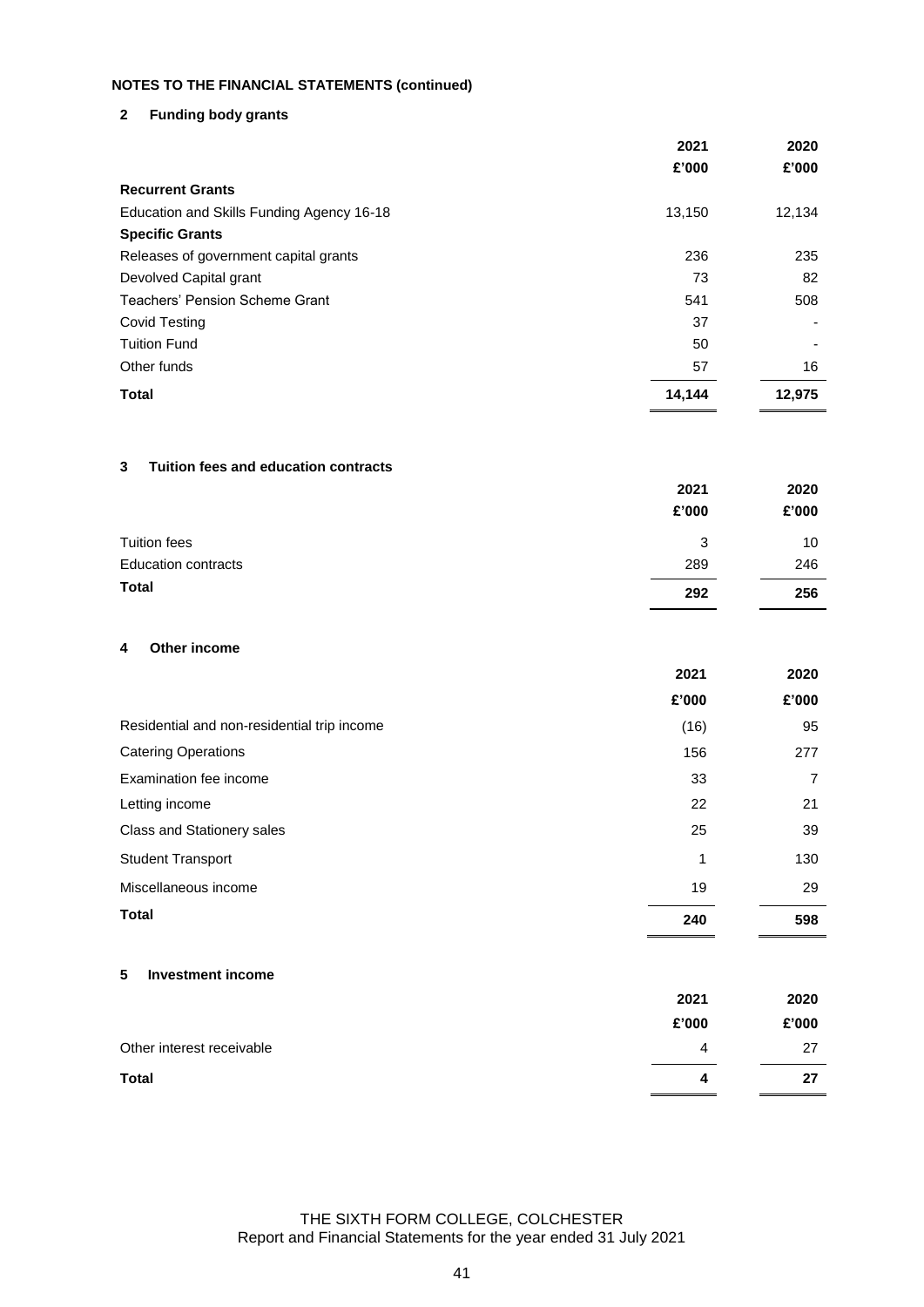#### **6 STAFF COSTS**

The average number of persons (including key management personnel) employed by the college during the year was: **Number Number**

|                                                                                  | number<br><u>2021</u> | numper<br>2020 |
|----------------------------------------------------------------------------------|-----------------------|----------------|
| Teaching staff<br>Non-teaching staff (includes 17 Learning Support tutors)       | 182<br>137            | 181<br>140     |
|                                                                                  | <u>319</u>            | 321            |
| The figures reflect the average numbers of staff over each term.                 |                       |                |
| Staff Costs for the above persons:                                               |                       |                |
|                                                                                  | 2021<br>£000          | 2020<br>£000   |
| Wages and salaries                                                               | 8,960                 | 8,663          |
| Social security costs<br>Other pension costs (including actuarial adjustments of | 833                   | 794            |
| £596,000 (2019/20: £418,000)                                                     | 2,585                 | 2,237          |
| Apprenticeship levy                                                              | 30                    | 28             |
|                                                                                  | 12,408                | 11,722         |

### **Key management personnel**

Key management personnel are those persons having authority and responsibility for planning, directing and controlling the activities of the College and are represented by the Senior Management Executive Group which comprise the Principal, five Assistant Principals and the Manager for HR and Administration.

#### **Emoluments of Key management personnel, Accounting Officer and other higher paid staff**

|                                                      | <b>Number</b> | <b>Number</b> |
|------------------------------------------------------|---------------|---------------|
|                                                      | 2021          | 2020          |
| The number of key management personnel including the |               |               |
| Accounting Officer was:                              |               |               |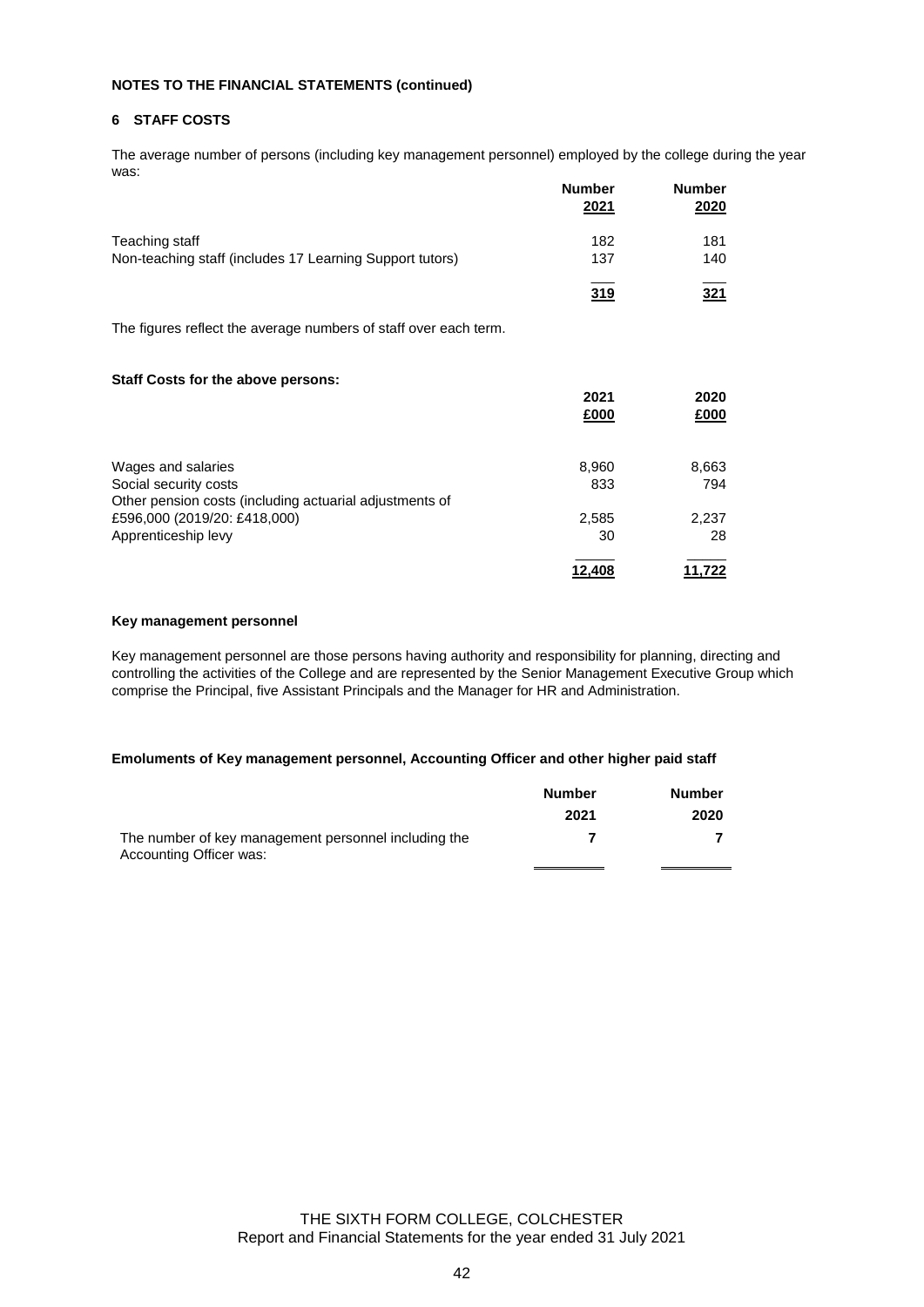#### **6 STAFF COSTS**

The numbers of key management personnel (and higher-paid staff if greater than £60,000 p.a.) who received annual emoluments, excluding pension contributions and employer's national insurance, but including benefits in kind, in the following ranges was:

|                           | Key management<br>personnel |      |      | Other staff |  |
|---------------------------|-----------------------------|------|------|-------------|--|
|                           | 2021                        | 2020 | 2021 | 2020        |  |
|                           | No.                         | No.  | No.  | No.         |  |
| £35,001 to £40,000 p.a.   | 1                           |      | N/A  | N/A         |  |
| £45,001 to £50,000 p.a.   |                             |      | N/A  | N/A         |  |
| £50,001 to £55,000 p.a.   | 1                           |      | N/A  | N/A         |  |
| £55,001 to £60,000 p.a.   |                             | 1    | N/A  | N/A         |  |
| £60,001 to £65,000 p.a.   | 4                           | 4    |      |             |  |
| £125,001 to £130,000      |                             | 1    |      |             |  |
| £130,001 to £135,000 p.a. | 1                           |      |      |             |  |
|                           | $\overline{7}$              | 7    |      |             |  |

Key management personnel emoluments are made up as follows:

|                                     | 2021  | 2020  |
|-------------------------------------|-------|-------|
|                                     | £'000 | £'000 |
| <b>Salaries</b>                     | 481   | 473   |
| <b>Employers National Insurance</b> | 58    | 57    |
|                                     | 539   | 530   |
| Pension contributions               | 70    | 66    |
| <b>Total emoluments</b>             | 609   | 596   |

There were no amounts due to key management personnel that were waived in the year, nor any salary sacrifice arrangements in place.

The above emoluments include amounts payable to the Accounting Officer (who is also the highest paid officer) of:

|                              | 2021           | 2020           |
|------------------------------|----------------|----------------|
|                              | £'000          | £'000          |
| <b>Salaries</b>              | 134            | 126            |
| <b>Pension Contributions</b> | $\blacksquare$ | $\blacksquare$ |
| Total                        | 134            | 126            |

The members of the corporation other than the Principal and staff governors did not receive any payment from the college other than the reimbursement of travel and subsistence expenses incurred in the course of their duties.

The relationship between the accounting officer's emoluments, expressed as a multiple of all other employees based on full-time equivalents, is set out below for both basic salary and total remuneration.

|                                                                        | 2021 | 2020 |  |
|------------------------------------------------------------------------|------|------|--|
|                                                                        | No.  | No.  |  |
| Basic salary as a multiple of median basic salary of staff             | 3.3  | 3.3  |  |
| Total remuneration as a multiple of median total remuneration of staff | 3.0  | 3.3  |  |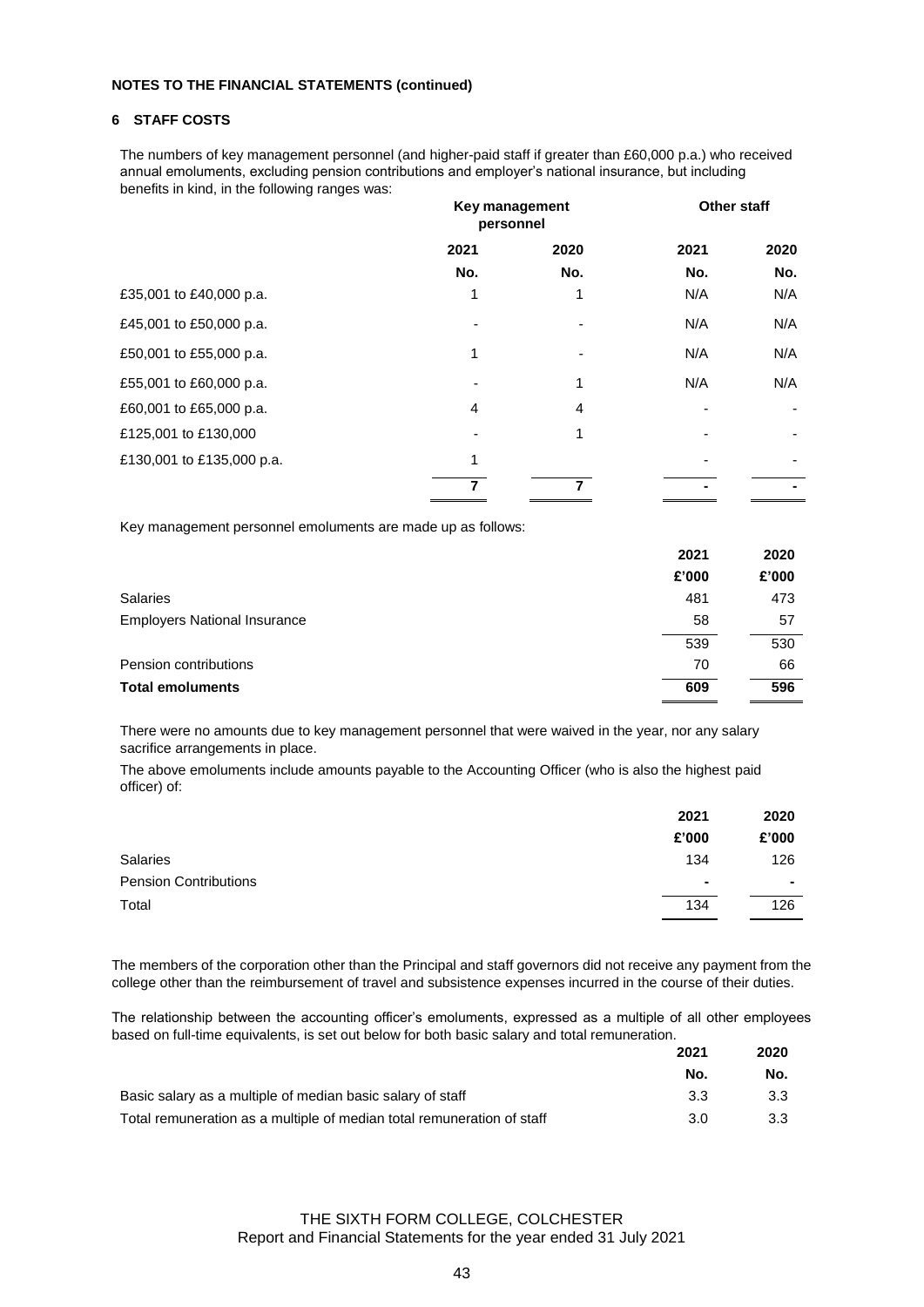#### **7 Other operating expenses**

|                    | 2021  | 2020  |
|--------------------|-------|-------|
|                    | £'000 | £'000 |
| Teaching costs     | 214   | 323   |
| Non-teaching costs | 1,153 | 1,278 |
| Premises costs     | 640   | 609   |
| <b>Total</b>       | 2,007 | 2,210 |

Teaching Department expenses include residential and non-residential educational visits expenditure

| Other operating expenses include:     | 2021<br>£'000 | 2020<br>£'000 |
|---------------------------------------|---------------|---------------|
| Auditors' remuneration:               |               |               |
| Financial statements audit            | 12            | 12            |
| Agreed upon procedures                | 3             | 3             |
| Regularity work                       | 2             | 2             |
| Land and Buildings – operating leases | 8             | 8             |
| Hire of assets under operating leases | 5             |               |

#### **8 Interest and other finance**

|                                            | 2021<br>£'000 | 2020<br>£'000 |
|--------------------------------------------|---------------|---------------|
| On bank loans, overdrafts and other loans: | 6             | 16            |
|                                            | 6             | 16            |
| Pension finance costs (note 17)            | 90            | 97            |
| <b>Total</b>                               | 96            | 113           |

#### **9 Taxation**

The members do not believe the college is liable for any corporation tax arising out of its activities during this period.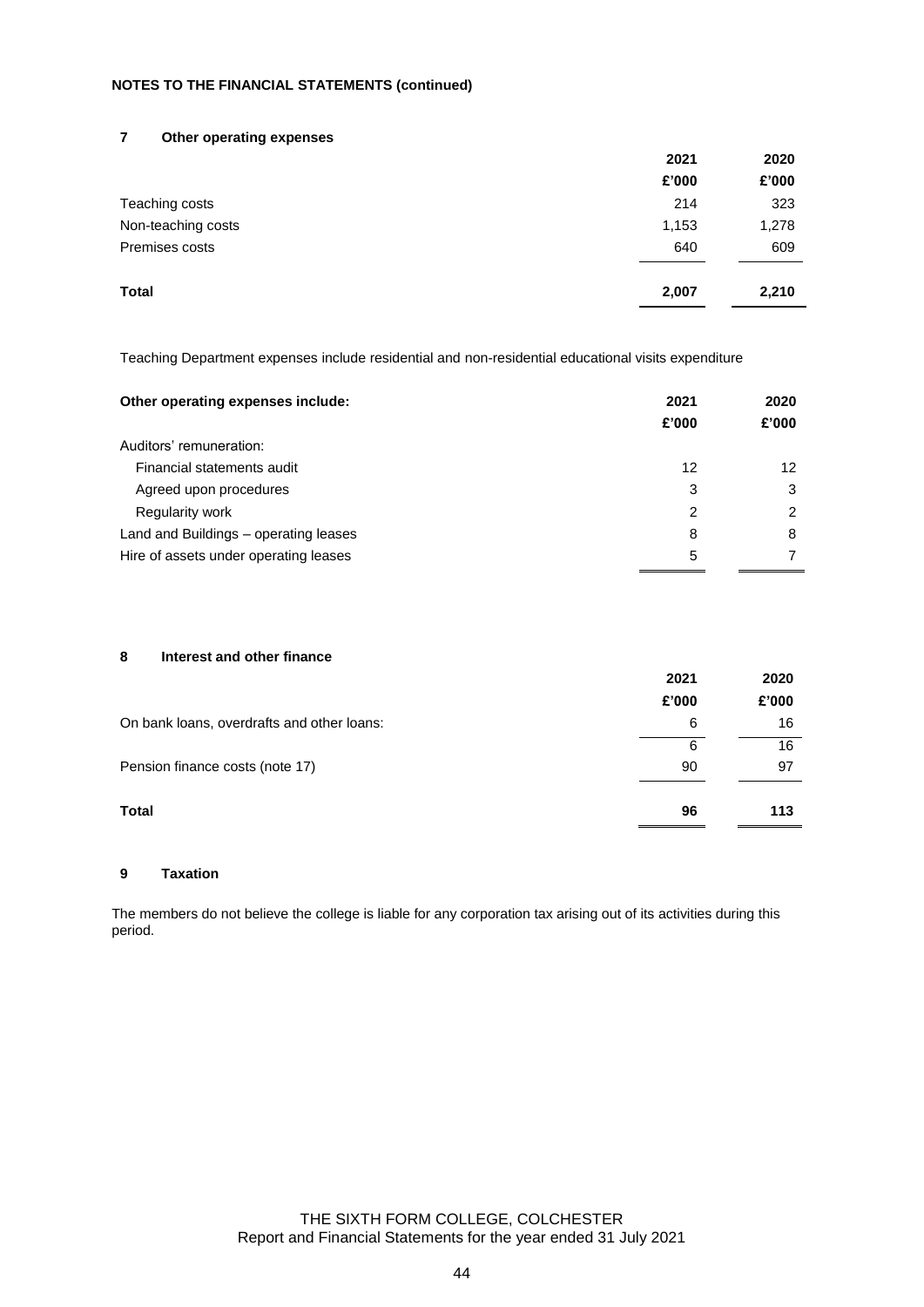#### **10 Tangible Fixed Assets**

|                                | <b>Land and buildings</b> |                   | <b>Equipment</b> | Total  |  |
|--------------------------------|---------------------------|-------------------|------------------|--------|--|
|                                | <b>Freehold</b>           | Long<br>Leasehold |                  |        |  |
|                                | £'000                     | £'000             | £'000            | £'000  |  |
| <b>Cost or valuation</b>       |                           |                   |                  |        |  |
| At 1 August 2020               | 23,656                    | 148               | 4,161            | 27,965 |  |
| <b>Additions</b>               | 210                       |                   | 37               | 247    |  |
| Disposals                      |                           |                   |                  |        |  |
| At 31 July 2021                | 23,866                    | 148               | 4,198            | 28,212 |  |
| <b>Depreciation</b>            |                           |                   |                  |        |  |
| At 1 August 2020               | 9,696                     | 63                | 3687             | 13,446 |  |
| Charge for the year            | 557                       | 10                | 170              | 737    |  |
| Disposals                      |                           |                   |                  |        |  |
| At 31 July 2021                | 10,253                    | 73                | 3,857            | 14,183 |  |
| Net book value at 31 July 2021 | 13,613                    | 75                | 341              | 14,029 |  |
| Net book value at 31 July 2020 | 13,960                    | 85                | 474              | 14,519 |  |

Freehold Land and Buildings include £1,166,000 in respect of the Land Valuation which is not depreciated (2020 - £1,166,000).

Land and buildings were valued for the purpose of the 1994 financial statements at depreciated replacement cost by a firm of independent chartered surveyors. Other tangible fixed assets inherited from the local education authority at incorporation have been valued by the corporation on a depreciated replacement cost basis.

Land and buildings with a net book value of £3,321,700 (2020 - £3,487,525) were funded from local education authority sources. Should these assets be sold, the college may be liable, under the terms of its Financial Memorandum, to surrender the sale proceeds.

If inherited fixed assets had not been revalued they would have been included at a historical cost amount of £Nil (2020: £Nil)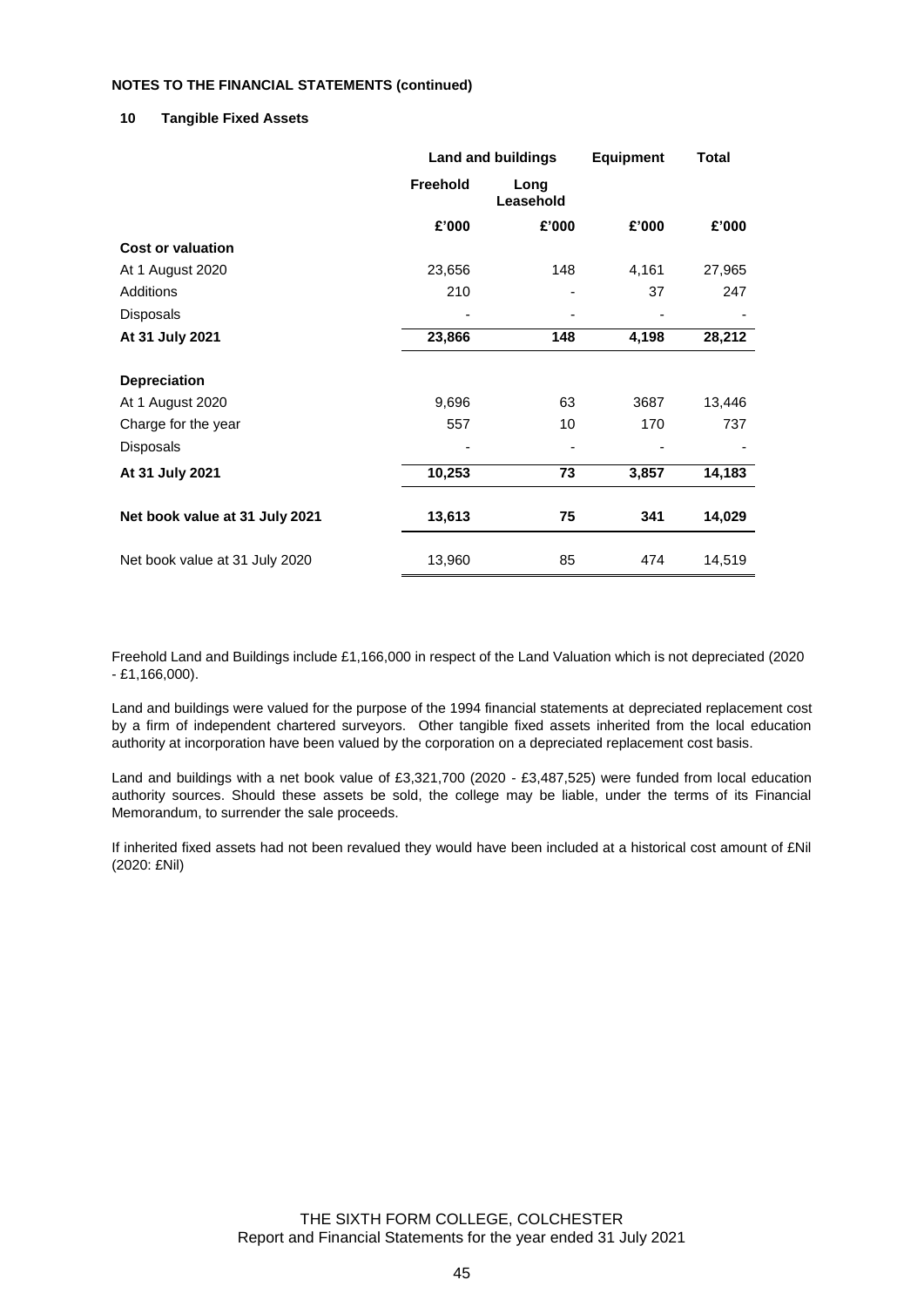| 11<br>Non-current investments             |      |      |
|-------------------------------------------|------|------|
|                                           | 2021 | 2020 |
|                                           |      |      |
| Investments in subsidiary company at cost |      | ີ    |

The college owns 100 per cent of the issued ordinary £1 shares of Fuel Channel Limited, a company registered in England and Wales. The principal business activity of Fuel Channel Limited was the provision of vending machine sales and other commercial activities to the college, but has been non-trading since 1<sup>st</sup> August 2016. The figures for this entity are not considered material and therefore consolidated financial statements have not been prepared.

**2021 2020**

| <b>Trade and other receivables</b><br>12                |                 |       |
|---------------------------------------------------------|-----------------|-------|
|                                                         | 2021            | 2020  |
|                                                         | £'000           | £'000 |
| Amounts falling due within one year:                    |                 |       |
| Trade receivables                                       |                 | (2)   |
| Prepayments and accrued income                          | 189             | 266   |
| <b>Total</b>                                            | 189             | 264   |
|                                                         |                 |       |
| <b>Current Investments</b><br>13                        |                 |       |
|                                                         | 2021            | 2020  |
|                                                         | £'000           | £'000 |
| Short term deposits                                     | 10              | 1,005 |
| <b>Total</b>                                            | 10 <sub>1</sub> | 1,005 |
| <b>Financial Instruments</b><br>14                      |                 |       |
|                                                         | 2021            | 2020  |
|                                                         | £'000           | £'000 |
| Financial assets measured at amortised cost             |                 |       |
| Trade debtors and accrued income                        |                 | 7     |
| Investment in short term deposits                       | 10              | 1,005 |
| <b>Total</b>                                            | 10              | 1,012 |
|                                                         |                 |       |
| <b>Financial Liabilities measured at amortised cost</b> |                 |       |
| Trade creditors and Accruals                            | 1,446           | 1,251 |
| <b>Total</b>                                            | 1,446           | 1,251 |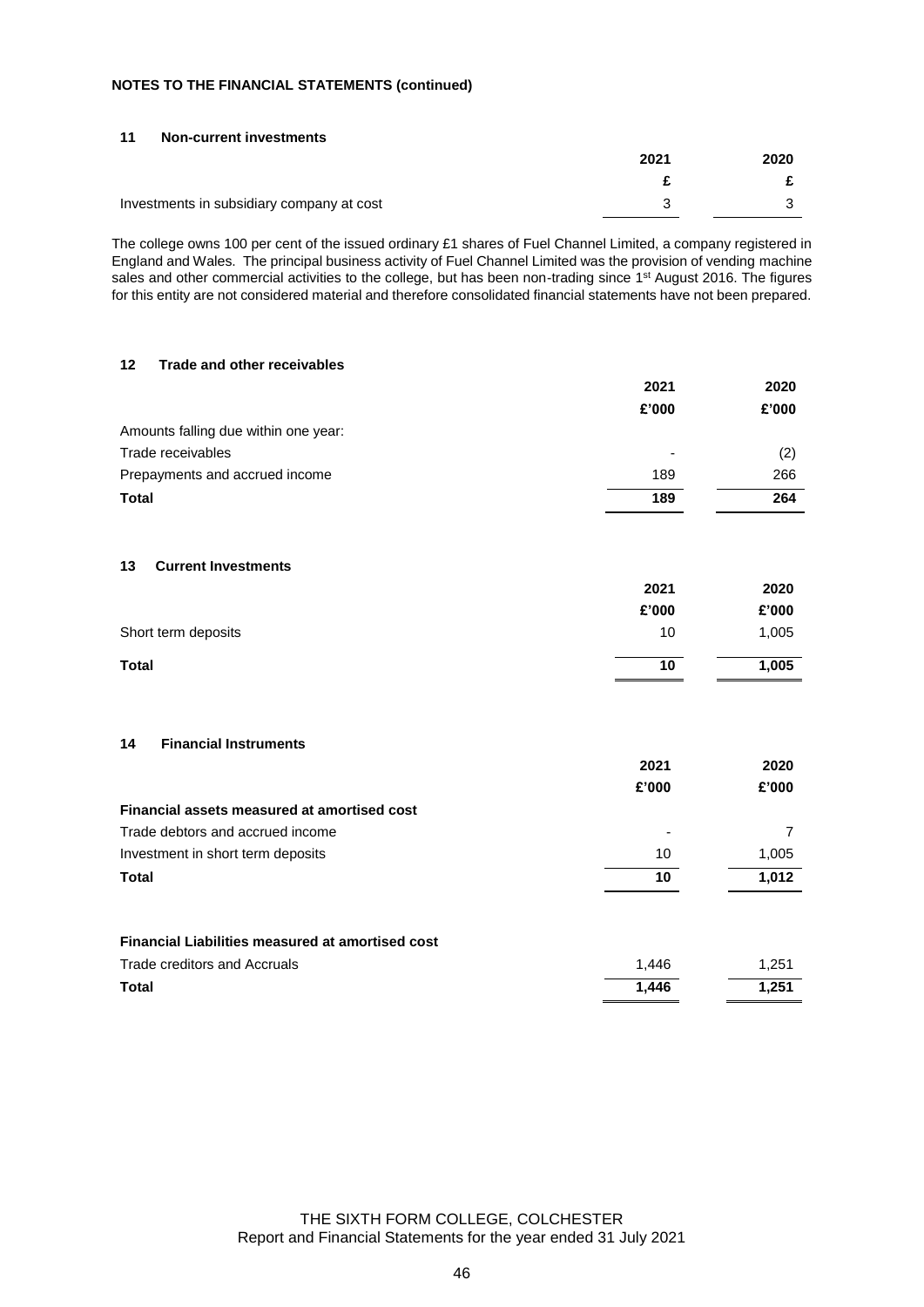#### **15 Creditors: amounts falling due within one year**

|                                             | 2021  | 2020  |
|---------------------------------------------|-------|-------|
|                                             | £'000 | £'000 |
| Trade payables                              | 29    | 57    |
| Employee pay accrual                        | 884   | 857   |
| Other taxation and social security          | 217   | 205   |
| Accruals and deferred income                | 324   | 134   |
| Deferred income - government capital grants | 236   | 235   |
| Other creditors                             | 434   | 448   |
| Total                                       | 2,124 | 1,936 |

#### **16 Creditors: amounts falling due after one year**

|                                             | 2021  | 2020  |
|---------------------------------------------|-------|-------|
|                                             | £'000 | £'000 |
| Deferred income - government capital grants | 5.122 | 5,261 |
| Total                                       | 5.122 | 5.261 |

#### **17 RETIREMENT BENEFITS**

The College's employees belong to two principal pension schemes, the Teachers' Pensions Scheme England and Wales (TPS) for academic and related staff; and the Local Government Pension Scheme (LGPS) for nonteaching staff, which is managed by Essex County Council. Both are multi-employer defined benefit plans.

| Total pension cost for the year                                              |            | 2021<br>£'000 |            | 2020<br>£'000 |
|------------------------------------------------------------------------------|------------|---------------|------------|---------------|
| Teachers' Pension Scheme contributions paid                                  |            | 1,488         |            | 1,384         |
| Local Government Pension Scheme:<br>Contributions paid<br>FRS102 (28) charge | 501<br>596 |               | 435<br>418 |               |
| Charge to the Income and Expenditure<br>Account (staff costs)                |            | 1.097         |            | 853           |
| <b>Total Pension Cost for Year within staff</b><br>costs                     |            | 2,585         |            | 2,237         |

The pension costs are assessed in accordance with the advice of independent qualified actuaries. The latest formal actuarial valuations of the TPS was 31st March 2019 and the LGPS 31st March 2019.

Contributions amounting to £248,737 (2020: £241,430) were payable to the scheme at 31 July and are included within Creditors.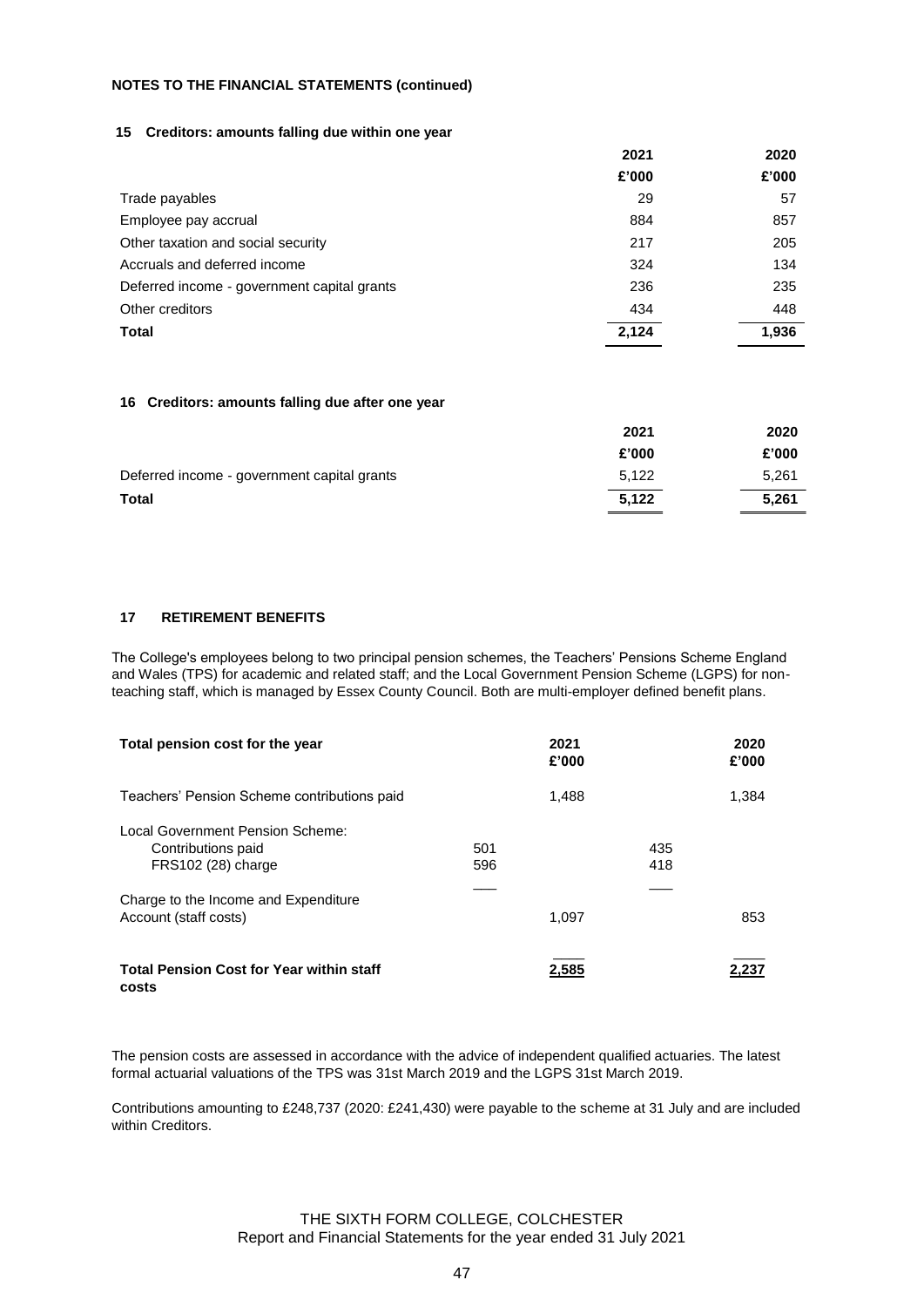#### **Teachers' Pension Scheme**

The Teachers' Pensions Scheme ("TPS") is a statutory, contributory, defined benefit scheme governed by the Teachers' Pensions Regulations 2014. The TPS is an unfunded scheme and members contribute on a 'pay asyou-go' basis - these contributions along with those made by employers, are credited to the Exchequer. The TPS is a multi-employer pension plan and there is insufficient information to account for the scheme as a defined benefit plan so it is accounted for as a defined contribution plan.

#### **Valuation of the Teachers' Pensions Scheme**

Not less than every four years the Government Actuary ("GA"), using normal actuarial principles, conducts a formal actuarial review of the TPS. The aim of the review is to specify the level of future contributions. Actuarial scheme valuations are dependent on assumptions about the value of future costs, design of benefits and many other factors. The latest actuarial valuation was carried out at 31st March 2019 and in accordance with The Public Service Pensions (Valuations and Employer Cost Cap) Directions 2014 except it has been prepared following the Government's decision to pause the operation of the cost control mechanisms at the time when legal challenges were still pending.

The valuation report was published in April 2019. The key results of the valuation and subsequent consultations are:

- Total scheme liabilities for service (pensions currently payable and the estimated cost of future benefits) of £218 billion
- Value of notional assets (estimated future contributions together with the proceeds from the notional investments held at the valuation date) of £196 billion
- Notional past service deficit of £22 billion
- Discount rate is 2.4% in excess of CPI

- As a result of the valuation, new employer contribution rates were set at 23.68% of pensionable pay from September 2019 onwards. DfE agreed to pay a teacher pension employer contribution grant to cover the additional costs during the 2020/21 academic year.

The pension costs paid to TPS in the year amounted to £1,488,454 (2020: £1,384,687)

#### **Local Government Pension Scheme**

The LGPS is a funded defined-benefit plan, with the assets held in separate funds administered by Essex Pension Fund. The total contributions made for the year ended 31st July 2021 were £623,482 of which employer's contributions totalled £501,408 and employees' contributions totalled £125,242. The agreed contribution rates for future years are 22.3% for employers and range from 5.5% to 12.5% for employees, depending on salary.

#### **Principal Actuarial Assumptions**

The following information is based upon a full actuarial valuation of the fund at 31 March 2019 updated to 31 July 2021 by a qualified independent actuary.

|                                      | At 31 July | At 31 July |  |
|--------------------------------------|------------|------------|--|
|                                      | 2021       | 2020       |  |
| Rate of increase in salaries         | 3.8%       | 3.25%      |  |
| Future pension increases             | 2.8%       | 2.25%      |  |
| Discount Rate                        | 1.6%       | 1.35%      |  |
| Inflation assumptions (CPI)          | 2.8%       | 2.25%      |  |
| Commutation of pensions to lump sums | 50%        | 50%        |  |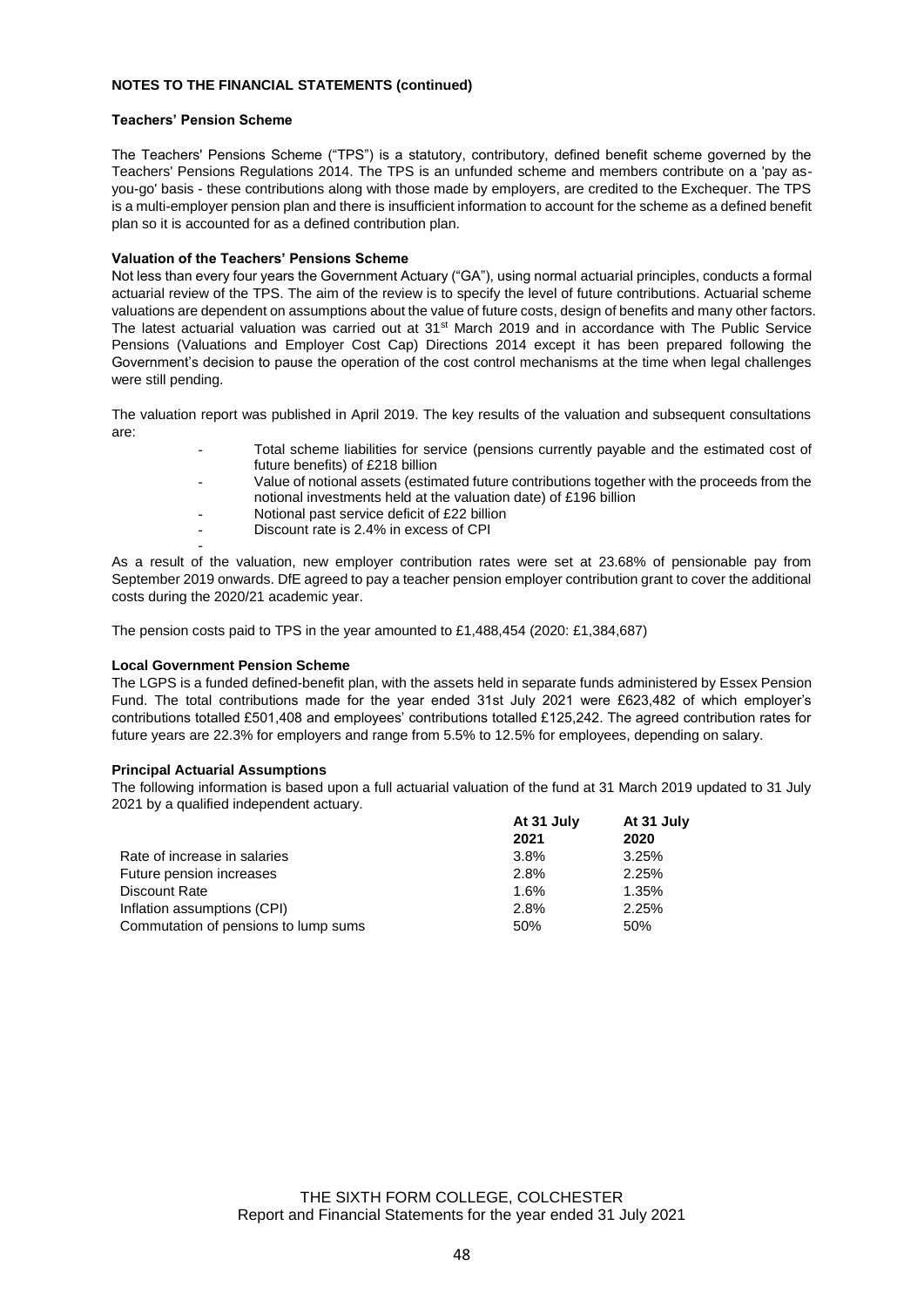#### **17 RETIREMENT BENEFITS (Local Government Pension Scheme continued)**

#### **Principal Actuarial Assumptions (continued)**

The average life expectancy for pensioner retiring at 65 on the reporting date is:

|                      | 2021<br>Years | 2020<br>Years |
|----------------------|---------------|---------------|
| Retiring today       |               |               |
| Males                | 21.6          | 21.8          |
| Females              | 23.6          | 23.8          |
| Retiring in 20 years |               |               |
| Males                | 22.9          | 23.2          |
| Females              | 25.1          | 25.2          |

The College's share of the assets in the plan at the balance sheet date were:

|                              | 2021<br>£000 | 2020<br>£000 |
|------------------------------|--------------|--------------|
| Equities                     | 9,334        | 7,336        |
| Government Bonds             | 367          | 506          |
| Other Bonds                  | 678          | 662          |
| Property                     | 1,018        | 920          |
| Cash                         | 406          | 322          |
| Other                        | 2,778        | 2,093        |
| Total market value of assets | 14,581       | 11,839       |
|                              |              |              |
| Actual return on plan assets | 4,101        | 377          |

**The amount included in the balance sheet in respect of the defined benefit pension plan and enhanced pension benefits is as follows:**

|                                   | 2021      | 2020      |
|-----------------------------------|-----------|-----------|
|                                   | £'000     | £'000     |
| Fair value of plan assets         | 14.581    | 11,839    |
| Present value of plan liabilities | (19, 922) | (18, 188) |
| Net pensions liability            | (5,341)   | (6, 349)  |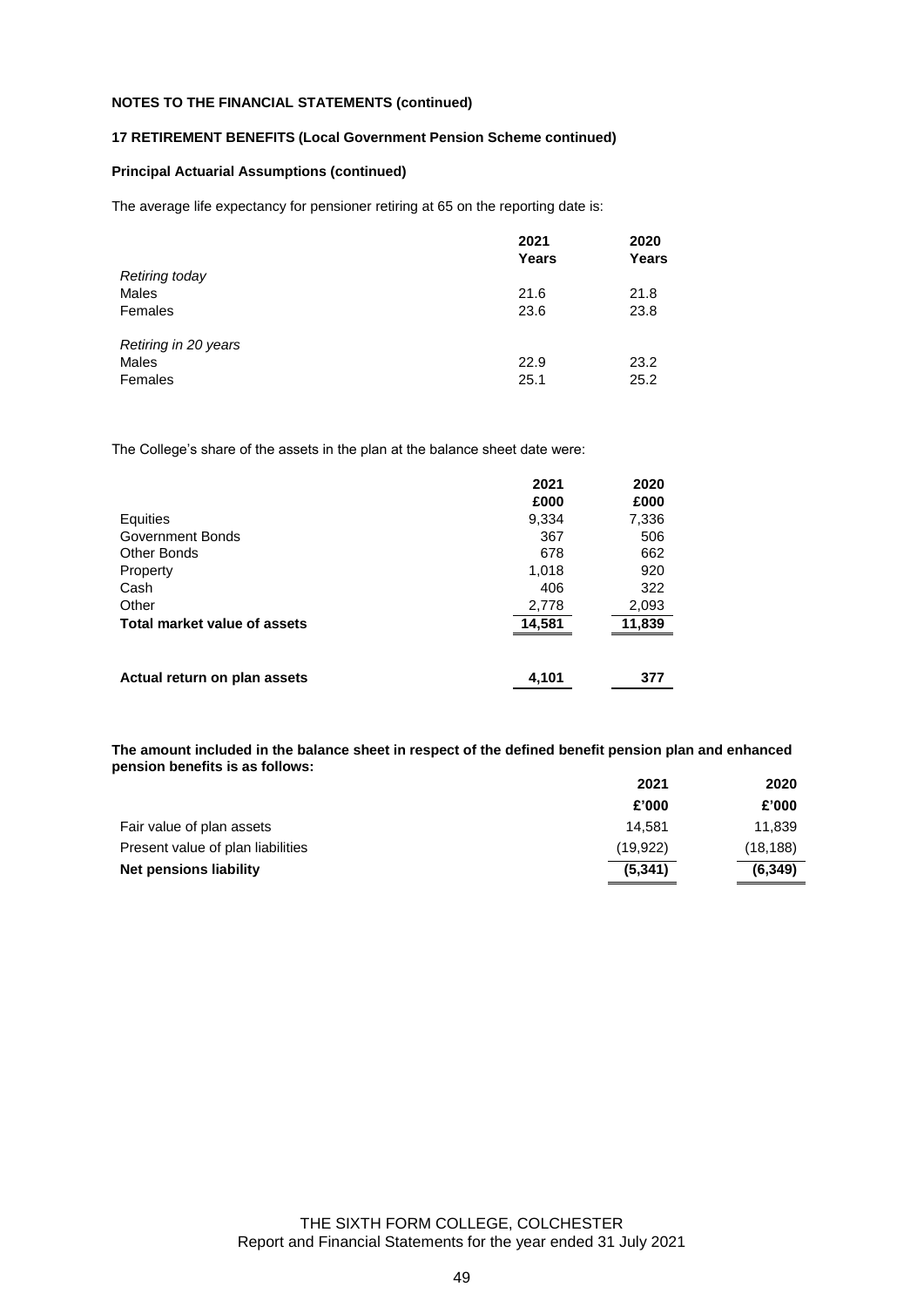#### **17 RETIREMENT BENEFITS (Local Government Pension Scheme continued)**

### **Amounts recognised in the Statement of Comprehensive Income in respect of the plan are as follows:**

|                                                                         | 2021     | 2020     |
|-------------------------------------------------------------------------|----------|----------|
|                                                                         | £'000    | £'000    |
| Amounts included in staff costs                                         |          |          |
| Current service cost                                                    | 1,094    | 853      |
| Total                                                                   | 1,094    | 853      |
| Amounts included in interest payable                                    |          |          |
| Net interest on the defined liability                                   | (82)     | (90)     |
|                                                                         | (82)     | (90)     |
|                                                                         |          |          |
|                                                                         |          |          |
| Amount recognised in Other Comprehensive Income                         |          |          |
| Return on pension plan assets                                           | 2,571    | 480      |
| Changes in assumptions underlying the present value of plan liabilities | (1, 115) | (2,016)  |
| Changes in demographic assumptions                                      | 238      | 215      |
| Amount recognised in Other Comprehensive Income                         | 1,694    | (1, 321) |
|                                                                         |          |          |
|                                                                         | 2021     | 2020     |
| Changes in the present value of defined benefit obligations             | £'000    | £'000    |
| Defined benefit obligations at start of period                          | 18,188   | 15,363   |
| Current service cost                                                    | 1,094    | 853      |
| Interest cost                                                           | 244      | 321      |
| Experience loss/gain on defined benefit obligation                      | (309)    | (27)     |
| Contributions by Scheme participants                                    | 125      | 123      |
| Changes in financial assumptions                                        | 1,115    | 2,016    |
| Estimated benefits paid                                                 | (297)    | (246)    |
| Change in demographic assumptions                                       | (238)    | (215)    |
| Defined benefit obligations at end of period                            | 19,922   | 18,188   |
|                                                                         |          |          |
| Changes in fair value of plan assets                                    |          |          |
| Fair value of plan assets at start of period                            | 11,839   | 10,850   |
| Interest on plan assets                                                 | 162      | 231      |
| Return on plan assets                                                   | 2,262    | 146      |
| <b>Employer contributions</b>                                           | 498      | 435      |
| Contributions by Scheme participants                                    | 125      | 123      |
| Other actuarial gains                                                   |          | 307      |
| <b>Administration Expenses</b>                                          | (8)      | (7)      |
| Estimated benefits paid                                                 | (297)    | (246)    |
| Fair value of plan assets at end of period                              | 14,581   | 11,839   |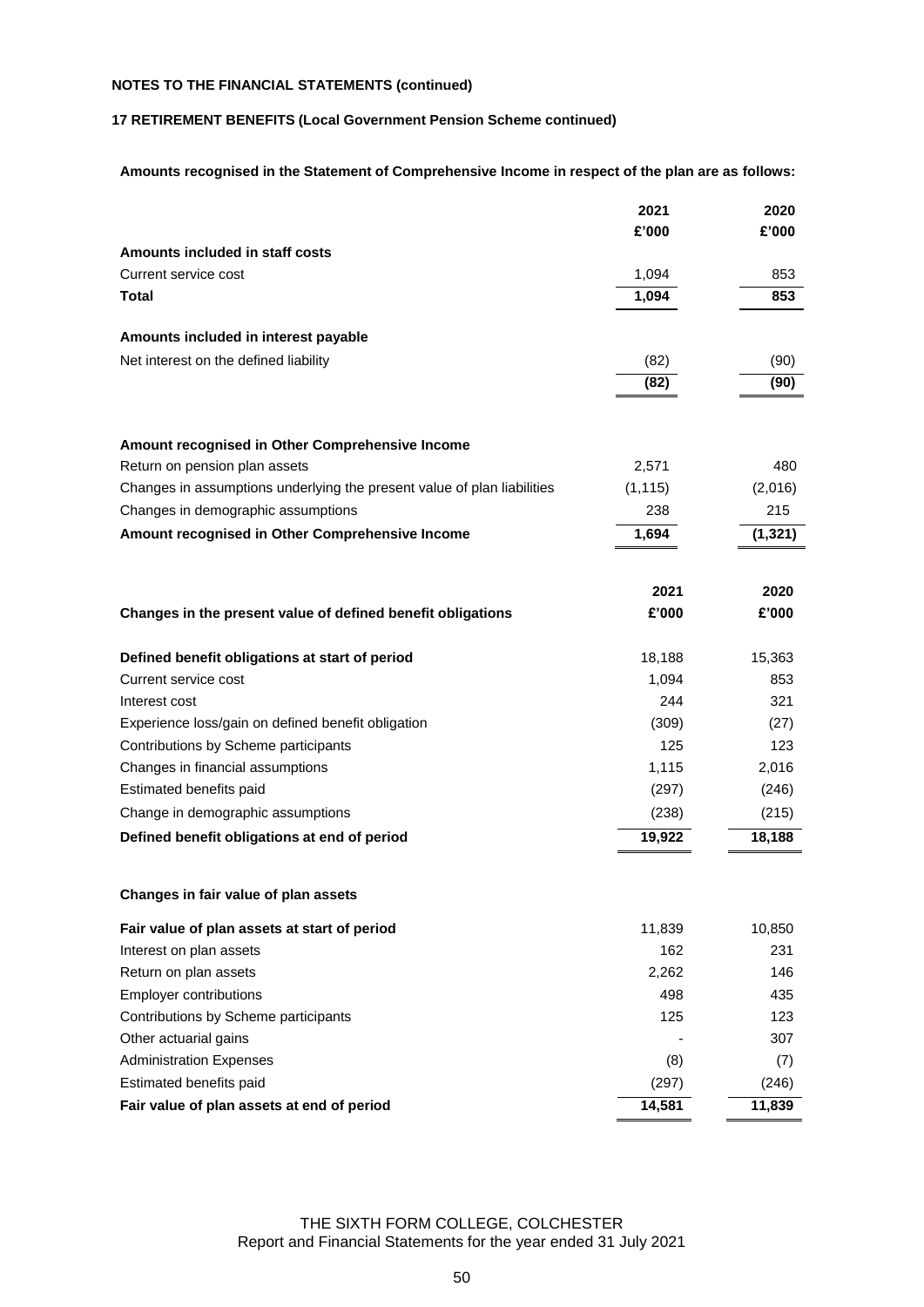#### **17 RETIREMENT BENEFITS (Local Government Pension Scheme continued)**

The current valuation does not reflect the expected increase in benefits and therefore liability as a result of Guaranteed Minimum Pension (GMP) equalisation between men and women which is required as a result of the removal of the Additional State Pension. Methodologies for a long-term solution are still being investigated by the Government as set out in the published (January 2018) outcome of the Government Consultation 'Indexation and Equalisation of GMP in Public Service Pensions Schemes' and therefore the expected impact cannot be reliably estimated and consequently no provision/liability has been recognised.

#### **18 COMMITMENTS UNDER OPERATING LEASES**

The total future minimum lease payments under non-cancellable operating leases are as follows:

|                                                   | 2021<br>£000 | 2020<br>£000 |
|---------------------------------------------------|--------------|--------------|
| <b>Land and Buildings</b>                         |              |              |
| Not later than one year                           | 8            |              |
| Later than one year and not later than five years | 32           | 32           |
| Later than five years                             | 21           | 29           |
|                                                   | 61           | 69           |
| Other                                             |              |              |
| Not later than one year                           | 3            |              |
| Later than one year and not later than five years | 10           |              |
|                                                   | 13           |              |

#### **19 TRANSACTIONS WITH RELATED PARTIES**

Due to the nature of the College's operations and the composition of the board of governors (being drawn from local public and private sector organisations) it is inevitable that transactions will take place with organisations in which a member of the board of governors may have an interest. All transactions involving organisations in which a member of the board of governors has an interest are conducted at arm's length and in accordance with the College's financial regulations and normal procurement procedures. No transactions were identified which should be disclosed under Financial Reporting Standard 102.

Transactions with the funding bodies are detailed in note 2.

#### **20 AMOUNTS DISBURSED AS AGENT**

#### **ESFA 16-18 Funds:**

|                                                    | 2021  | 2020  |
|----------------------------------------------------|-------|-------|
| Balance unspent at 1 August                        | 154   | 65    |
| Funding Body grants - discretionary support        | 216   | 195   |
| Funding body grants – contribution to free meals   | 123   | 122   |
| Disbursed to students                              | (338) | (212) |
| Administration fee                                 | (17)  | (16)  |
| Balance unspent at 31 July (included in creditors) | 138   | 154   |

Funding council grants are available solely for students. In the majority of instances, the college acts only as paying agent. In these circumstances, the grants and related disbursements are therefore excluded from the Income and Expenditure Account.